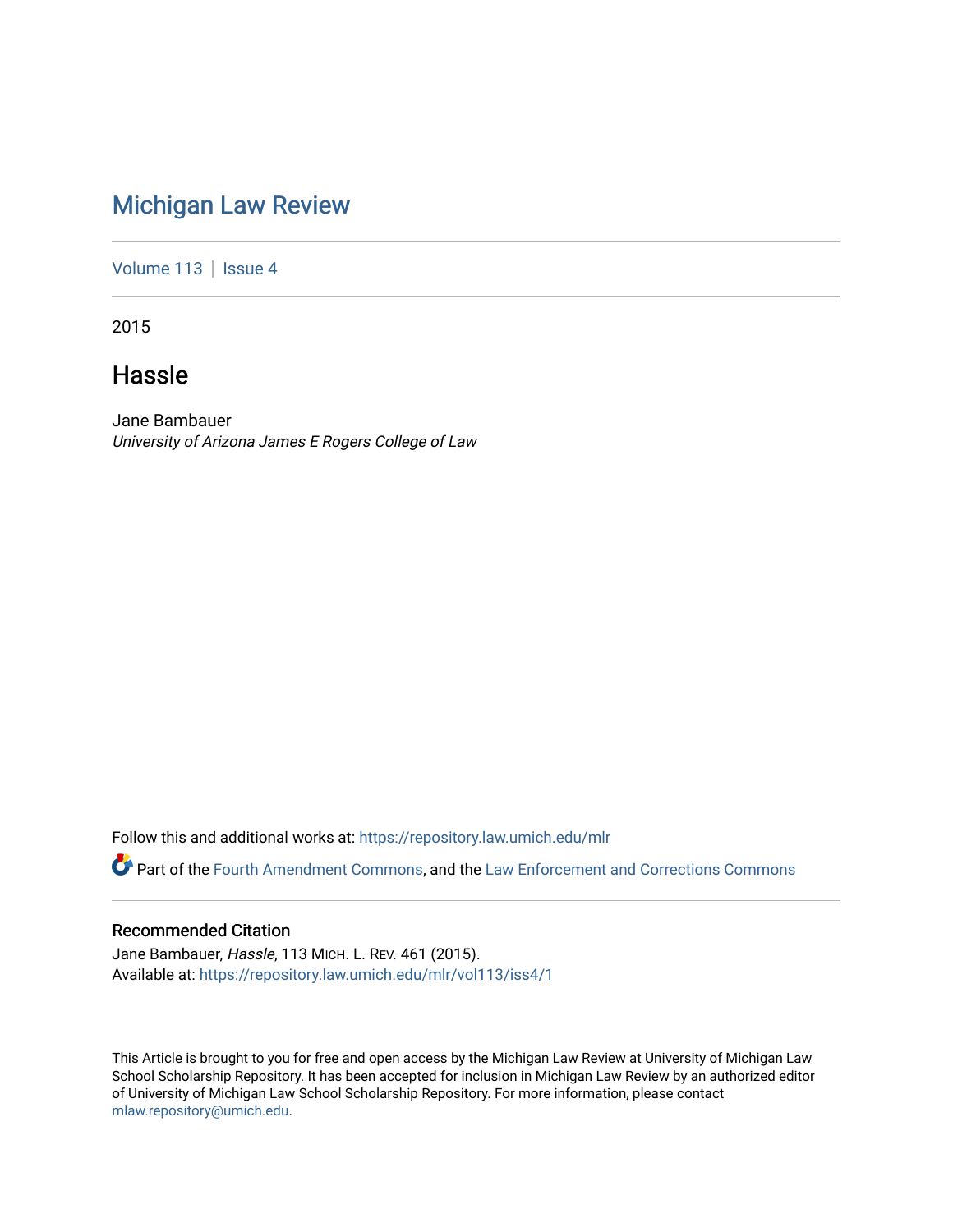### **HASSLE**

#### *Jane Bambauer\**

*Before police perform a search or seizure, they typically must meet the probable cause or reasonable suspicion standard. Moreover, even if they meet the appropriate standard, their evidence must be* individualized *to the suspect and cannot rely on* purely probabilistic *inferences. Scholars and courts have long defended the distinction between individualized and purely probabilistic evidence, but existing theories of individualization fail to articulate principles that are descriptively accurate or normatively desirable. They overlook the only benefit that the individualization requirement can offer: reducing hassle.*

*Hassle measures the chance that an innocent person will experience a search or seizure. Because some investigation methods meet the relevant suspicion standards but nevertheless impose too many stops and searches on the innocent, courts must have a lever independent from the suspicion standard to constrain the scope of criminal investigations. The individualization requirement has unwittingly performed this function, but not in an optimal way.*

*Individualization has kept hassle low by entrenching old methods of investigation. Because courts designate practices as individualized when they are costly (for example, gumshoe methods) or lucky (for example, tips), the requirement has confined law enforcement to practices that cannot scale. New investigation methods such as facial-recognition software and pattern-based data mining, by contrast, can scale up law-enforcement activities very quickly. Although these innovations have the potential to increase the accuracy of stops and searches, they may also increase the total number of innocent individuals searched because of the innovations' speed and cost-effectiveness. By reforming individualization to minimize hassle, courts can enable law-enforcement innovations that are fairer and more accurate than traditional police investigations without increasing burdens on the innocent.*

#### Table of Contents

|  | I. INDIVIDUALIZED SUSPICION AMISS  468 |
|--|----------------------------------------|
|  |                                        |
|  |                                        |
|  |                                        |
|  |                                        |
|  |                                        |

Associate Professor of Law, University of Arizona James E. Rogers College of Law. Deep gratitude is owed to Derek Bambauer, Barbara Atwood, Josh Blackman, Shun-Ling Chen, Ed Cheng, Mike Chiorazzi, James Cooper, Deven Desai, Jeffrey Fagan, Kristine Huskey, Shasta Inman, Orin Kerr, Jason Kreag, Dave Marcus, Toni Massaro, Jeff Rachlinski, Carol Rose, Roy Spece, Rodney States, Alan Trammell, and Brent White for excellent feedback, and to Melissa Ahlers and Nathan Berry for research assistance.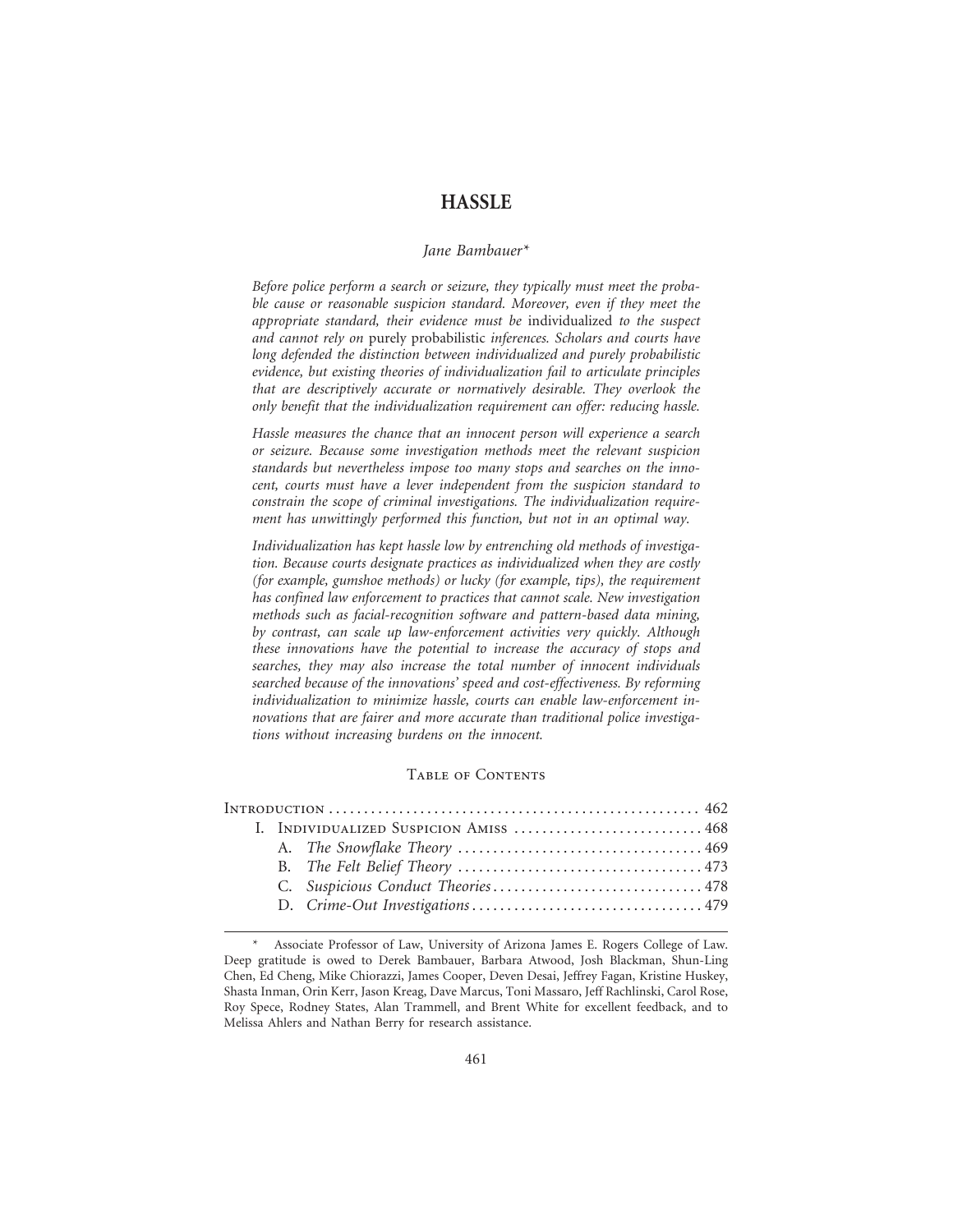| 462 | Michigan Law Review | [Vol. 113:461 |
|-----|---------------------|---------------|
|-----|---------------------|---------------|

| II. |    |                                                                                                                                                             |  |
|-----|----|-------------------------------------------------------------------------------------------------------------------------------------------------------------|--|
|     |    | A. A Compact Model for Criminal Investigations 483                                                                                                          |  |
|     | B. |                                                                                                                                                             |  |
|     | С. | Individualization Reduces Hassle  490                                                                                                                       |  |
|     |    |                                                                                                                                                             |  |
|     |    | Odd but Legal Behavior  495                                                                                                                                 |  |
|     |    | A Preference for More Factors  496                                                                                                                          |  |
|     |    | 3. Undefined Suspicion Standards  498                                                                                                                       |  |
|     |    | The Search for Distributional Justice  498                                                                                                                  |  |
| HL. |    |                                                                                                                                                             |  |
|     |    | A. More Open and Honest Experimentation 501                                                                                                                 |  |
|     | B. |                                                                                                                                                             |  |
|     |    |                                                                                                                                                             |  |
|     |    |                                                                                                                                                             |  |
|     |    | $Conve$ $\ldots$ $\ldots$ $\ldots$ $\ldots$ $\ldots$ $\ldots$ $\ldots$ $\ldots$ $\ldots$ $\ldots$ $\ldots$ $\ldots$ $\ldots$ $\ldots$ $\ldots$ $\ldots$ 510 |  |

#### **INTRODUCTION**

A police officer has submitted an application to a magistrate judge requesting warrants to search every dorm room in the Harvard College residence halls for illegal drugs. To establish probable cause, the officer furnished a copy of a recently published study about student life at Harvard. The study is methodologically sound and concludes that 60% of the oncampus dorm rooms contain illicit drugs.

Naturally, the magistrate judge will deny the application, but why? While probable cause is not defined as a precise probability, we are told that the standard sits below "more likely than not."1 A 60% likelihood of finding drugs in any given dorm room should easily clear the bar.

The textbook response to this Harvard dorm hypothetical, a variant of a puzzle posed by Orin Kerr,<sup>2</sup> is that the suspicion stemming from a statistical study is not *individualized*. The evidence is not tailored to each Harvard student whose home is to be searched. The study offers only probabilistic

<sup>1.</sup> Illinois v. Gates, 462 U.S. 213, 235 (1983); Texas v. Brown, 460 U.S. 730, 742 (1983) (plurality opinion).

<sup>2.</sup> Orin Kerr, *Why Courts Should Not Quantify Probable Cause*, *in* THE POLITICAL HEART OF CRIMINAL PROCEDURE 131, 135-37 (Michael Klarman et al. eds., 2012). This is actually a variant on Kerr's original hypothetical. Kerr asked what should happen if the police request a warrant to search one specified Harvard student's dorm in order to explore the importance of back stories and the fruitless efforts of the police that may not be reported to judges. *Id.* Kerr was chiefly concerned about the potential that the officer selected the dorm room for an improper reason. *Id.* I changed the hypothetical to cover all Harvard dorm rooms in order to reduce the potential of abuse and to illustrate how hassle animates intuitive responses to this hypothetical.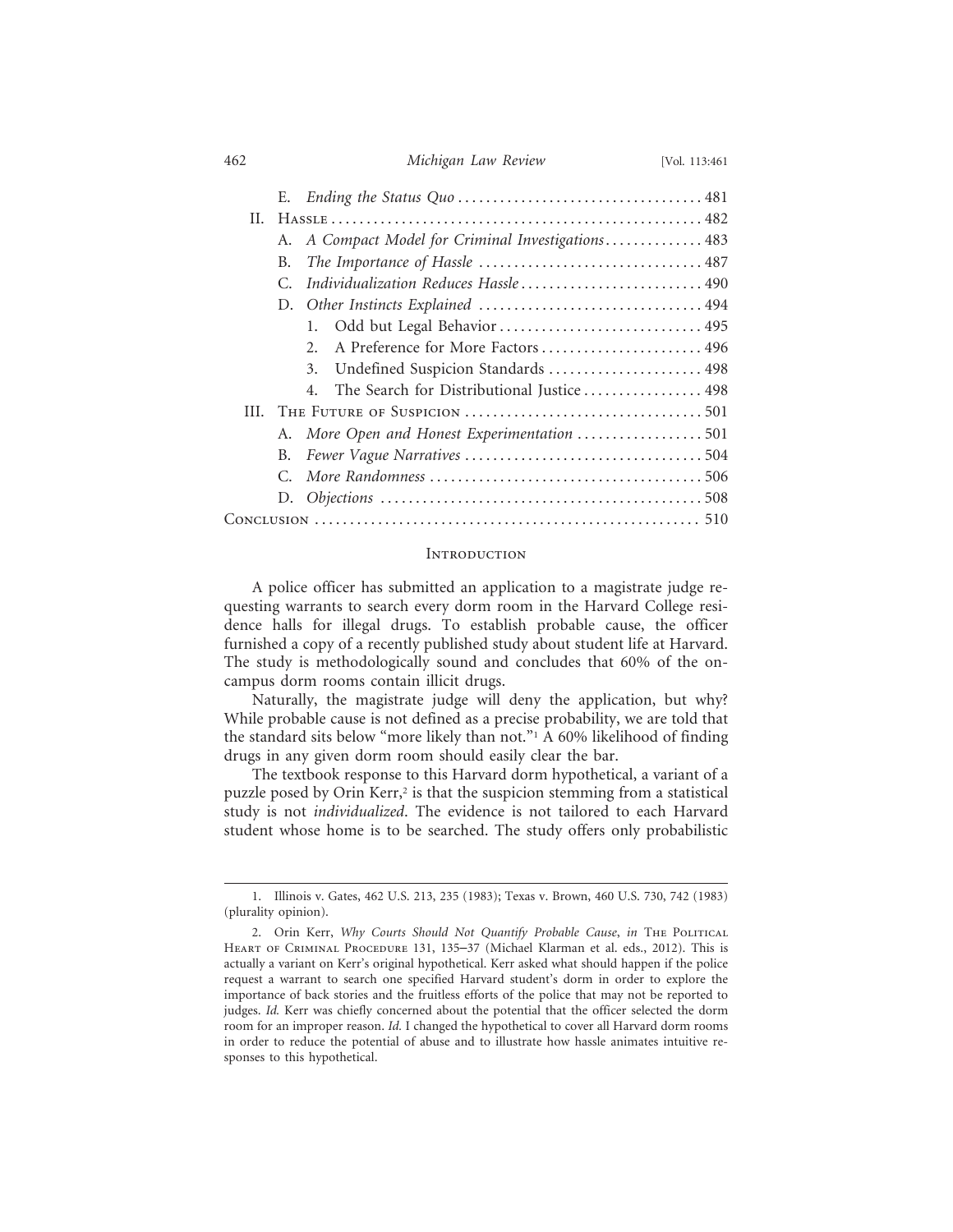February 2015] **Hassle Hassle Hassle Hassle** 

evidence. No matter how great the chances of finding drugs may be, lack of individualization presents a disqualifying flaw.3

Individualized suspicion therefore consists of two distinct prongs. The police must have suspicion—a fairly good chance of finding evidence of a crime—and they also must have individualization. This Article explores the second prong, the individualization requirement, in search of a principled distinction between particularized evidence and evidence that is probabilistically sufficient but constitutionally flawed.

The predominant justification for the individualization requirement appeals to a rejection of cold calculations and group-based generalizations, but this appeal falls flat with a little scrutiny. Police and judges must always resort to rough estimates of the conditional probability that a suspect has engaged in crime. Whether police use a collection of details (a partially corroborated tip and unusual travel habits) or just one important detail (a weaving car or a tattoo matching a victim's description), they ultimately must ask whether the innocent explanations for the observations are much more probable than the illicit ones.4 Indeed, even vocal opponents of actuarial policing have acknowledged that *all* suspicion is built from probabilistic inferences.<sup>5</sup>

Moreover, the distinctions that we intuitively draw between individualized and merely mathematical suspicion get the public policy backwards. Because the investigation methods approved by courts usually rely on the observations and perceptions of police, the "particularized" evidence is likely to be biased, error prone, and disproportionately aimed at poor and minority residents living in higher-crime areas.<sup>6</sup> Subjective factors like a suspect's "nervousness" or "furtive movements" can be imagined or, worse still, manufactured through deceit.7 And the long, detailed narratives that courts have

5. Laurence H. Tribe, *Trial by Mathematics: Precision and Ritual in the Legal Process*, 84 Harv. L. Rev. 1329, 1330 n.2 (1971); *see also* Bernard E. Harcourt, Against Prediction: Profiling, Policing, and Punishing in an Actuarial Age 17 (2007).

6. This occurs not only or primarily due to implicit bias or prejudice among police. It is also the natural result of deploying police in greater numbers to high-crime neighborhoods. *See, e.g.*, William J. Stuntz, *Unequal Justice*, 121 Harv. L. Rev. 1969, 1997 (2008).

7. *See* Report of Jeffrey Fagan at 51 tbl.11, Floyd v. City of New York, 959 F. Supp. 2d 540 (S.D.N.Y. 2013) (No. 08 Civ. 01034) [hereinafter Report of Jeffrey Fagan], *available at* http://ccrjustice.org/files/Expert\_Report\_JeffreyFagan.pdf. The Fagan Report found that, among the more than 2 million stops performed by the New York Police Department between 2004 and 2009 that had sufficient documentation for analysis, 42% listed "furtive movements" among the reasons justifying the stop, and 10.4% listed "suspicious bulge." *Id.* When the police suspected a weapons violation, "furtive movements" was reported 60% of the time, and "suspicious bulge" over 34% of the time. *Id.* Police frisks uncovered weapons only 15% of the time. *Id.* at 64 tbl.15.

<sup>3.</sup> *See* Ybarra v. Illinois, 444 U.S. 85, 91 (1979) ("Where the standard is probable cause, a search or seizure of a person must be supported by probable cause particularized with respect to that person."); Wong Sun v. United States, 371 U.S. 471, 479 (1963) (separately listing "reliability" and "particularity" requirements for evidence supporting probable cause); Sherry F. Colb, *Probabilities in Probable Cause and Beyond: Statistical Versus Concrete Harms*, Law & CONTEMP. PROBS., Summer 2010, at 69, 70.

<sup>4.</sup> *See* Colb, *supra* note 3, at 78.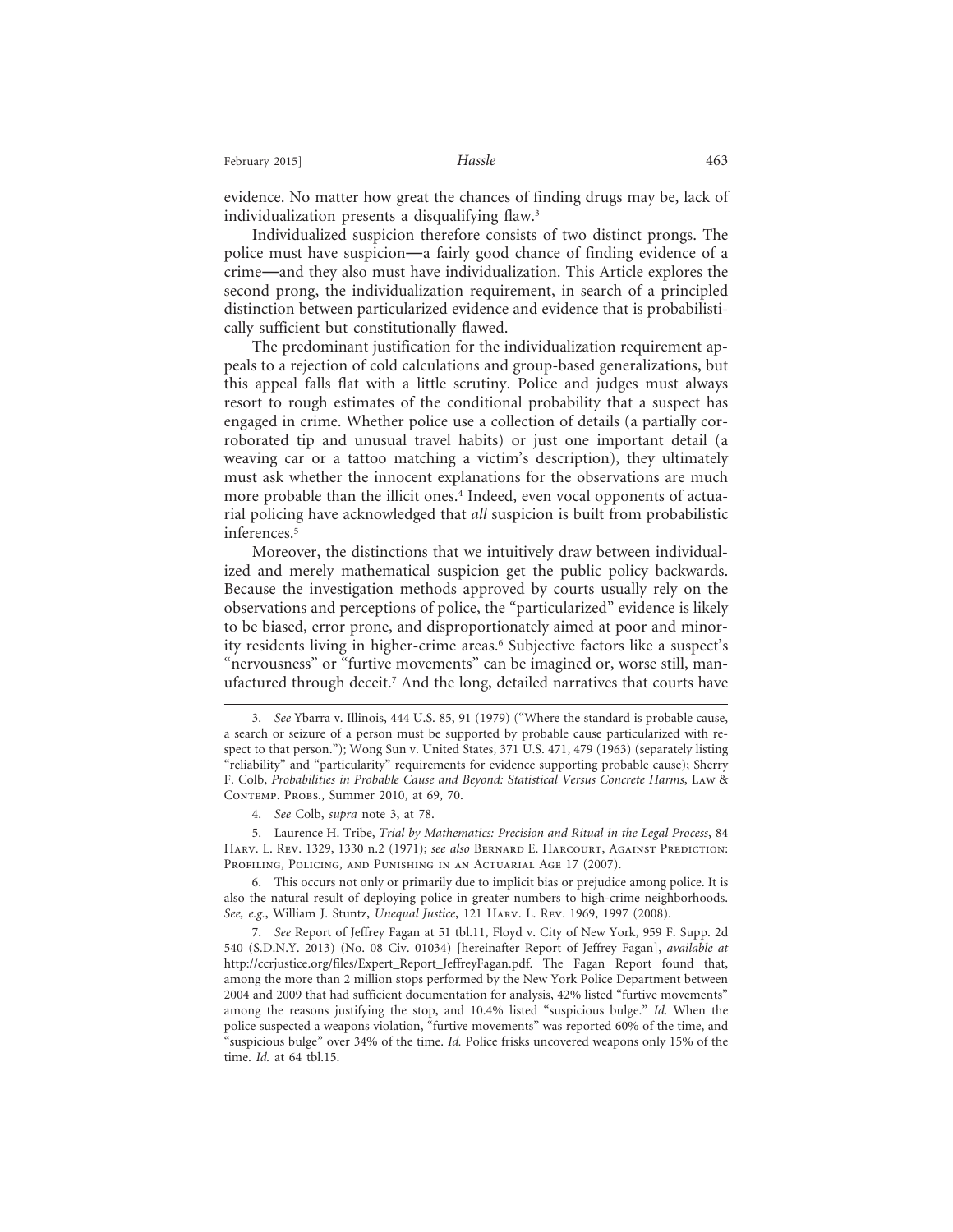come to expect from police in order to satisfy particularization requirements are so inconsistent that they risk diluting the suspicion requirement.<sup>8</sup> Individualization seems to be intellectually bankrupt and morally hazardous.

Nevertheless, our fumbling with the notion of individualization performs latent but valuable work. Given that all evidence is probabilistic, the virtue of individualization has little to do with the nature of probabilistic calculations. It doesn't even have much to do with the particular suspect. Instead, individualization protects everybody *else* from the potential costs of law-enforcement investigations. The techniques courts and scholars accept as individualized exclude most of the population from the practical likelihood of police intrusions. Because they rely on perceptions of police officers or on happenstance like tips, the traditional methods cannot scale. Actuarial methods can.

This Article argues that the purpose of individualization is to minimize hassle. *Hassle* is the chance that the police will stop or search an innocent person against his will.<sup>9</sup> After all, while we may not all be Harvard students, we do inevitably engage in activities that predict a high chance of crime. We pace. We circle the block. We travel with bulky or light luggage. And we attend Phish concerts. If the police were able to act on all reasonably predictive statistical models en masse, we would experience an inappropriate and dramatic increase in suspicion-based searches and seizures. The individualization requirement constrains hassle by ensuring that an innocent person is unlikely to be stopped or searched even if he seems suspicious from time to time.

The twin prongs of individualized suspicion—suspicion and individualization—ought to be loosely guided by hit and hassle rates. A hit rate is the probability that a stop or search will uncover evidence of a crime. Hit rates measure suspicion and must meet the relevant standard (reasonable suspicion for *Terry* stops and probable cause for full-blown searches and

<sup>8.</sup> Justice Marshall described the reasonable suspicion standard as having a "chameleonlike way of adapting to any particular set of observations." United States v. Sokolow, 490 U.S. 1, 13 (1989) (Marshall, J., dissenting) (quoting United States v. Sokolow, 831 F.2d 1413, 1418 (9th Cir. 1987)) (internal quotation marks omitted). In his dissent in *Sokolow*, Justice Marshall included a string citation with pieces of evidence that had been used to build suspicion in previous cases: suspect was first to deplane; last to deplane; deplaned from the middle; purchased one-way tickets; purchased round-trip tickets; traveled on a nonstop flight; changed planes; traveled with no luggage; traveled with a gym bag; traveled with new suitcases; traveled alone; traveled with a companion; acted nervous; acted too calm. *Id.* at 13–14 (citing ten cases).

<sup>9.</sup> I use the word "hassle" to capture a broad range of governmental impositions, from inconveniences to serious affronts to dignity. The word will fail to reflect the depth of intrusion in some cases (invasive searches, wrongful arrests, and uses of force, for example). But "hassle" does reflect the disruption of liberty that carries Fourth Amendment significance in even the most minor cases of involuntary searches or seizures. Part II defines the term more precisely.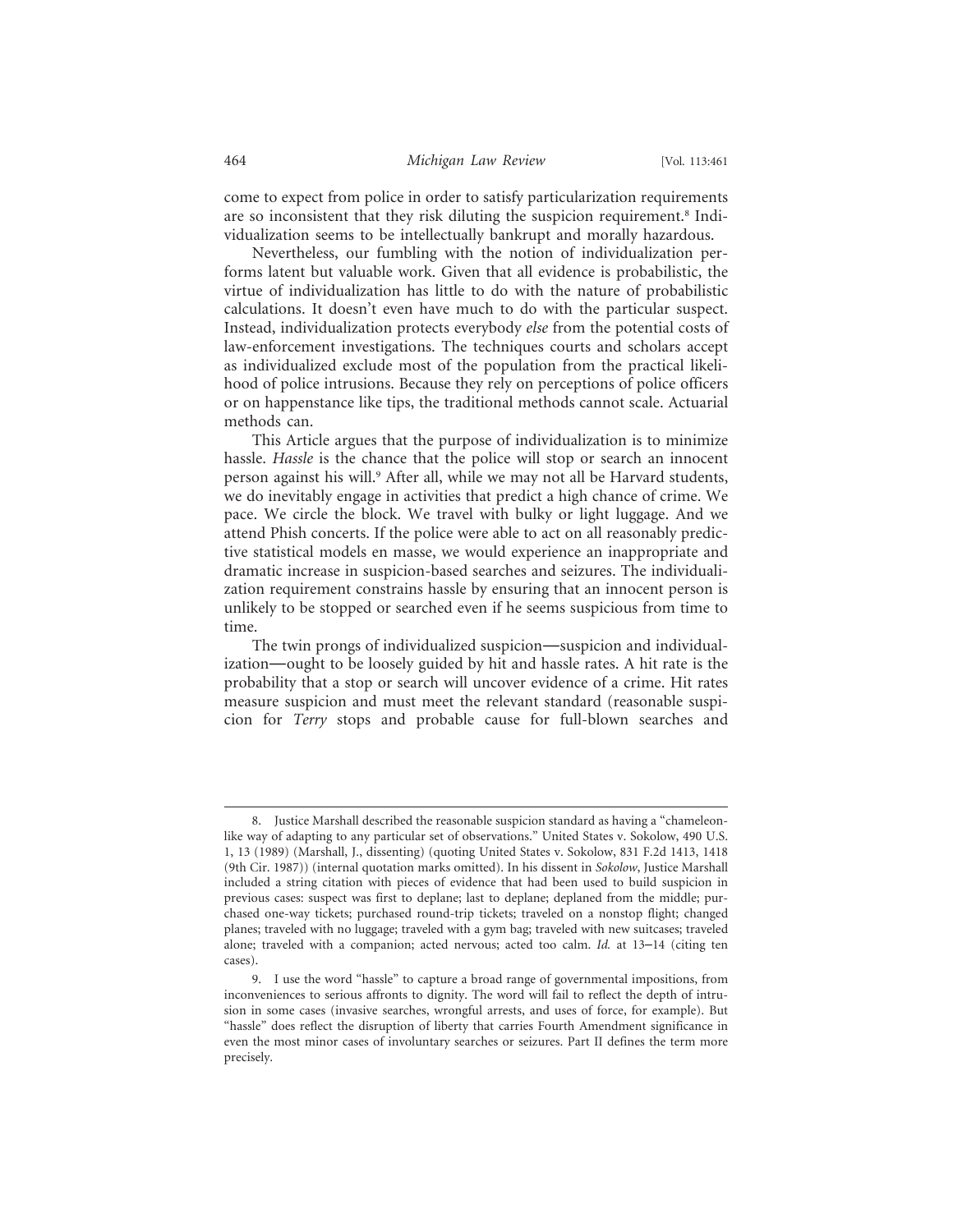seizures).10 Hassle rates, by contrast, measure the probability that an innocent person within the relevant population will be stopped or searched under the program. Hassle rates speak to individualization. If a program is likely to cause too much hassle, the police have not sufficiently narrowed the scope of the investigation, no matter how high the hit rate may be. Hassle rates keep track of the societal costs of criminal investigations, and hit rates ensure that the costs are justified.

Courts and scholars have already grown accustomed to examining hit rates when data are available.<sup>11</sup> When they are not, courts and scholars have used common sense and experience to estimate the same thing: whether the police had a decent shot of uncovering incriminating evidence during a stop or search. But hit rates alone cannot keep the government in check. Hassle rates are also crucial to the Fourth Amendment's protection. For rare crimes, like murder, a high hit rate can guarantee a low hassle rate. But for more common crimes, such as drug possession,<sup>12</sup> an additional constraint must curb governmental intrusions. At a higher level of abstraction, hit and hassle perform the delicate balancing of interests that the Fourth Amendment demands.

Hassle explains many of the instincts already embedded in the individualization precedent. For example, it explains the courts' consistent preference for police narratives chock-full of detail, even when each additional detail does not contribute much to the amount of suspicion.<sup>13</sup>

Hassle can also explain the Harvard dorm room hypothetical. If an officer requests warrants to search the dorms of all 6,000 students living in Harvard residential halls, we know ex ante that approximately 2,400 of them will not have illegal drugs. In one fell swoop, the police will have imposed significant costs on the innocent population in the Harvard and Cambridge communities.

On the other hand, the Harvard dorm room hypothetical also commands attention to a lost opportunity. If the warrant were issued, the Cambridge police could have greater success searching a Harvard student and could create inroads for criminal enforcement within elite communities otherwise immune to the enforcement of minor criminal laws. But the dominant understanding of individualization will push the police out of the Harvard dorms and back into the homes and pockets of the poor, the uneducated, and the traditionally suspect.

<sup>10.</sup> Terry v. Ohio, 392 U.S. 1, 21 (1968) (requiring articulable suspicion for a stop); Carroll v. United States, 267 U.S. 132, 149 (1925) (requiring probable cause for a search).

<sup>11.</sup> *See, e.g.*, Floyd v. City of New York, 959 F. Supp. 2d 540, 558 (S.D.N.Y. 2013); David A. Harris, Profiles in Injustice: Why Racial Profiling Cannot Work 13–14, 79–84 (2002).

<sup>12.</sup> *See* Nat'l Ctr. for Health Statistics, U.S. Dep't of Health & Human Servs., HEALTH, UNITED STATES, 2012, at 193-94 tbl.58 (2013) [hereinafter CDC DRUG USAGE TAble], *available at* http://www.cdc.gov/nchs/data/hus/hus12.pdf (finding that, in 2012, 9.2% of Americans aged 12 and older had used illicit drugs in the past month and that 21.3% of Americans between the ages of 18 and 25 had done so).

<sup>13.</sup> *See infra* Section II.D.2.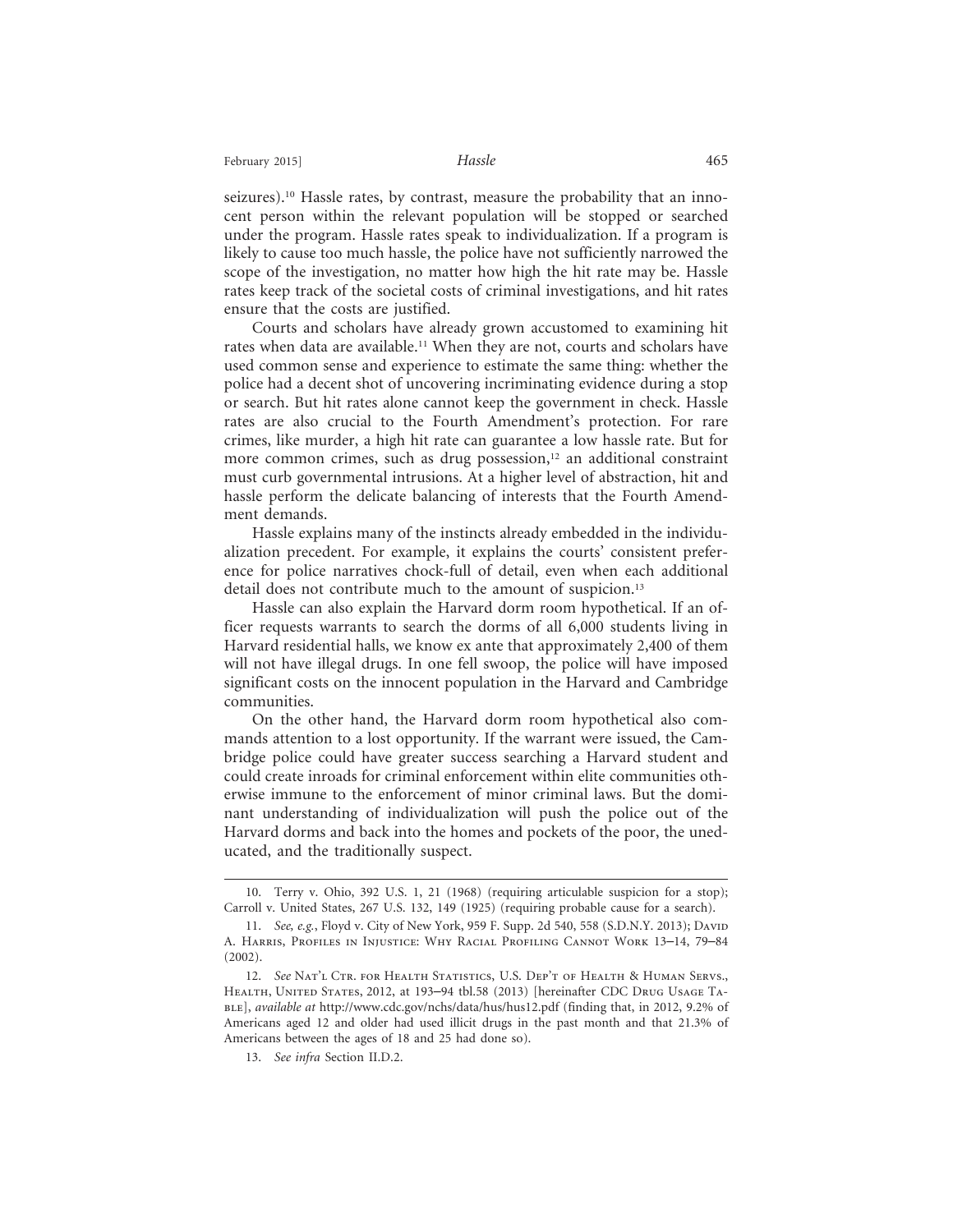Courts and advocates should reform the concept of individualization to focus on minimizing hassle.<sup>14</sup> And they can do so without making significant changes to existing doctrine. This Article explains why and how in three parts.

Part I collects the definitions and justifications for individualization that have floated around the legal scholarship over the last five decades. Individualization has attracted the attention of a long list of distinguished scholars, and with the exception of Fred Schauer, all have vigorously defended the concept.15 Charles Nesson champions the notion of case-by-case assessment.<sup>16</sup> Laurence Tribe highlights the importance of human intuition.<sup>17</sup> Andrew Taslitz argues that suspicion should be based on conduct under the control of the suspect,<sup>18</sup> and Bernard Harcourt suggests that police should trace suspicion from a crime to a suspect rather than attempt to predict which individuals are criminals.<sup>19</sup> Each of these theories fails to describe actual or desirable outcomes. Nesson's and Tribe's theories entrench the discretion of police officers in the teeth of ample evidence of bias and error, while Taslitz's and Harcourt's theories put impracticable limits on criminal investigation.

There is a way out. Part II introduces hassle, a concept that operates behind the scenes of the individualization doctrine and deserves attention. Hassle measures how much pain an investigatory program will impose on the innocent even when the program is moderately successful at detecting crime. Even if a new police tool does a very good job of detecting suspicious conduct, if the tool is inexpensive and used with abandon, the hassle it brings to the wrongly suspected should justify Fourth Amendment scrutiny on its own. The concept of hassle will become increasingly valuable in an era of technological change. Indeed, the Foreign Intelligence Surveillance Court

16. Charles R. Nesson, *Reasonable Doubt and Permissive Inferences: The Value of Complexity*, 92 Harv. L. Rev. 1187, 1191–92 (1979).

17. *See* Tribe, *supra* note 5, at 1332–38.

18. Andrew E. Taslitz, *What Is Probable Cause, and Why Should We Care?: The Costs, Benefits, and Meaning of Individualized Suspicion*, Law & Contemp. Probs., Summer 2010, at 145, 146.

19. *See* Harcourt, *supra* note 5, at 18. Harcourt also distinguishes the actuarial policing that he discourages from "clinical methods" that "rel[y] primarily on the subjective judgment of experienced decision makers." *Id.* at 16 & 269 n.48. But Harcourt has also criticized the case law on individualized suspicion, calling the concept "a rhetorical placeholder used to bless police practices without providing policing agencies with any guidance or requirements." Bernard E. Harcourt & Tracey L. Meares, *Randomization and the Fourth Amendment*, 78 U. Chi. L. Rev. 809, 851 (2011).

<sup>14.</sup> I do not mean to imply that data science is immune from human error and influence. *See, e.g.*, Kate Crawford, *The Hidden Biases in Big Data*, Harv. Bus. Rev. Blog Network (Apr. 1, 2013, 2:00 PM), http://blogs.hbr.org/2013/04/the-hidden-biases-in-big-data/. Data-driven policing is bound to have its problems, but it beats the alternatives.

<sup>15.</sup> Frederick Schauer, Profiles, Probabilities, and Stereotypes (2003); *see also* Colb, *supra* note 3, at 71, 102 (neither rejecting nor endorsing the distinction between probabilistic and concrete harms but recognizing that such a distinction is "irrational" and "at times arbitrary").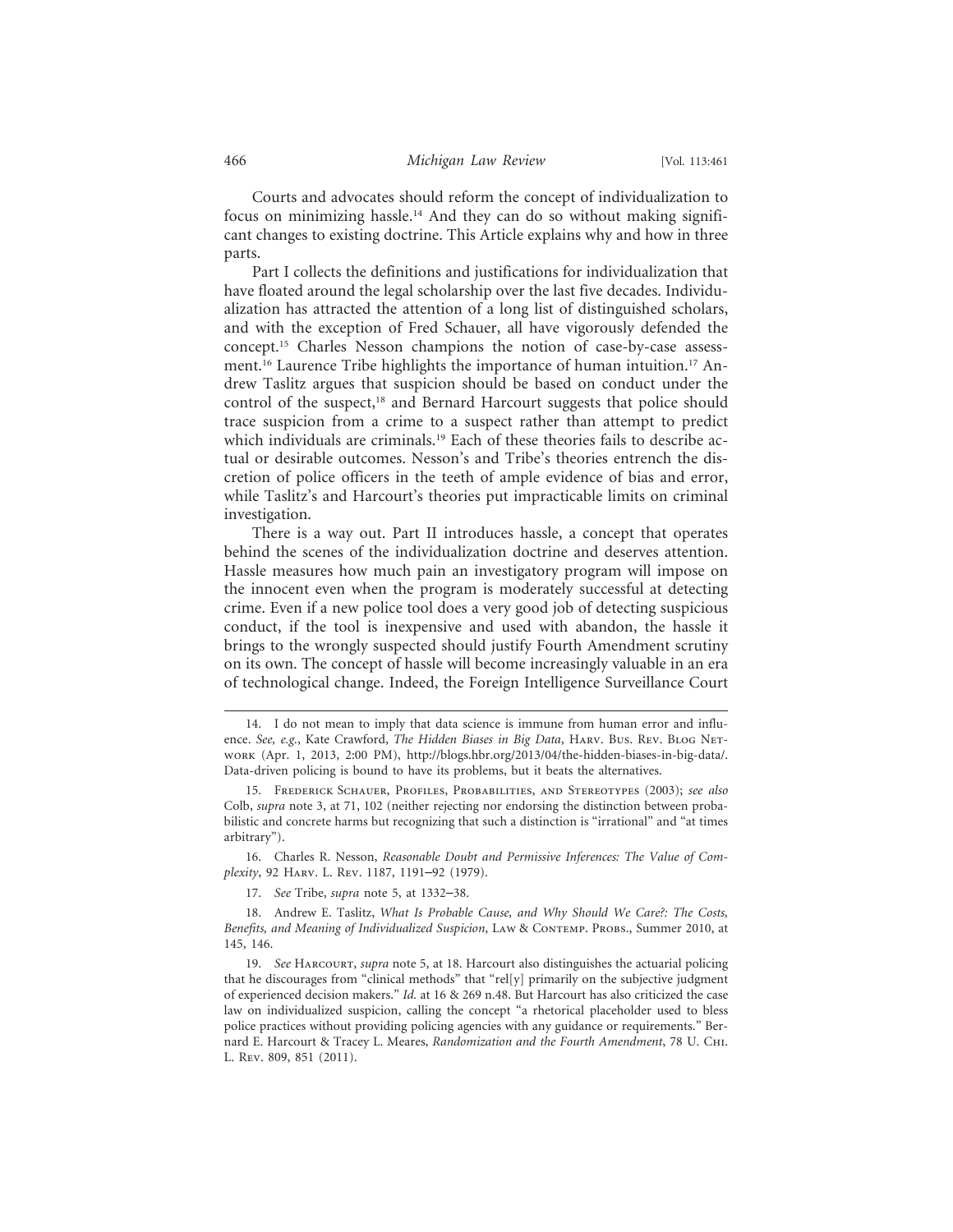reached for the concept of hassle without having a name for it when the court invalidated aspects of the National Security Agency ("NSA")'s Upstream program.20 And hassle matches and explains judicial instincts about individualization better than other theories. Although courts are likely to resist defining hassle thresholds in precise statistical terms, hassle provides a badly needed benchmark. It fills the vacuum in individualization's organizing principles.

Part III explores the implications of hit- and hassle-based individualized suspicion. Not only is a hassle-based individualization requirement more descriptively accurate but it also has desirable normative implications for police practices. It tolerates innovation in policing. It also permits law-enforcement agencies to limit their operations using carefully designed random selection instead of relying on the luck and resource constraints that currently control their scope.<sup>21</sup> As long as a program has a high enough hit rate to satisfy suspicion requirements, the police should be permitted to keep hassle rates low by selecting among suspicious individuals in a mechanical but evenhanded way. For example, suppose new software can analyze video footage from security cameras to detect hand-to-hand drug sales with a high hit rate (that is, most of the time the software alerts, it is correct). Because of the high frequency of this sort of crime, incessant monitoring throughout a city is likely to produce too much hassle. Rather than abandoning the software altogether, the police could reduce hassle by responding only to a randomly selected portion of the alerts. Granted, this means that police will choose arbitrarily among individuals who are equally likely to have committed a crime, but arbitrary selection is more legitimate, less biased, and less prone to manipulation than the organic selection that police use today.

These changes offer some hope of redistributing the costs of fruitless searches from the poor and minority communities that frequently come into contact with police to the wealthier, whiter communities that traditionally have lived above suspicion.<sup>22</sup> This would be a welcome improvement.

<sup>20.</sup> *See In re* Government's Ex Parte Submission of Reauthorization Certification and Related Procedures, at 75–78 (Foreign Intelligence Surveillance Ct. 2011), *available at* https:// www.eff.org/files/filenode/fisc\_opinion\_-\_unconstitutional\_surveillance\_0.pdf (declassified in 2013).

<sup>21.</sup> This lines up with the recommendations of Bernard Harcourt and Tracey Meares in their persuasive article on randomization. *See* Harcourt & Meares, *supra* note 19. This Article will promote randomization for many of the same reasons that they have, with an emphasis on its ability to constrain the hassle of potentially expansive law-enforcement programs.

<sup>22.</sup> Our cognitive dissonance at the thought of attributing suspicion to attending Harvard reveals the limits of traditional methods.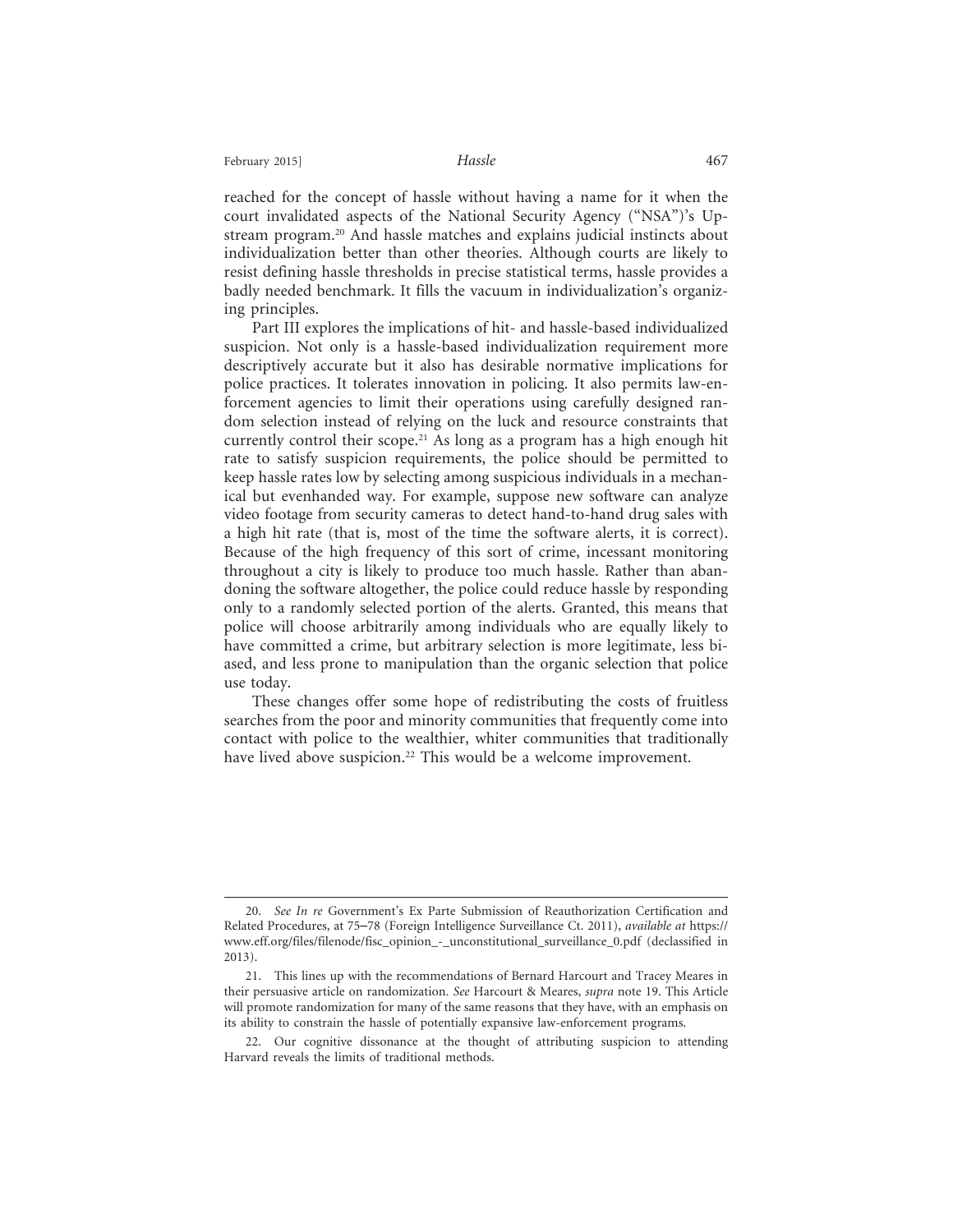#### I. Individualized Suspicion Amiss

Before conducting a stop, search, or another invasion of a Fourth Amendment interest, the government usually must have sufficient suspicion.23 This suspicion is measured by the chance that law enforcement will uncover evidence of a crime.

Sometimes the government will have abundant suspicion, as when a police officer observes an illegal assault rifle, or finds a DNA match, or follows an impaired driver as he pulls off the road, climbs up a tree, and yells "I'm an owl!"<sup>24</sup> But the police do not need certainty or anything close to it. They need only to satisfy the probable cause standard in the case of searches, arrests, and exigencies and to satisfy the reasonable suspicion standard in the case of brief stops and limited frisk searches.25

The Supreme Court has declined to define these standards with statistical precision, but it has stated that probable cause requires a "fair probability" that evidence of a past or future crime will be uncovered.<sup>26</sup> This standard is lower than the preponderance standard, and it is roughly estimated as a 33<sup>1</sup>/<sub>3</sub>% chance of recovering evidence of a crime.<sup>27</sup> The reasonable suspicion standard is lower still.<sup>28</sup> Thus, police must have some chance of success before engaging in a search or a stop, but that chance need not be large.

24. Sebastian Murdock, *'I'm an Owl' Says Drunk Driver Troy Prockett Hiding in Tree: Cops*, Huffington Post, http://www.huffingtonpost.com/2014/01/10/troy-prockett-drunkowl\_n\_4577317.html (last updated Jan. 23, 2014, 6:56 PM).

25. Terry v. Ohio, 392 U.S. 1, 10 (1968); Carroll v. United States, 267 U.S. 132, 149 (1925).

<sup>23.</sup> City of Indianapolis v. Edmond, 531 U.S. 32, 37 (2000) ("The Fourth Amendment requires that searches and seizures be reasonable. A search and seizure is ordinarily unreasonable in the absence of individualized suspicion of wrongdoing."). The courts have recognized an exception to the suspicion requirement in a line of "special needs" and "administrative search" cases. *See, e.g.*, Mich. Dep't of State Police v. Sitz, 496 U.S. 444 (1990) (permitting DUI checkpoints); Nat'l Treasury Emps. Union v. Von Raab, 489 U.S. 656 (1989) (allowing suspicionless drug testing of U.S. Customs employees); Colonnade Catering Corp. v. United States, 397 U.S. 72 (1970) (permitting inspections of liquor stores); United States v. Edwards, 498 F.2d 496 (2d Cir. 1974) (permitting airport security screens); United States v. Davis, 482 F.2d 893 (9th Cir. 1973) (same), *overruled on other grounds by* United States v. Aukai, 497 F.3d 955 (9th Cir. 2007).

<sup>26.</sup> Illinois v. Gates, 462 U.S. 213, 238 (1983).

<sup>27.</sup> Gerstein v. Pugh, 420 U.S. 103, 121 (1975) (explaining that probable cause does not require a preponderance of evidence); Edward K. Cheng, *Comment on Dawid, Faigman, and Fienberg (2014)*, 43 Soc. Methods & Res. 396, 397 (2014); Christopher Slobogin, *The World Without a Fourth Amendment*, 39 UCLA L. Rev. 1, 40 (1991); Andrew E. Taslitz, *Foreword*, Law & Contemp. Probs., Summer 2010, at i–ii. *But see* Jeffrey J. Rachlinski et al., *Probable Cause, Probability, and Hindsight*, 8 J. Empirical Legal Stud. (Special Issue) 72, 86–88 (2011) (showing that judges seem to work with a probability closer to 50% to determine probable cause).

<sup>28.</sup> *Terry*, 392 U.S. at 20–22; Craig S. Lerner, *Reasonable Suspicion and Mere Hunches*, 59 Vand. L. Rev. 407, 460 (2006).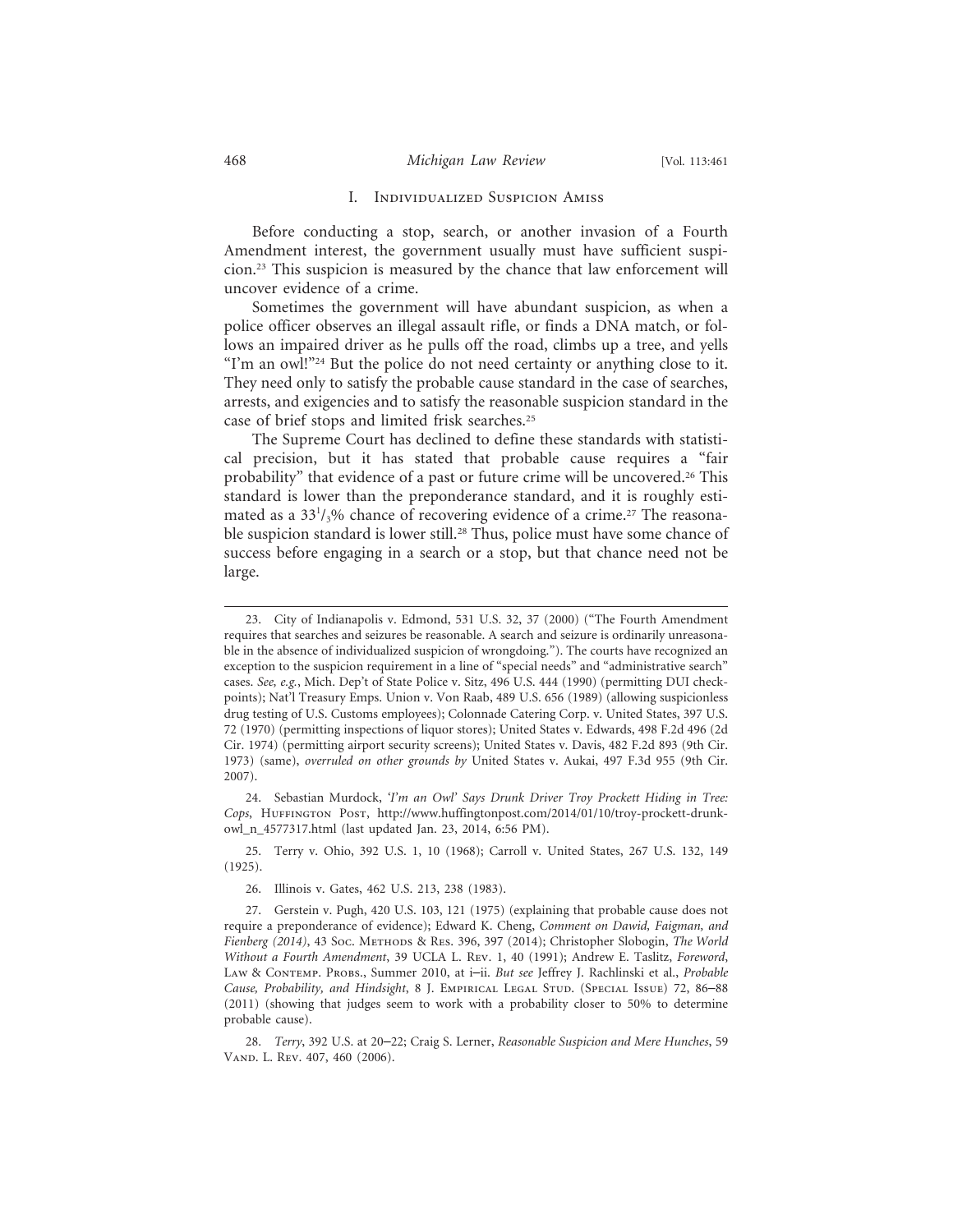But courts frequently make a further, independent inquiry. In addition to meeting the threshold probability for suspicion, the "belief of guilt must be *particularized* with respect to the person to be searched or seized."29 Thus, it is not enough for law enforcement to have adequate suspicion. Police officers must have *particularized*, or, as it is often called, *individualized* suspicion. While courts have applied the individualization rhetoric inconsistently,<sup>30</sup> the requirement is sacrosanct for most criminal-procedure scholars.<sup>31</sup> And yet its purpose remains elusive.

This Part will identify and assess four theories that have attempted to describe and justify the individualization requirement. In order, they are the snowflake theory (each case is unique and cannot be based on generalizations); the felt belief theory (to promote institutional legitimacy, law enforcement and judges actually need to harbor a belief of guilt); the suspicious conduct theory (suspicion should be based on the suspect's actual behavior); and the crime-out theory (suspicion should build from the crime toward a suspect rather than the other way around).

All of these explanations for the meaning and purpose of individualization make wishful distinctions. They fail to describe actual jurisprudential outcomes and, in any event, are normatively undesirable.

#### A. *The Snowflake Theory*

The most natural reading of "individualization" draws a distinction between generalizations and case-specific facts.<sup>32</sup> It demands holistic reasoning—rather than the application of probabilities—so that individuals are judged for who they really are.<sup>33</sup>

<sup>29.</sup> Maryland v. Pringle, 540 U.S. 366, 371 (2003) (emphasis added); *see also* United States v. Cortez, 449 U.S. 411, 418 (1981) (describing two separate elements for "articulable suspicion," the first measuring suspicion and the second assessing particularization).

<sup>30.</sup> *See* United States v. Montoya de Hernandez, 473 U.S. 531, 541 (1985) (conflating particularization and suspicion); Harris v. State, 806 A.2d 119, 127–28 (Del. 2002) (same).

<sup>31.</sup> Scholars tend to jockey for position as the underdog. I acknowledge that is precisely what I am doing here. Harcourt, a strong critic of actuarial policing, has insisted that *my* position (in favor of actuarial methods) dominates the reality, if not the theory, of criminal procedure. Harcourt, *supra* note 5, at 19–21. But Schauer is the lone scholar whom Harcourt identifies as a champion of actuarial justice (aside from economic defenses of racial profiling—references that are hardly likely to curry favor among legal academics). *Id.* As this Part will show, the long list of scholars writing in favor of particularization includes Laurence Tribe, Charles Nesson, Edward Cheng, Andrew Taslitz, and, of course, Harcourt himself. *But see* Harcourt & Meares, *supra* note 19, at 848 (embracing probabilistic ex ante estimates of suspicion).

<sup>32.</sup> Taslitz, *supra* note 18 (discussing how probable cause must be measured by the facts of a particular case); Barbara D. Underwood, *Law and the Crystal Ball: Predicting Behavior with Statistical Inference and Individualized Judgment*, 88 Yale L.J. 1408, 1425–27 (1979).

<sup>33.</sup> Thanks to Derek Bambauer for summarizing uniqueness arguments as expressing the unfounded belief that each case is "its own special snowflake."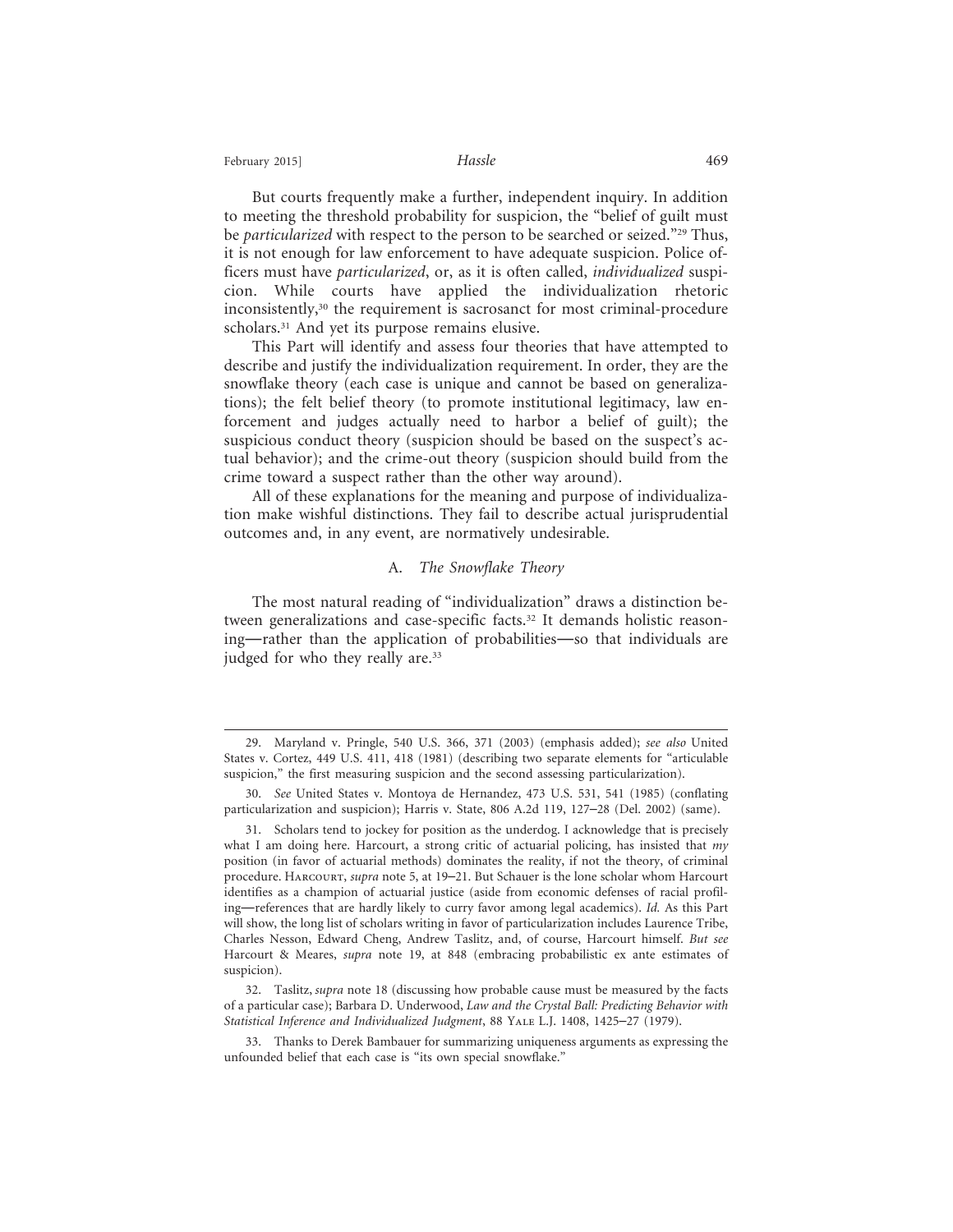Holistic reasoning finds support in a range of contexts from affirmative action to consumer protection.34 Nesson famously argued that the reasonable doubt standard of proof required for criminal prosecutions "does not lend itself to being expressed in correlative probabilistic terms and, indeed, operates in an environment judicially structured to submerge probabilistic quantification in the factual complexity and uniqueness of specific cases."35 Holistic reasoning also incorporates the preference for human intuition celebrated in the *Trial by Mathematics* literature, in which Tribe and others argue that human intuition has its own irreplaceable wisdom that scientific predictions cannot match.36

In the context of criminal investigation, Taslitz has been the most vocal advocate for case-by-case reasoning. He argues that individualization has an important function when criminal suspects present "extraordinary combinations of behaviors and traits" that generalities cannot adequately capture.<sup>37</sup>

Neither Taslitz nor Nesson harbors any illusions that holistic determination is error free. Rather, they argue that justice requires considering combinations of facts unique to the individual beyond what systems of statistical inference can offer. Each case deserves its own evaluation.

The Supreme Court shares some responsibility for this romance with unique cases, as its criminal-procedure jurisprudence emphasizes the importance of case-by-case, fact-specific analysis. Although the Court has approved the use of some formulaic profiles,<sup>38</sup> more often it has insisted that police couch their justifications in ornate descriptions to show that each suspect was chosen for unique and special reasons.

The reasoning of *Richards v. Wisconsin*<sup>39</sup> is typical. In that case, the Court had to decide whether a police officer could execute an arrest warrant without first knocking on the door and announcing himself if the arrest concerned a drug-related offense. The Fourth Amendment usually requires

35. Nesson, *supra* note 16, at 1191.

<sup>34.</sup> Ronald J. Allen, *Factual Ambiguity and a Theory of Evidence*, 88 Nw. U. L. Rev. 604 (1994). For example, Edith Ramirez, chairwoman of the Federal Trade Commission, has warned that increased use of consumer data to make lending or other decisions is unfortunate because companies will "make determinations about individuals, not based on concrete facts, but on inferences or correlations that may be unwarranted." Edith Ramirez, Chairwoman, Fed. Trade Comm'n, Keynote Address at the Technology Policy Institute Aspen Forum: The Privacy Challenges of Big Data: A View from the Lifeguard's Chair (Aug. 19, 2013). For a critique of the holistic reasoning used in affirmative action cases, see Ian Ayres & Sydney Foster, *Don't Tell, Don't Ask: Narrow Tailoring After* Grutter *and* Gratz, 85 Tex. L. Rev. 517 (2007).

<sup>36.</sup> Tribe, *supra* note 5; Ronald J. Allen, *A Reconceptualization of Civil Trials*, 66 B.U. L. Rev. 401 (1986); Kerr, *supra* note 2, at 139; Richard O. Lempert, *Modeling Relevance*, 75 Mich. L. Rev. 1021 (1977); Peter Tillers, *Trial by Mathematics*—*Reconsidered*, 10 L. Probability & Risk 167 (2011).

<sup>37.</sup> Taslitz, *supra* note 18, at 158.

<sup>38.</sup> United States v. Sokolow, 490 U.S. 1, 10 (1989); *see also* Tung Yin, *The Probative Values and Pitfalls of Drug Courier Profiles as Probabilistic Evidence*, 5 Tex. F. on C.L. & C.R. 141 (2000).

<sup>39. 520</sup> U.S. 385 (1987).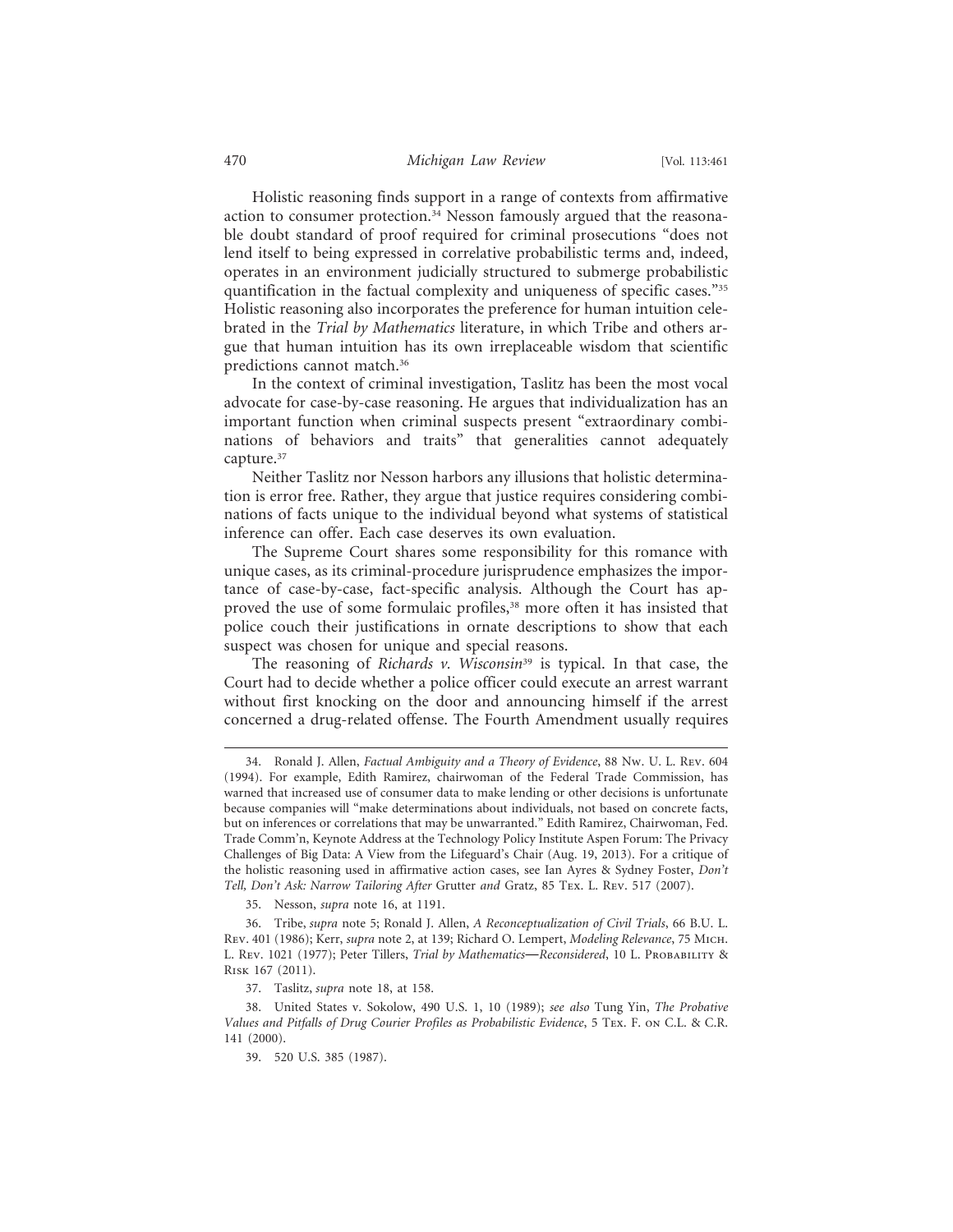February 2015] **Hassle Hassle Hassle A** 

that police announce themselves when executing an arrest,<sup>40</sup> but if the police have reasonable suspicion that the defendant will destroy evidence or attack the arresting officers, they may forgo the knock-and-announce procedure.<sup>41</sup> The government's theory was that the disposable nature of drugs made all drug-related arrests good candidates for a per-se knock-and-announce exception.42 Justice Stevens's unanimous opinion explained that a categorical rule allowing drug arrests to proceed without a knock and announce would overgeneralize since it would encompass many situations that pose no risk of evidence destruction or violence.43 By contrast, if the police know that the arrestee is aware of their presence—as was the case for Richards—the suspicion that evidence may be destroyed *would be* tailored to the situation, and police would be free to overtake the premises without knocking.<sup>44</sup>

Justice Stevens started his opinion by rejecting generalizations, but by the end, he did nothing of the sort. As he applied the law to the facts, he substituted one rule (drug crimes = no-knock exigency) for another (drug crimes + awareness = no-knock exigency).

Put another way, suppose that a drug offender is very likely to dispose of his drugs when the police knock and announce their presence. A rule allowing the police to enter without first knocking is no more mechanical than Justice Stevens's rule permitting police to enter when one more fact (awareness) is added. Justice Stevens's rule likely increases the probability that a defendant will attempt to destroy drugs, but this advances the *suspicion* prong of individualized suspicion, not the *individualization* prong. As a matter of individualization, Justice Stevens's rule relies just as heavily on generalizations as the rule he rejects.

Case-by-case reasoning cannot and does not eliminate generalizations. Instead, it forces the generalizations to operate in informal and ad hoc ways. An inevitable result of case-by-case thinking is the creation of squishy factors like "furtive movements" that give the government's cases a gloss of particularity. These factors are based on in-the-moment, holistic impressions that can absorb any number of details that the police observe.<sup>45</sup> The obligation to generate a narrative distracts from much more important questions, such as whether the government is doing a good job choosing its targets.

Cases can be unique in the sense that they involve one-of-a-kind combinations of factors, but the *reasoning* of a case cannot be unique. Prediction

<sup>40.</sup> Wilson v. Arkansas, 514 U.S. 927 (1995).

<sup>41.</sup> *Richards*, 520 U.S. at 394.

<sup>42.</sup> *See id.* at 390.

<sup>43.</sup> *Id.* at 393.

<sup>44.</sup> *Id.* at 396. Violation of the knock-and-announce rule no longer comes with a suppression remedy. Hudson v. Michigan, 547 U.S. 586 (2006). But the change in remedy does not affect this Article's exploration of the Fourth Amendment's bounds.

<sup>45.</sup> *E.g.*, Michigan v. Long, 463 U.S. 1032, 1050 (1983); United States v. Glover, 851 A.2d 473, 477 (D.C. 2004); People v. Woods, 475 N.E.2d 442, 442 (N.Y. 1984).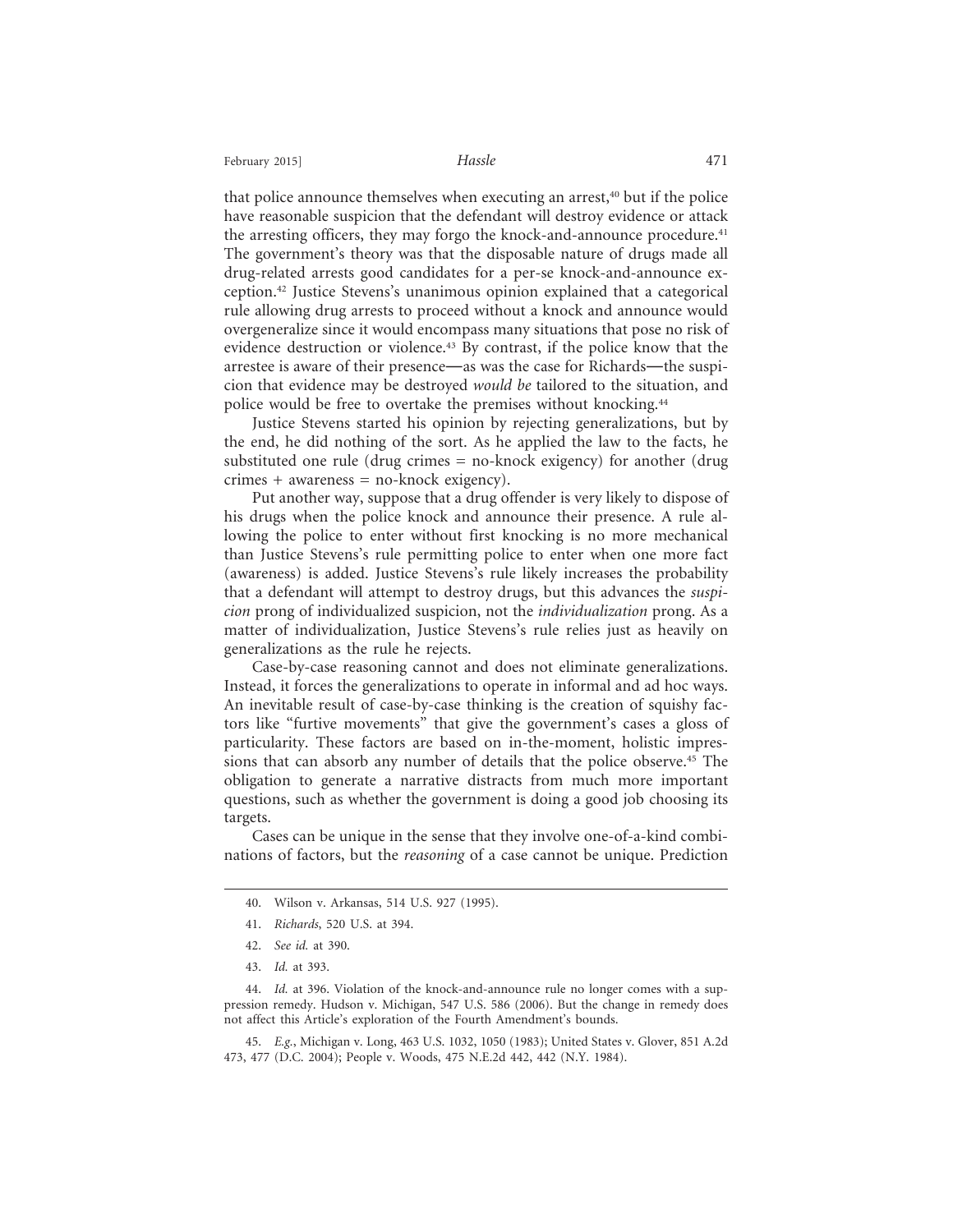requires generalization. Whatever is truly unique about a case cannot support an educated guess about its outcome unless it is analogized to some other generalization. The generalizations can be more finely grained by adding variables,<sup>46</sup> but the nature of the prediction does not change. Schauer has it right: "[O]nce we understand that most of the ordinary differences between general and particular decisionmaking are differences of degree and not differences in kind, we become properly skeptical of a widespread but mistaken view that the particular has some sort of natural epistemological or moral primacy over the general."47

It might seem quite unnatural and even immoral to give up on the promise of unique treatment, but one need only think of *McCleskey v. Kemp*48 to see the tragic legacy of "case-by-case" thinking.49 In *McCleskey*, an African-American man convicted of murder challenged his death sentence using statistical evidence of racial bias.<sup>50</sup> McCleskey's challenge relied on the Baldus study, an analysis of over two thousand death-eligible murder cases tried in Georgia during the 1970s.<sup>51</sup> The study showed that the races of the victims and murderers were strong determinants of capital sentences even after controlling for dozens of other explanatory variables (such as the method of killing, the victim's experience before death, the defendant's prior record, and the number of victims).52 The Supreme Court accepted the validity of the statistical study, but it nevertheless rejected McCleskey's challenge because each individual death-row defendant had his own chance, in front of his own jury, to show why his case was unsuitable for capital punishment based "on the particularized nature of the crime and the particularized characteristics of the individual defendant."<sup>53</sup> This move allowed the Court to sweep glaring patterns of bias under the rug in order to preserve the illusion of case-by-case determination.

<sup>46.</sup> Predictive models can also add the interaction between two variables. For example, the combination of traveling for a very short amount of time *and* traveling without a suit might increase the chance of crime more than either of the two variables alone since business travelers frequently travel for short amounts of time but will also usually have a suit.

<sup>47.</sup> Schauer, *supra* note 15, at 69, 106 ("[I]ndividualized analysis is simply an aggregate of stereotypes . . . ."); *accord* DAVID L. FAIGMAN, CONSTITUTIONAL FICTIONS: A UNIFIED THEory of Constitutional Facts 69 (2008) ("[W]here error may be recognizable in a class of cases, it may be practically unknowable in particular cases.").

<sup>48. 481</sup> U.S. 279 (1987).

<sup>49.</sup> Sherry Colb links the moral intuitions that dominate the "statistical-proof" debate to the reasoning in *McCleskey*, too, and she also connects these intuitions to the reasoning that led to the market share liability doctrine in the civil DES cases. But Colb is more cautious than I am about insisting that we change our moral barometers. Colb, *supra* note 3, at 79–82.

<sup>50.</sup> McCleskey's writ challenged his sentence on the grounds of the Eighth and Fourteenth Amendments. *McCleskey*, 481 U.S. at 286.

<sup>51.</sup> The study was conducted by David C. Baldus, Charles Pulaski, and George Woodworth. *Id.*

<sup>52.</sup> See David C. Baldus et al., *Comparative Review of Death Sentences: An Empirical Study of the Georgia Experience*, 74 J. Crim. L. & Criminology 661, 684–85 (1983).

<sup>53.</sup> *McCleskey*, 481 U.S. at 308 (quoting Gregg v. Georgia, 428 U.S. 153, 206 (1976)) (internal quotation marks omitted).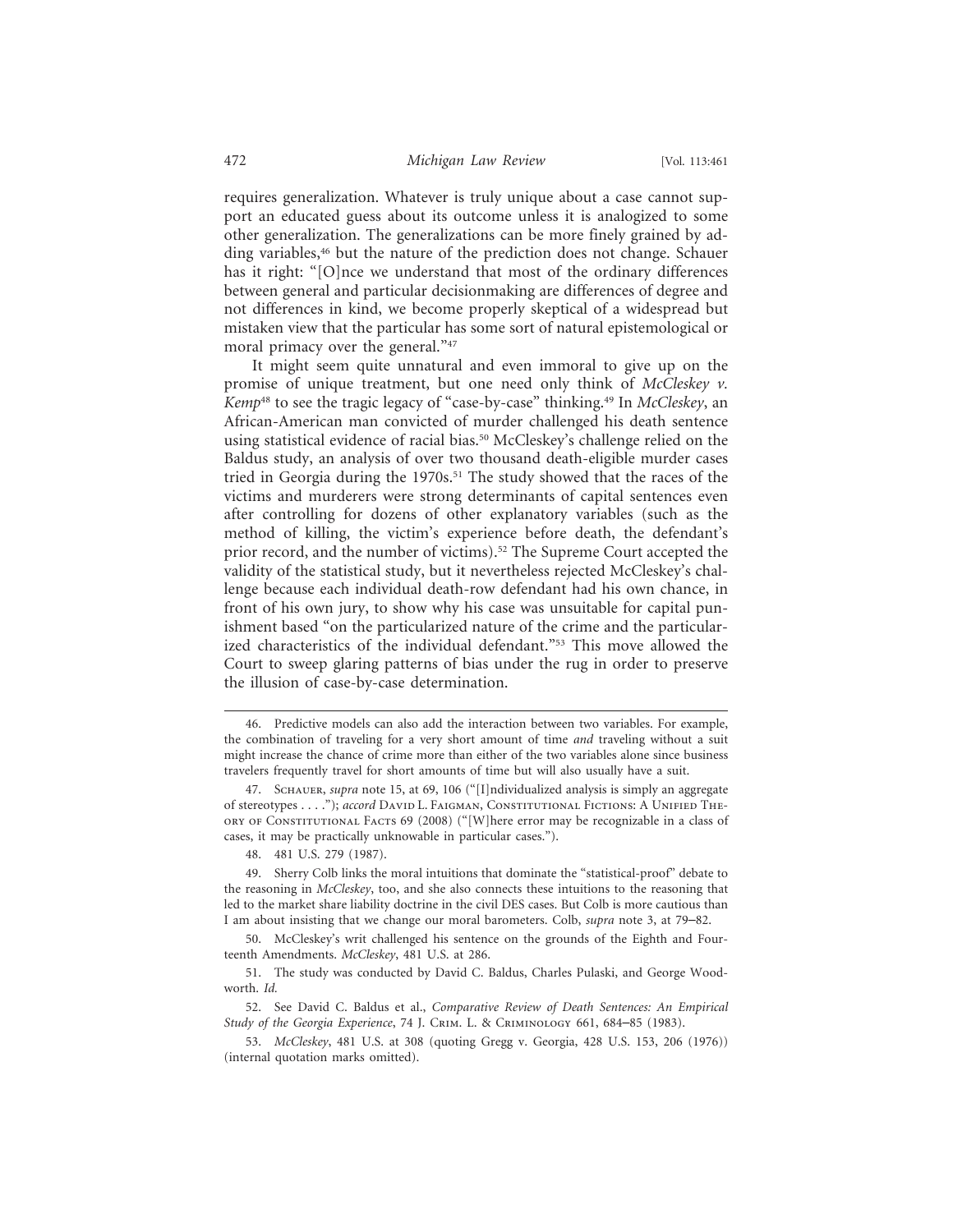February 2015] **Hassle Hassle Hassle AT3** 

*McCleskey* embedded a misunderstanding of epic proportions into equal-protection law. The Court failed to appreciate the import of the Baldus study. Despite the trappings of a "holistic" process, McCleskey *was* judged using generalizations. But instead of being judged by the right generalizations (those related to the heinousness of his crime), he was judged by the wrong ones (his race and the race of his victim). By denying that generalizations were used at all in his conviction, the Court was able to avoid accountability. The individualization requirement has allowed the myth of unique cases to pollute the law of criminal investigations as well.

#### B. *The Felt Belief Theory*

Nesson's work rejects purely probabilistic proof, at least in the case of criminal convictions, by arguing that the jury should have an "abiding conviction" that the defendant did it.<sup>54</sup> Jurors should harbor a complete and confident belief, even if past experience and common sense tell us that there is a nonnegligible chance they are wrong. Nesson argues that the mistakes of wholly convinced jurors, even if they are wrong more often than statistically derived determinations of guilt, serve an objective that is different from and sometimes superior to accuracy: final resolution.<sup>55</sup>

Under this theory, judgments coming from wholly convinced judges and juries, flawed as they may be, serve the institutional interests of the courts by presenting the party—particularly the losing party—and the public with a monolithic outcome that leaves little room to doubt the factual findings.<sup>56</sup> This helps preserve the authoritative reputation and popular legitimacy of the judiciary<sup>57</sup> and potentially helps jurors and litigants feel more psychological closure with the matter.<sup>58</sup>

Although Nesson focuses on the reasonable doubt standard required for criminal convictions, the same institutional interests are implicated with legal determinations using lower standards. Indeed, Nesson cites the famous blue bus hypothetical, based on *Smith v. Rapid Transit, Inc.*, 59 a civil action decided under the much lower preponderance standard. In *Smith*, the plaintiff suffered injuries when she was forced off the road by a bus barreling

<sup>54.</sup> Charles Nesson, *The Evidence or the Event? On Judicial Proof and the Acceptability of Verdicts*, 98 Harv. L. Rev. 1357, 1378 (1985); Nesson, *supra* note 16, at 1192–93.

<sup>55.</sup> Nesson, *supra* note 16, at 1194.

<sup>56.</sup> The right to appeal, and the possibility of reversal even on determinations of fact, shows that there are some limits to how well Nesson's theory describes the judiciary's views of its own role.

<sup>57.</sup> Nesson, *supra* note 16, at 1194.

<sup>58.</sup> A related theory concerns the dehumanization of the legal process. Mechanical determinations may be an affront to the dignity each individual is owed when the government contemplates taking punitive action. Tribe, *supra* note 5, at 1375–77. For example, Tribe worries about the symbolic expressions of values that are broadcast by judicial systems that put too much emphasis on statistical models. *Id.* at 1392. *See also* Laurence H. Tribe, *An Ounce of Detention: Preventive Justice in the World of John Mitchell*, 56 Va. L. Rev. 371, 386 (1970).

<sup>59. 58</sup> N.E.2d 754 (Mass. 1945).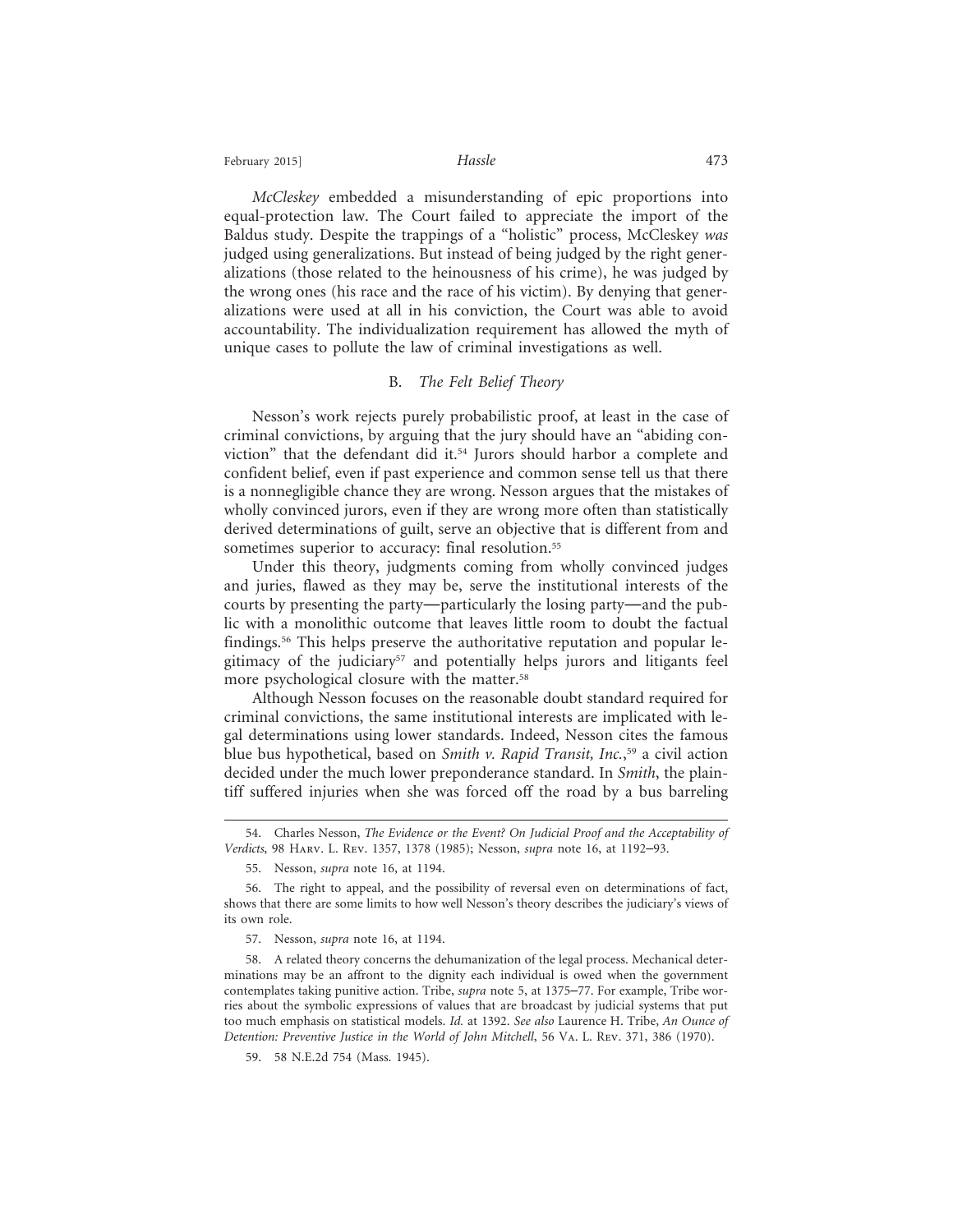toward her at forty miles per hour.<sup>60</sup> To prove her case, the plaintiff offered her own testimony (which, for the purposes of this discussion, we can assume was credible) that the bus was blue—the color of the defendant's bus fleet. Although the original case opinion did not offer a precise estimate of the chance that somebody else's blue bus may have been operating on the street at the time of the plaintiff's accident, the case has bred a sort of legal urban myth that the plaintiff submitted evidence showing that 80% of the blue buses running down that particular street were the defendant's and 20% were not. Whatever the true probabilities, the action was thrown out for failure to prove the case using more than mere "mathematical chances."<sup>61</sup> A long line of distinguished scholars insist that this was the correct outcome.62 Indeed, they still defend the outcome of *Smith* even if the defendant had been responsible for 99% of the blue buses running down the street.<sup>63</sup> After all, a jury would not be able to quiet the nagging thought that it may have been that other infrequent bus.<sup>64</sup>

The individualization requirement for criminal investigations might promote the same interests in finality and responsibility. Even if human decisionmaking is flawed, perhaps a court should still require that an officer feel certain that a suspect is guilty before stopping and searching him, or at least be able to gut check his decision rather than abdicate his judgment to a statistical process.

Sure enough, *Carroll v. United States*, 65 an old case frequently quoted for its definition of probable cause, could support a distinction between belief and unenthusiastic assent to mathematical inference. In that case, the Supreme Court explained that an officer must have sufficient information "to warrant a man of prudence and caution in *believing* that the offense has been committed."66 Many cases have made clear that an officer's subjective belief is not enough without additional objective evidence that would lead a reasonable officer to conclude that crime might be afoot.<sup>67</sup> But these cases do not necessarily deny that subjective belief is a necessary condition for individualized suspicion.

While the felt belief theory and the snowflake theory both lead to rejections of purely statistical evidence, they do so on different grounds. The

67. *See, e.g.*, United States v. Foreman, 369 F.3d 776, 781 (4th Cir. 2004).

<sup>60.</sup> *Smith*, 58 N.E.2d at 754–55.

<sup>61.</sup> *Id.* at 755.

<sup>62.</sup> Edward K. Cheng, *Reconceptualizing the Burden of Proof*, 122 Yale L.J. 1254, 1269–71 (2013); *see also* Nesson, *supra* note 16, at 1192–93; Tribe, *supra* note 5, at 1376.

<sup>63.</sup> Cheng, *supra* note 62, at 1270 (using a gatecrashers hypothetical).

<sup>64.</sup> The blue bus paradox and others like it have also inspired debate about whether arresting two or three people for a crime that the police know only one has committed is constitutionally permissible. The definiteness of an innocent person's arrest triggers the "identifiable victim effect," although, as Colb points out, the same doubts should trouble any system engaged in repeated actions. Colb, *supra* note 3, at 76–78, 101.

<sup>65. 267</sup> U.S. 132 (1925).

<sup>66.</sup> *Carroll*, 267 U.S. at 161 (emphasis added) (quoting Stacey v. Emery, 97 U.S. 642, 645 (1878)) (internal quotation marks omitted).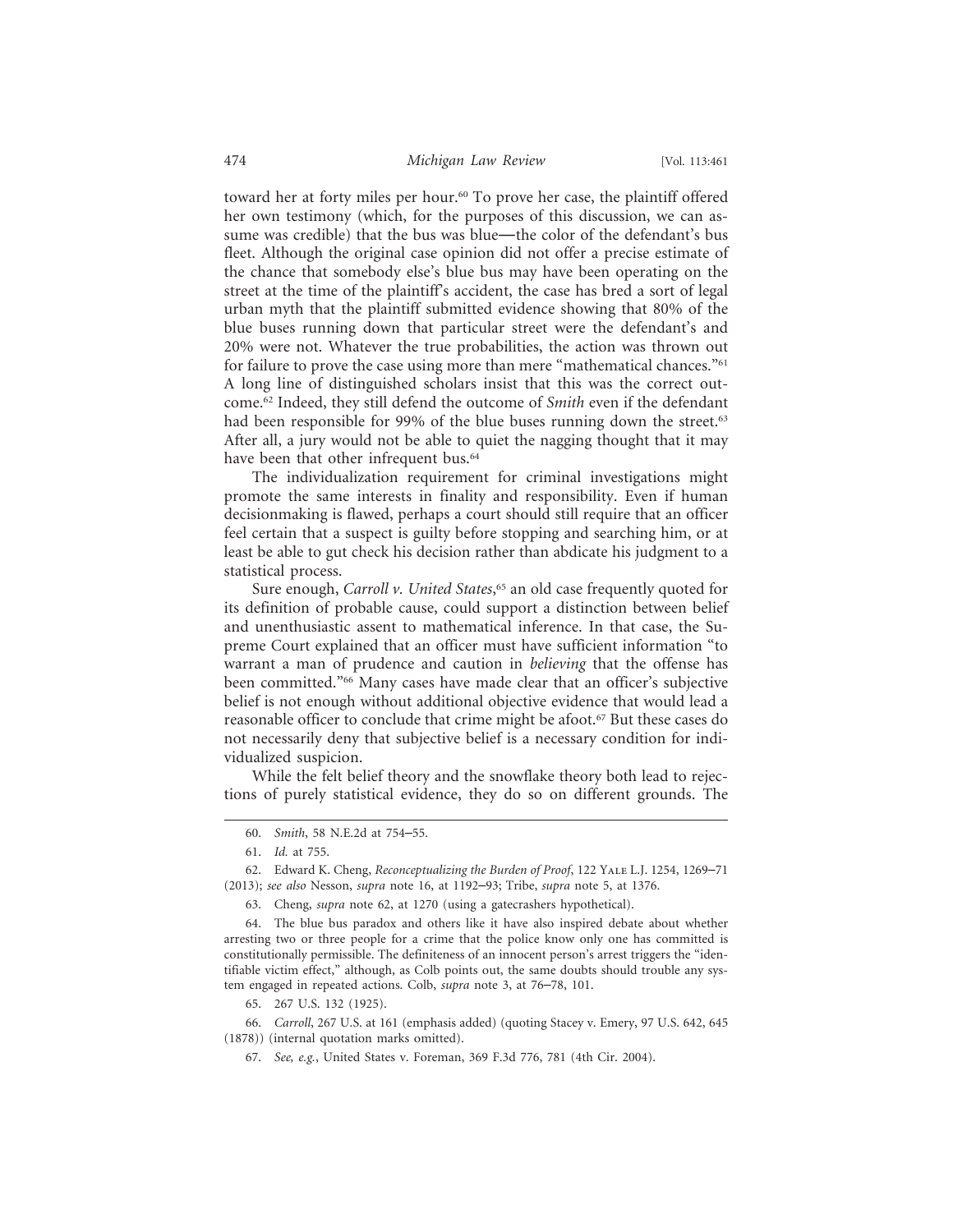snowflake theory is built on a fallacy; it assumes, wrongly, that distinctions can be drawn between cases without resorting to a combination of generalizations. Thus, the snowflake theory's flaws are insurmountable. Case-bycase reasoning simply doesn't exist. The felt belief theory, on the other hand, does articulate a standard that can be implemented. Individualization would be satisfied if a human can trust the evidence using his own senses and experiences.

Nevertheless, the felt belief theory has three significant and intertwined flaws. First, it is not possible to separate evidence that can lead to a felt belief from evidence that cannot. For example, there is no reason to assume that witness testimony about the operator of the blue bus can move a juror to complete belief but methodologically sound calculations of the chance that the defendant operated the blue bus cannot. The distinction imports somebody's strong preferences for certain types of evidence, allowing some types of evidence to persuade the juror, judge, or officer to a felt belief while denying other types of evidence the chance to do so.

Second, the theory gets the moral imperative backwards. Nobody whether juror, magistrate, or police investigator—should maintain his beliefs with full conviction. Indeed, procedural rights and judicial appeals are designed to avoid any delusions of perfection.<sup>68</sup> Since most evidence should leave some doubt in the minds of the decisionmakers, evidence cannot be categorized along the lines that Nesson and others suggest.

Finally, if the felt belief theory rejects all mechanical forms of evidence, the theory runs into paradoxes when such evidence is extremely accurate. Consider the cold hit DNA case, which meets its burden of proof entirely through references to probability. Suppose the government presents evidence that a defendant's DNA matches a sample from a rape kit across all thirteen tested genetic biomarkers and that this unique combination of markers is likely to occur only one out of 56 billion times. The chance that somebody else in the world (let alone in the country) would share this much of the defendant's genetic code is negligibly low.69

Yet the cold hit DNA case differs from the blue bus hypothetical only in degree. If the plaintiff in *Smith* could prove that the only blue bus, aside from the defendant's, drove down Main Street only once every thousand years, her case would rely just as much on probabilities. If pure mathematical proof—divorced from the sorts of evidence that juries can see, hear, and perceive themselves—cannot inspire a felt belief, then cold hit DNA cases

<sup>68.</sup> New Jersey's experience curbing the influence of eyewitness testimony provides a good example of the courts' using both appeals and procedural rights in order to correct errors at trial. After digesting the wide-ranging experimental and observational evidence on the inaccuracy of eyewitness testimony, the New Jersey Supreme Court introduced new limitations on the admission of such testimony at trial. State v. Henderson, 27 A.3d 872 (N.J. 2011).

<sup>69.</sup> But not as low as one might think. For a discussion of proper pigeonholing methods, see Philippe Golle, *Revisiting the Uniqueness of Simple Demographics in the US Population*, PROC. FIFTH ASS'N COMPUTING MACHINERY WORKSHOP ON PRIVACY ELECTRONIC SOC'Y 77 (2006), *available at* http://dl.acm.org/citation.cfm?id=1179615.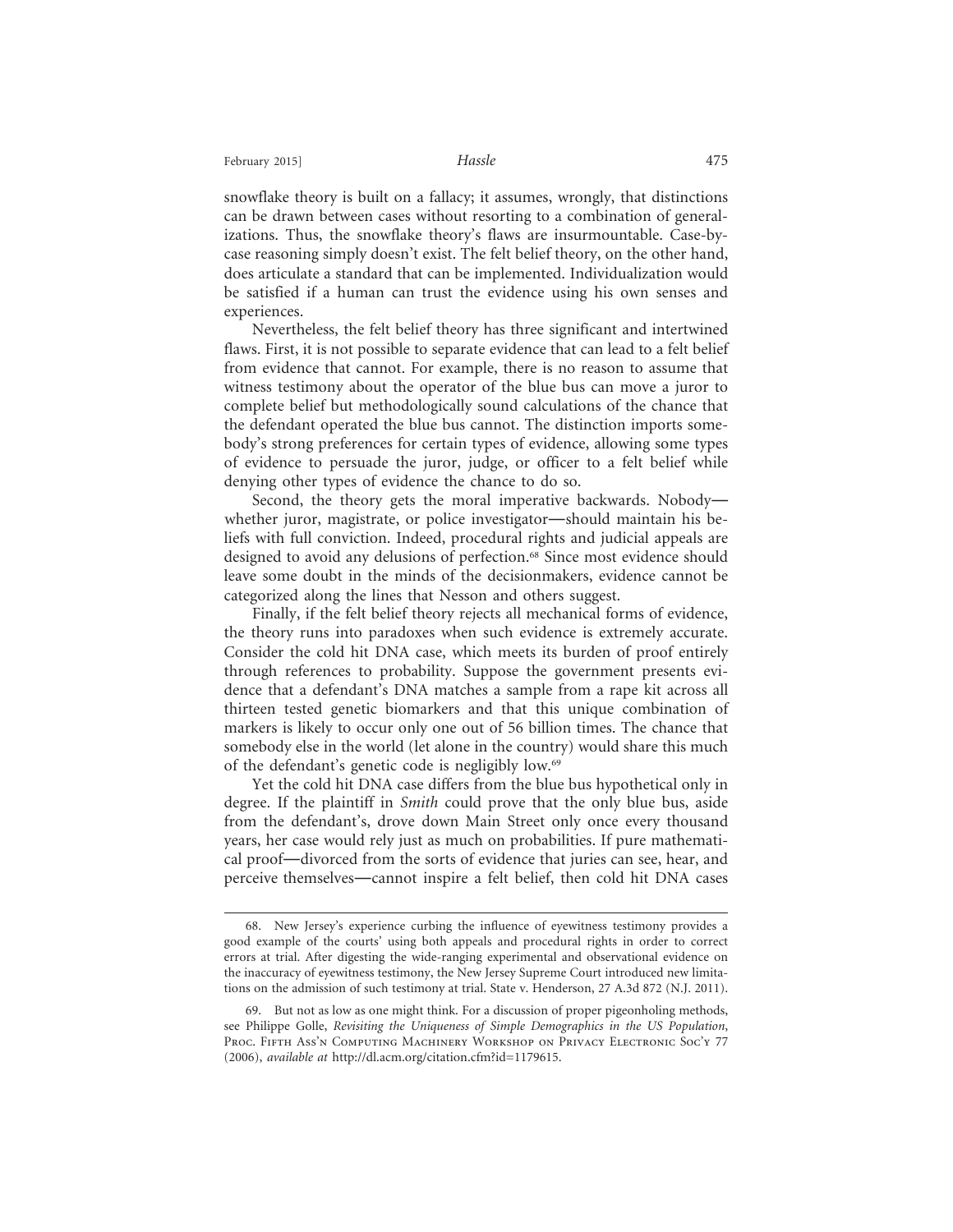would have to fail. But this outcome is intolerable as a practical matter and perverse as a normative matter.

If DNA cases are legitimate, the blue bus hypothetical must be reconsidered, too. There is no reason to allow a plaintiff to win a suit against a bus company that runs only 49% of the city's blue buses when she supplements her evidence with a barely credible eyewitness while rejecting the suit of a plaintiff who sues a bus company that runs 99% of Main Street's blue buses.70 Instead of fretting over the probabilistic nature of evidence, courts should strive to make peace with the doubt that does, and should, accompany all factual determinations in law. After all, the study of quantum physics is rapidly moving toward an understanding of the universe that is driven entirely by probability theory.<sup>71</sup> If the laws of nature are probabilistic, surely the laws of law will have to be as well.

Courts have proven to be much less perplexed by probabilistic evidence than the academic debate would suggest. The Arizona Supreme Court had to decide a case with all the zany qualities of a law school hypothetical: a student at a boarding school contracted a severe case of salmonella from one of between 100 and 120 meals consumed on campus.72 Every meal but one was prepared by an independent contractor, but that one meal was prepared by the school, and none of the evidence presented could help establish or rule out the school-made meal as the cause of the plaintiff's illness.73 Despite the similarities to the famous blue bus hypothetical, the Arizona Supreme Court had no difficulty granting the school's motion for summary judgment and allowing the case against the contractor to proceed.<sup>74</sup>

In the context of criminal procedure, courts have already accepted investigatory tools that substitute for human judgment. Cold hit DNA matching is one unusually accurate statistical tool, but there are other error-prone tools that have been deemed sufficient for Fourth Amendment standards. For example, the Supreme Court has approved the use of alerts from narcotics-sniffing dogs to establish probable cause to search cars and luggage.75 Justice Souter strongly disagreed with these decisions partly on the grounds

- 73. *Id.* at 1002–03.
- 74. *Id.* at 1009–10.

<sup>70.</sup> This is the perspective that Schauer ascribes to statisticians in his assessment of the gatecrashers and blue bus problems. *See* Schauer, *supra* note 15, at 88–89; *see also* F.E. Guerra-Pujol, Visualizing Probabilistic Proof: The Case for Bayes, 7 WASH. U. JURISPRUDENCE Rev. (forthcoming 2015) (manuscript at 7), *available at* http://ssrn.com/abstract=2271870 (pointing out that the *Smith* plaintiff could have testified that she had seen the defendant's logo on the bus but that her identification testimony might well have been wrong).

<sup>71.</sup> *See Does Probability Come from Quantum Physics?*, U.C. Davis News & Info. (Feb. 5, 2013), http://news.ucdavis.edu/search/printable\_news.lasso?id=10491&table=news.

<sup>72.</sup> Orme Sch. v. Reeves, 802 P.2d 1000, 1002 (Ariz. 1990).

<sup>75.</sup> Illinois v. Caballes, 543 U.S. 405, 409 (2005); United States v. Place, 462 U.S. 696, 707 (1983). The Supreme Court recently decided that bringing a dog up to the front door of a home is unconstitutional, but its decision involved a different issue (whether the physical trespass of the police dog was an impermissible search). Florida v. Jardines, 133 S. Ct. 1409 (2013).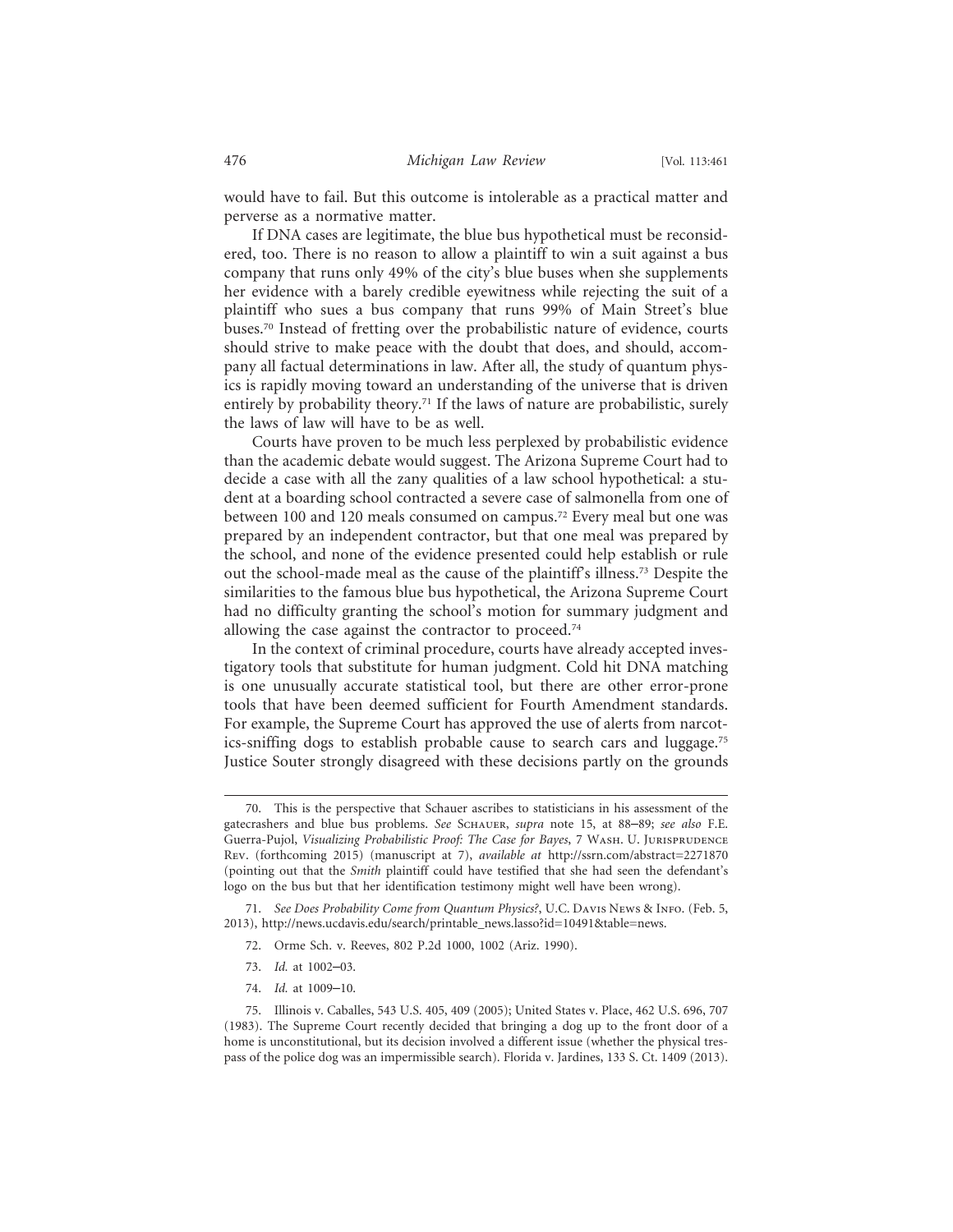that narcotics dogs make errors.76 He rightly criticized the Court's early opinions on the topic for either failing to address canine error or, worse yet, implying that the dogs are infallible.<sup>77</sup> Subsequent cases show that the Court now acknowledges that the dogs make mistakes, but it remains willing to permit their use anyway.78

This is sensible. Although narcotics dogs do create false alerts,<sup>79</sup> their hit rates far outperform those of highway patrolmen in predicting which cars contain drugs.80 They even outperform the success rates of warrant-based home searches—the gold standard for criminal investigation.<sup>81</sup>

For some scholars, however, the dog-sniff cases showcase everything that is wrong with criminal procedure today.82 Most scholars object for the reasons just discussed—that drug-detecting dogs are prone to error.83 Others object that dogs can be used in discriminatory ways, which is true enough depending on how or, more importantly, where they are deployed.<sup>84</sup> But this remains a concern for every type of investigation, including those based on human observations and judgments. Moreover, the random error of the dog nose, when it does misfire, is usually free from the prejudices that can influence the (nonrandom) error of human police.

- 77. *See Caballes*, 543 U.S. at 409; *Place*, 462 U.S. at 707.
- 78. *See* Florida v. Harris, 133 S. Ct. 1050, 1056–58 (2013).

79. United States v. Donnelly, 475 F.3d 946, 954 (8th Cir. 2007) (54% hit rate); United States v. Koon Chung Wu, 217 F. App'x 240, 246 (4th Cir. 2007) (60% hit rate); United States v. Scarborough, 128 F.3d 1373, 1378 (10th Cir. 1997) (92% hit rate).

80. *See* Harcourt & Meares, *supra* note 19, at 849 (Maryland's state patrol hit rate ranged between 32% and 34%); *see also* Max Minzner, *Putting Probability Back into Probable Cause*, 87 Tex. L. Rev. 913, 925 (2009) (citing, based on highway-patrol data, hit rates ranging from 35.1% to 52.5% for probable-cause car searches).

81. Jane Bambauer, *Defending the Dog*, 91 Or. L. Rev. 1203, 1206 (2013) (comparing dog hit rates to home warrant hit rates). *But see* Minzner, *supra* note 80, at 923 n.38 (citing success rates as high as 93% for warrant-based searches).

82. *See, e.g.*, Lewis R. Katz & Aaron P. Golembiewski, *Curbing the Dog: Extending the* Protection of the Fourth Amendment to Police Drug Dogs, 85 NEB. L. REV. 735 (2007); Richard E. Myers II, *Detector Dogs and Probable Cause*, 14 Geo. Mason L. Rev. 1, 22 (2006) (discussing false-positive errors); Andrew E. Taslitz, *Does the Cold Nose Know? The Unscientific Myth of the Dog Scent Lineup*, 42 Hastings L.J. 15 (1990) (criticizing dog-sniff tracking as evidence at trial). *But see* James B. Johnston, *Drugs, Dogs, and the Fourth Amendment: An Analysis of Justice Stevens' Opinion in* Illinois v. Caballes, 24 Quinnipiac L. Rev. 659 (2006); Kit Kinports, *The Dog Days of Fourth Amendment Jurisprudence*, 108 Nw. U. L. Rev. Colloquy 64 (2013), http://www.law.northwestern.edu/lawreview/colloquy/2013/7/LRColl2013n7Kinports.pdf.

83. *See supra* note 82.

84. *See Dan Hinkel & Joe Mahr, Drug Dogs Often Wrong*, CHI. TRIB., Jan. 6, 2011, at 1, *available at* http://articles.chicagotribune.com/2011-01-06/news/ct-met-canine-officers-201101 05\_1\_drug-sniffing-dogs-alex-rothacker-drug-dog (uncovering evidence of biased handling the rate for Hispanic drivers was much lower).

<sup>76.</sup> *Caballes*, 543 U.S. at 411–12 (Souter, J., dissenting). Justice Ginsburg also noted, in a remark unrelated to the discussion here, that the presence of a police dog causes intimidation and embarrassment, regardless of whether the dog alerts. *Id.* at 421 (Ginsburg, J., dissenting).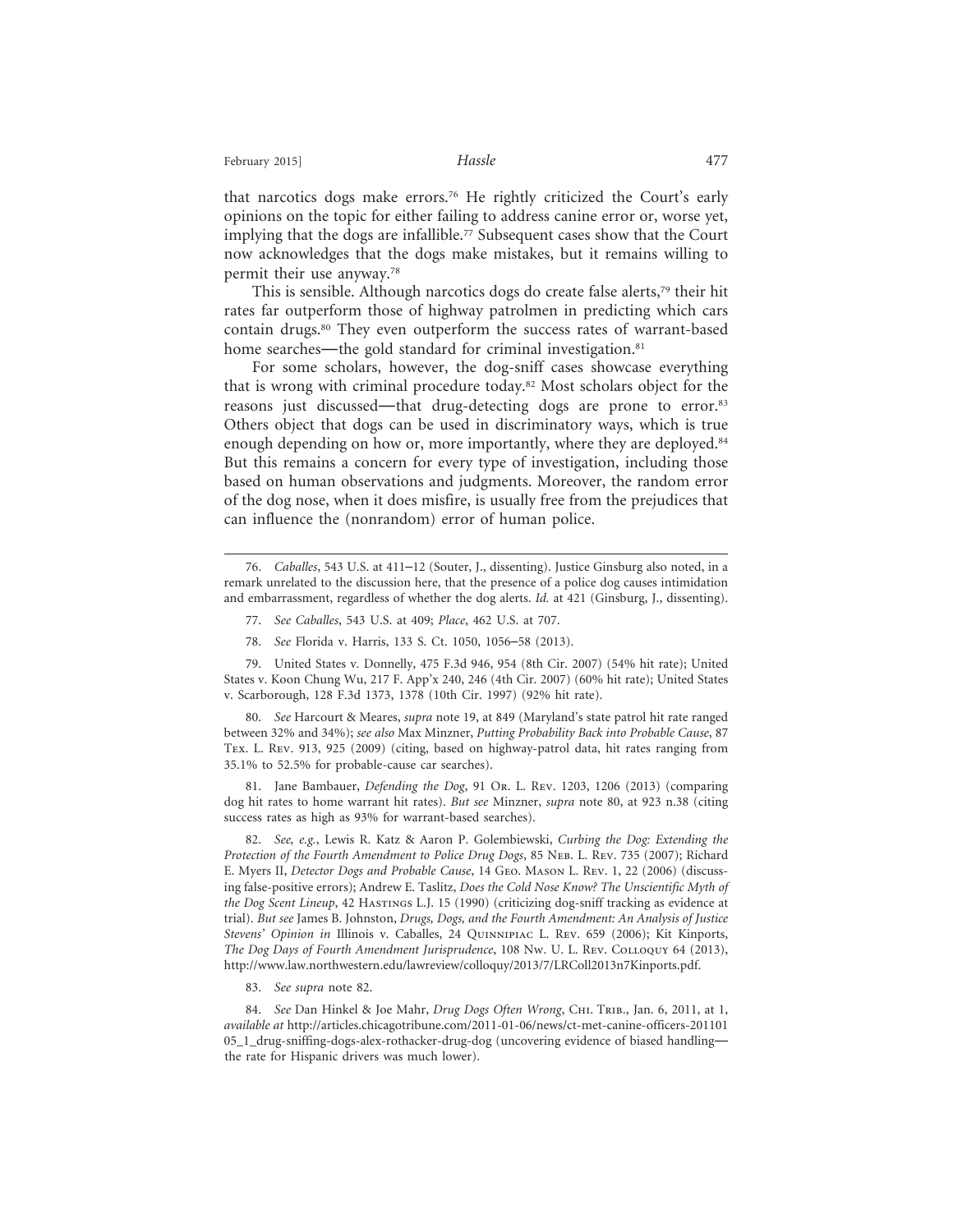Still, some may be troubled that searches based on dog alerts are not grounded in any evidence of suspicious behavior. This objection will be taken up next.

#### C. *Suspicious Conduct Theories*

Taslitz proposes an appealing theory that individualization requires an assessment based on the suspect's own conduct or behavior.<sup>85</sup> This theory eliminates the injustice of treating individuals differently due to attributes that they cannot manage or alter themselves.

Racial profiling is the motivating example for Taslitz. Although crime rates do vary by race and gender,<sup>86</sup> the variance by race is greatly diminished when socioeconomic conditions are controlled.<sup>87</sup> And since law enforcement has historically given too much weight to race and gender,<sup>88</sup> a prophylactic prohibition on using those factors in criminality profiles helpfully pushes law enforcement to use other, more predictive factors to determine reasonable suspicion and probable cause.

But the conduct theory of individualization falls apart outside the context of racial profiling. While the conduct theory matches some of the classic means of building suspicion—casing a store<sup>89</sup> or looking around nervously<sup>90</sup>—it cannot explain large swaths of criminal procedure.<sup>91</sup> Police are allowed to stop and search some people who have not exhibited any odd behaviors. Take, for example, the unlucky lot whose cars are searched in response to a false alert from a narcotics-sniffing dog. Unless they were carrying a trunkful of Snausages, these individuals' conduct played no role in the police's decision to search. Similarly, individuals matching a description from a victim or witness cannot alter their behavior to avoid suspicion. And

- 88. See Section II.D.4 for a discussion of racial bias in policing.
- 89. Terry v. Ohio, 392 U.S. 1, 6 (1968).
- 90. United States v. Ocampo, 650 F.2d 421, 424 (2d Cir. 1981).

<sup>85.</sup> Taslitz, *supra* note 18, at 146 ("Roughly defined, individualized suspicion is the idea that the state should judge each citizen based upon his own unique actions, character, thoughts, and situation."); *id.* at 160 ("Yet this judgment still retains a *relatively* individualized quality because it turns on observations of *this individual's* prior behavior . . . ."); *see also* Andrew Guthrie Ferguson, *Big Data and Predictive Reasonable Suspicion*, 163 U. Pa. L. Rev. (forthcoming 2015); David A. Harris, *Factors for Reasonable Suspicion: When Black and Poor Means Stopped and Frisked*, 69 Ind. L.J. 659, 685–86 (1994); Underwood, *supra* note 32, at 1447. The Supreme Court has suggested that individualization depends on the suspect's conduct as well. *See* Reid v. Georgia, 448 U.S. 438, 441 (1980) (per curiam).

<sup>86.</sup> *See, e.g.*, Alexia Cooper & Erica L. Smith, U.S. Dep't of Justice, NCJ 236018, Homicide Trends in the United States, 1980–2008, at 14 (2011), *available at* http://www .bjs.gov/content/pub/pdf/htus8008.pdf.

<sup>87.</sup> *See* Julie A. Phillips, *White, Black, and Latino Homicide Rates: Why the Difference?*, 49 Soc. Probs. 349 (2002); Robert J. Sampson et al., *Social Anatomy of Racial and Ethnic Disparities in Violence*, 95 Am. J. Pub. Health 224 (2005).

<sup>91.</sup> Colb points out that suspicion is controlled by what the government knows and that it remains extrinsic to an individual's conduct and culpability. Sherry F. Colb, *Innocence, Pri*vacy, and Targeting in Fourth Amendment Jurisprudence, 96 Co<sub>LUM</sub>. L. Rev. 1456, 1459 (1996).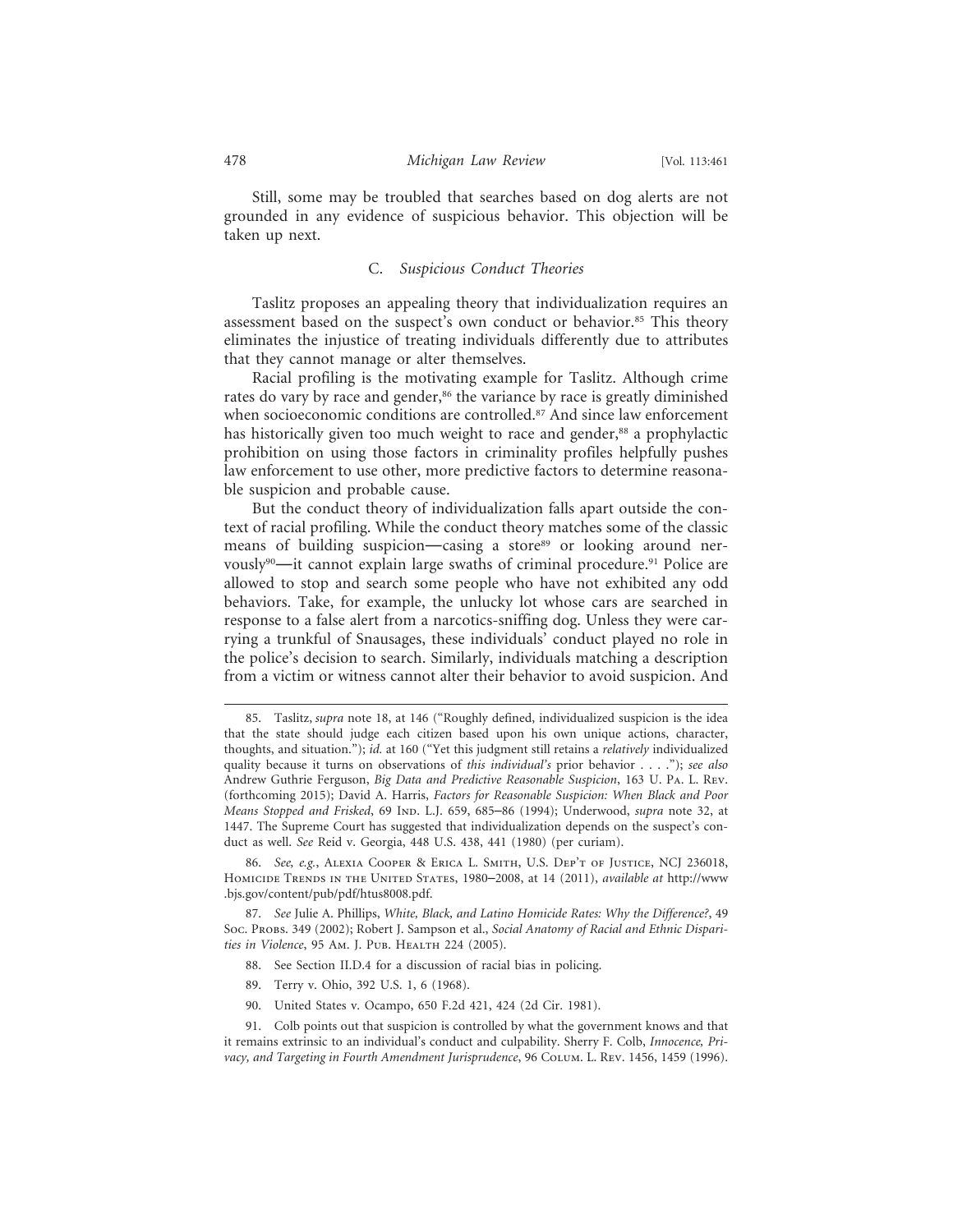February 2015] **Hassle Hassle Hassle Hassle** 

the subjects of tips form another class of searched individuals whose suspicion was not necessarily based on conduct.92 Like the targets of a mistaken dog nose, these subjects will be unable to alter their behavior to avoid the stop.

Even if it were possible to reconfigure individualized suspicion so that it conformed to a conduct-driven rule, it would be unwise to do so. First, the line between conduct and attribute is difficult to manage. For example, is a person's location a form of conduct? If so, this detracts from the rule's appeal. Surely many people who live in or travel through "high-crime" neighborhoods would avoid those areas if they could. And what about the Harvard students living in a dormitory? Attending college is a choice. Would the conduct rule allow the officer in the Article's introductory hypothetical to obtain a warrant to search all Harvard dormitories? The line between conduct and nonconduct is inadministrable.

Moreover, even if the rule were administrable, requiring suspicion to arise from observed conduct alone would displace some of the more reliable gauges for suspicion (DNA matching, dogs, tips from reliable informants) and would consequently put more pressure on some of the less reliable profiles for crime (nervousness, flight, style of dress). This shift in focus could exacerbate the already lopsided distribution of law-enforcement costs on the poor.

#### D. *Crime-Out Investigations*

A final theory for individualization rejects law-enforcement investigations that go out in search of suspicious people in favor of investigations stemming from an already committed crime. Harcourt's book *Against Prediction* warns against actuarial law-enforcement methods that attempt to sort out suspicious people.<sup>93</sup> He objects in particular to predictions of criminal personality.94 Profiles developed to identify a segment of the population that is more likely to commit crime bear an unnerving resemblance to past eugenics movements.<sup>95</sup> Probabilistic inferences that stem from the scene of a

<sup>92.</sup> *See, e.g.*, People v. Navarette, No. A132353, 2012 WL 4842651 (Cal. Ct. App. Oct. 12, 2012), *aff'd*, Navarette v. California, 134 S. Ct. 1683 (2014); People v. Johnson, 235 Cal. Rptr. 62 (Ct. App. 1987).

<sup>93.</sup> Harcourt, *supra* note 5. Despite his thoroughness in every other aspect, Harcourt spends little time defining these actuarial methods and explaining how they differ from other methods. First, Harcourt defines by example. He differentiates actuarial profiles from the process of identifying a suspect based on an eyewitness description. *Id.* at 18. Similarly, he notes that DNA evidence used to match a suspect to a crime does not "concern itself with the offending rates of any particular group." *Id.* The examples that Harcourt later uses to distinguish actuarial policing (a homicide investigation and an eyewitness account) are also crime out. *Id.* at 104.

<sup>94.</sup> *See, e.g.*, *id.* at 174–80 (discussing Burgess and other pioneers of predictive modeling for penal decisions).

<sup>95.</sup> Richard Hil & Barbara Hocking, *Genes for Crime: Do They Fit?*, *in* RECODING NATURE 163, 164–66 (Richard Hindmarsh & Geoffrey Lawrence eds., 2004) (describing the work of Charles Davenport, Francis Galton, and Karl Pearson in attempting to define and weed out a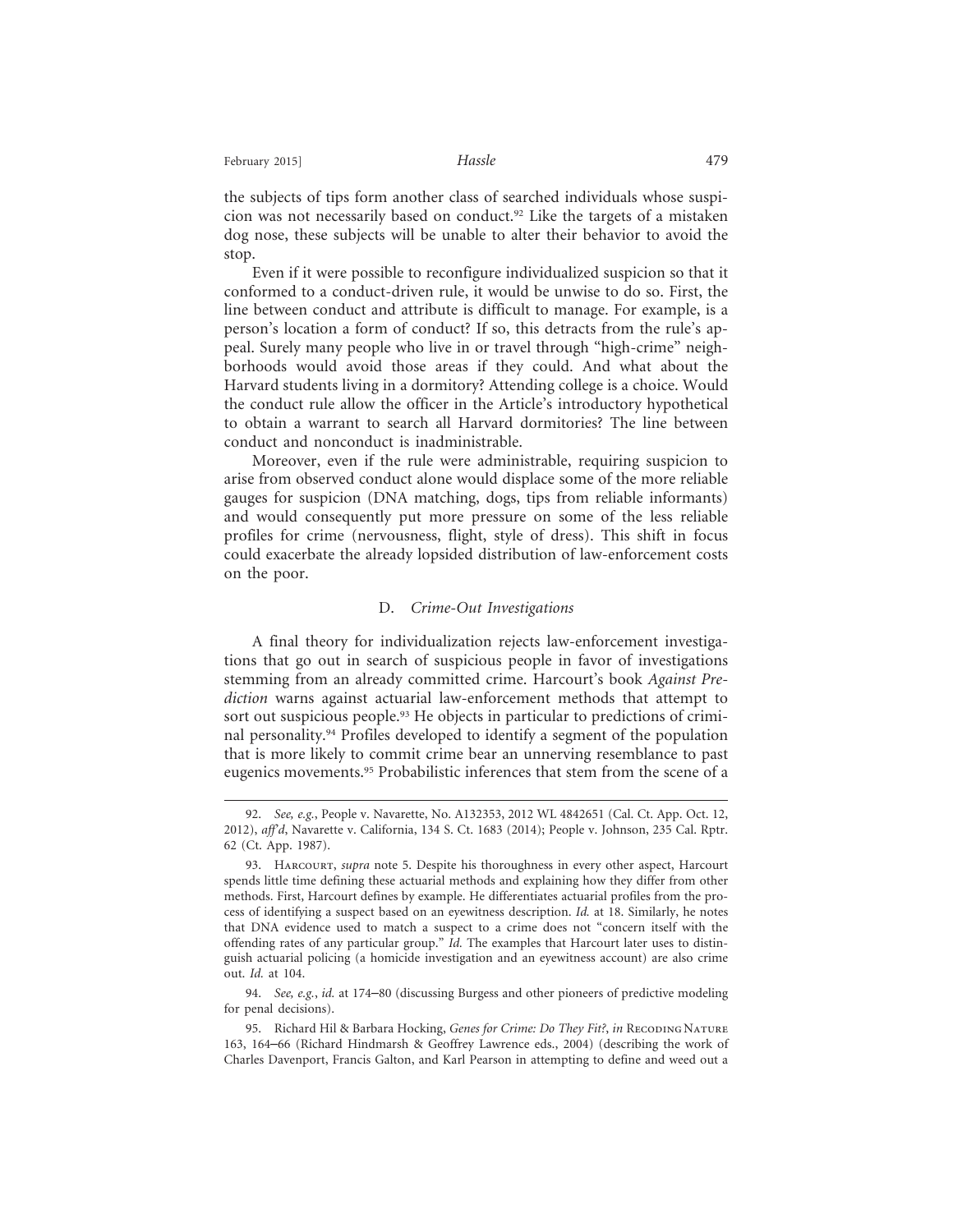particular crime, by contrast, can avoid these uncomfortable similarities. As long as police departments work outward from a particular crime rather than surveying the public and looking for suspicious types, we can be confident that suspicion is growing from the facts of a particular, individual case.

In other words, we might distinguish "crime-out" investigations from "suspect-in" investigations. But while this distinction is useful,<sup>96</sup> it cannot do all the constitutional work here. The scope of suspect-in investigations includes many sound and sanctioned practices. To give just one example, the conduct that caught Officer McFadden's eye in *Terry v. Ohio* led to a suspect-in investigation. Terry was casing a men's clothing store, pacing in front of it and conferring with his conspirator. McFadden's observations of this behavior aroused his suspicion even though he was not following the leads from an already committed crime.<sup>97</sup>

McFadden's decision to stop and question Terry was sufficiently particularized for the Court.<sup>98</sup> What McFadden observed is a useful and often deployed actuarial profile: people who pace in front of a building, paying attention to its details, might be plotting a robbery. Of course, the profile is not perfect—chronic pacers, window shoppers, and architectural enthusiasts may be lumped in with the robbers. But courts have found that this type of evidence is sufficiently individualized.

Moreover, the *Terry* case points to a larger problem with Harcourt's definition: adhering to the crime-out mode of individualization would wipe out most of the opportunities for police to thwart attempted criminal activity.99 It is also of limited value for underreported crimes. Crime-out investigations only begin once a crime has been committed *and* the authorities know that it has been committed.<sup>100</sup> The scope is much too narrow for a constitutional limit on investigation.

- 97. 392 U.S. 1, 5 (1968).
- 98. *Terry*, 392 U.S. at 28.

99. One could imagine some plotted and premeditated crimes that could trigger investigations before the crime is completed—for example, if a potential victim reports that somebody is following him in a suspicious way.

100. Harcourt goes on to explain that actuarial methods are "criminal justice determinations that do not rest simply on probabilities but on statistical correlations between group traits and group criminal offending rates." Harcourt, *supra* note 5, at 18. The scope of this definition depends on how "group traits" are defined, however. If groups can be determined by any shared quality, then the subjects of tips or chronic pacers (who appear to be casing) would constitute an actuarial profile. Even the subset of people who happen to match eyewitness descriptions of perpetrators shares a trait that could be used to define a group, although members of that subset look very little like each other. It's true that these are not demographic or immutable characteristics that rankle scholars the most, but neither are the shared traits in drug-courier profiles (such as use of air fresheners or the presence of fast-food wrappers). If *any* set of generalizations is actuarial, this leaves no room for the criminal justice determinations that *aren't* actuarial. *See supra* Section I.A.

genetic component of criminal behavior and tracing its relationship to the eugenics movements).

<sup>96.</sup> Christopher Slobogin uses a similar "event-driven" versus "suspect-driven" dichotomy in his work. Christopher Slobogin, Privacy at Risk: The New Government Surveillance and the Fourth Amendment 183–86 (2007).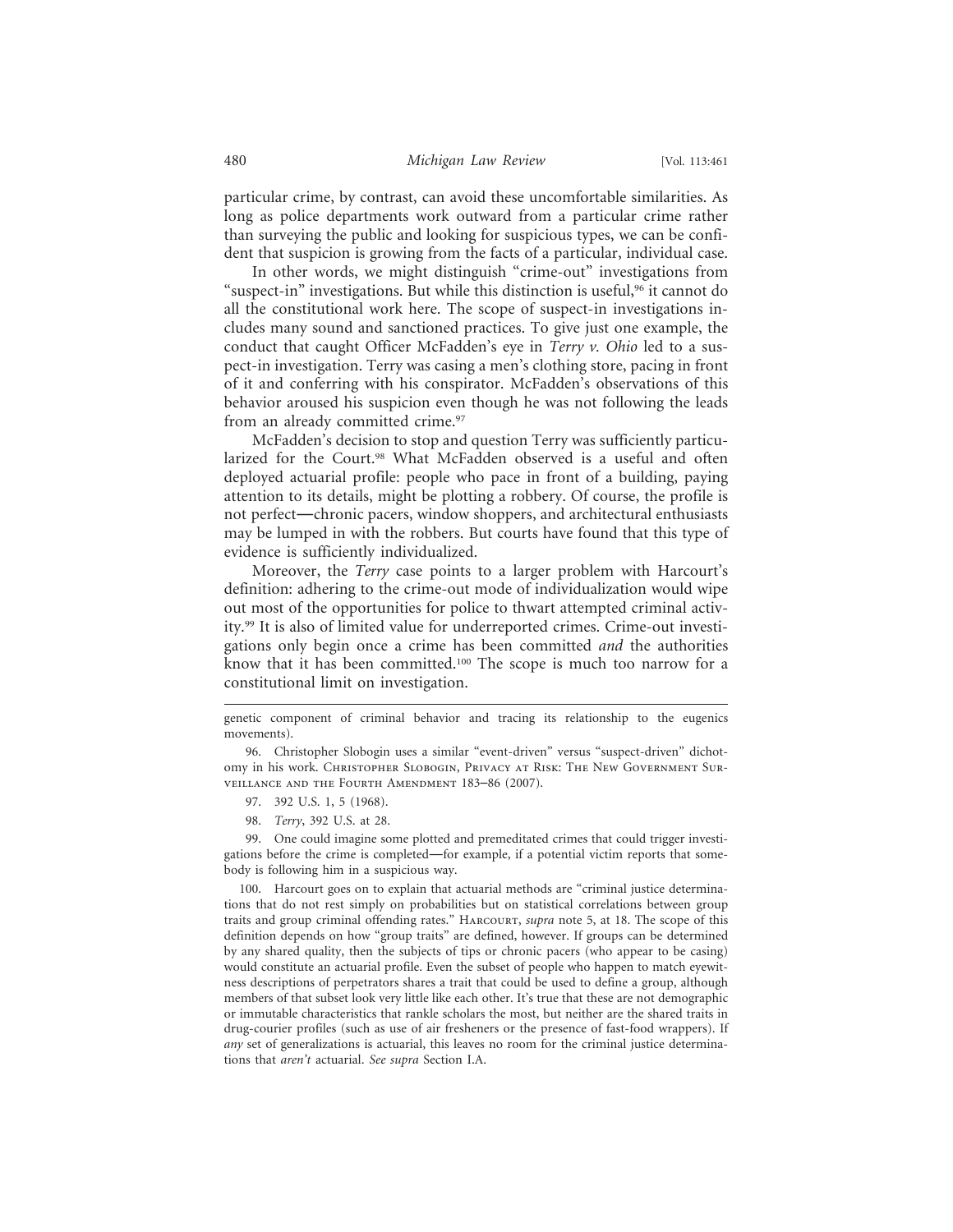#### E. *Ending the Status Quo*

Existing theories of individualization fail to provide a satisfying account of its purpose. In practice, the doctrine has served only to ossify the familiar methods and tools, thereby preserving the status quo for no principled reason. Supreme Court precedents place great emphasis on the narrative of the experienced policeman,<sup>101</sup> and as a result the most respected sources of *individualized* suspicion are the least reliable and the least fair.

An officer's testimony about what he or she observed is prone to misjudgment or even outright deceit (a practice common enough to have inspired a cute nickname—"testilying"<sup>102</sup>). And apart from perjury, judges expect officers to use squishy, subjective factors like furtive movements,<sup>103</sup> suspicious bulges,<sup>104</sup> the officer's training and experience,<sup>105</sup> "surveillanceconscious behavior," and "high-crime areas" to build up suspicion in a particularized way, despite ample evidence that these factors are poor predictors of criminal activity.106 While such evidence seems to satisfy courts' desire for individualization, the evidence does not reliably increase the chance that the target is engaged in crime.107 Thus, current attempts at individualization do worse than nothing. They corrode the suspicion standards by allowing an officer's unscientific opinions to guide predictions of crime.

103. People v. Woods, 475 N.E.2d 442, 442 (N.Y. 1984).

104. People v. De Bour, 352 N.E.2d 562, 570 (N.Y. 1976); People v. Hudson, 527 N.Y.S.2d 919, 919 (App. Div. 1988).

105. *Terry*, 392 U.S. at 27; United States v. Brown, 159 F.3d 147, 149–50 (3d Cir. 1998); Harris v. State, 806 A.2d 119, 121 (Del. 2002); State v. Lafferty, 967 P.2d 363, 366 (Mont. 1998), *abrogated on other grounds by* State v. Flynn, 251 P.3d 143 (Mont. 2011).

106. "High-crime area" was used as a justification in over 55% of the stops performed in New York between 2004 and 2009. Jeffrey Fagan compared the use of "high-crime area" as a justification across precincts to see if that justification correlated with actual crime data. It did not. Even in the precincts with the lowest crime rates, "high-crime area" was used as a justification nearly 55% of the time. Report of Jeffrey Fagan, *supra* note 7, at 53–54; Andrew Guthrie Ferguson & Damien Bernache, *The "High-Crime Area" Question: Requiring Verifiable and Quantifiable Evidence for Fourth Amendment Reasonable Suspicion Analysis*, 57 Am. U. L. Rev. 1587, 1594, 1605–22 (2008) ("[T]here is no definitional clarity to the 'high-crime area' term now regularly used by the courts post-*Wardlow*.").

107. *See* Ferguson & Bernache, *supra* note 106, at 1605–22. Judge Kozinski on the Ninth Circuit Court of Appeals criticized his colleagues' acceptance of testimony about a "high-crime area" without any hard evidence. United States v. Montero-Camargo, 208 F.3d 1122, 1143 (9th Cir. 2000) (Kozinski, J., concurring) ("Are such estimates sufficiently precise to tell us anything useful about the area? I wouldn't have thought so, although I could be persuaded otherwise. But my colleagues don't even pause to ask the questions. To them, it's a high crime area, because the officers say it's a high crime area.").

<sup>101.</sup> Illinois v. Wardlow, 528 U.S. 119, 124–25 (2000) (relying on officer testimony about a suspect's nervous, evasive behavior to establish reasonable suspicion); *Terry*, 392 U.S. at 22–23 (analyzing Officer McFadden's observations and experience).

<sup>102.</sup> *See, e.g.*, Alan M. Dershowitz, The Abuse Excuse 233 (1994); David N. Dorfman, *Proving the Lie: Litigating Police Credibility*, 26 Am. J. Crim. L. 455, 480 (1999); Christopher Slobogin, *Testilying: Police Perjury and What to Do About It*, 67 U. Colo. L. Rev. 1037 (1996).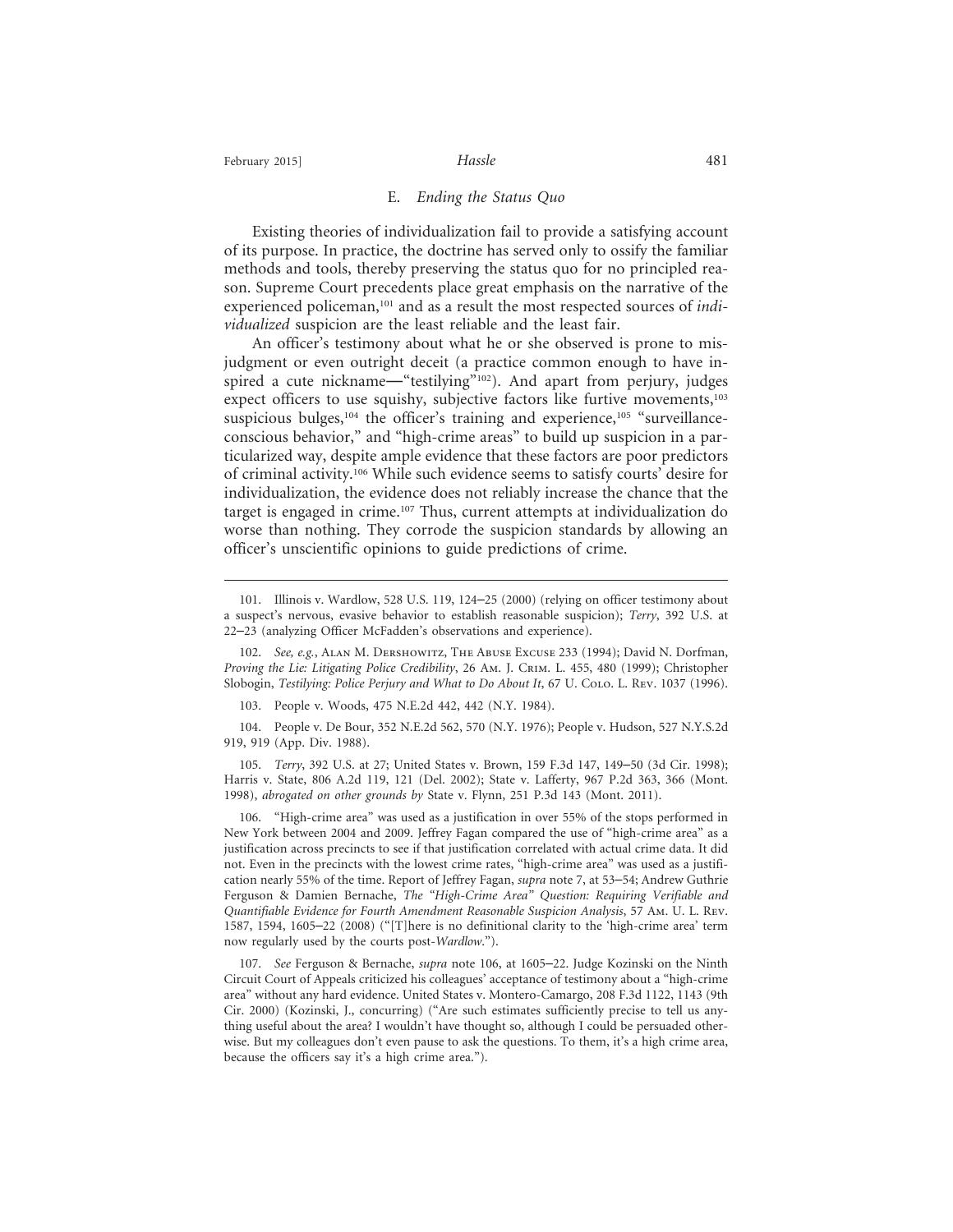#### 482 *Michigan Law Review* [Vol. 113:461

It gets worse. Traditional routes to individualization distribute their intrusions in severely regressive ways. It's no secret that discretion- and observation-driven policing lead to more searches of poor and minority subjects.108 This is at least partially a result of where police spend their time. But the accumulation of recent Fourth Amendment rules has not helped. The upper classes can afford copious curtilage,<sup>109</sup> usually hang out in "lowcrime areas,"<sup>110</sup> and may wear form-fitting bulgeless clothing more often.<sup>111</sup> Thus, poor and minority communities serve a disproportionate share of the prison time for minor drug convictions, despite having drug-usage rates similar to those of upper-class and white communities.<sup>112</sup> In contrast, algorithms are more likely to cast their cold accusations on everybody.

The unavoidable conclusion is that individualization, when courts have insisted on it, has permitted a high degree of error to infect the criminalinvestigation process. Justifications for the individualization requirement have spared the courts the embarrassment of rejecting long-trusted sources of suspicion, but so far existing theories of individualization have offered very little to justify its exalted place in constitutional law.113

#### II. Hassle

The individualization half of "individualized suspicion" is in trouble. Scholars who defend it cannot articulate which types of criminal investigations should be considered unconstitutional despite their high likelihood of success. And yet the concept has irrefutable magnetism.

111. *See, e.g.*, Dean A. Dabney et al., *The Impact of Implicit Stereotyping on Offender Profiling: Unexpected Results from an Observational Study of Shoplifting*, 33 CRIM. JUST. & BEHAV. 646, 669 (2006) (raising the possibility that peoples' perceptions about how "baggy" clothing is, and thus how likely it might be to conceal stolen merchandise, could vary by race).

112. CDC Drug Usage Table, *supra* note 12. But the government may use drug-offense pleas to bargain away the prosecution of more serious crimes. *See* K. Jack Riley et al., Just Cause or Just Because?: Prosecution and Plea-Bargaining Resulting in Prison Sentences on Low-Level Drug Charges in California and Arizona (2005).

<sup>108.</sup> *See* David K. Shipler, The Rights of the People: How Our Search for Safety Invades Our Liberties 55 (2011).

<sup>109.</sup> For example, in *Florida v. Jardines*, 133 S. Ct. 1409 (2013), the Supreme Court found that bringing a drug-sniffing dog to the door of a house constituted a search. But because the opinion dealt with physical trespass onto the curtilage, lower courts have permitted the same technique on the front doors of apartments. *See, e.g.*, State v. Nguyen, 841 N.W.2d 676 (N.D. 2013).

<sup>110.</sup> *See* Julie Berry Cullen & Steven D. Levitt, *Crime, Urban Flight, and the Consequences for Cities*, 81 Rev. Econ. & Stat. 159 (1999) (demonstrating that high-income households leave urban centers when the risk of crime is high); *see also* Ferguson & Bernache, *supra* note 106, at 1591–93 (criticizing the term "high-crime area" for lacking objectivity and cataloguing the literature that asserts that the factor has been used in racially and class-biased ways).

<sup>113.</sup> I am by no means the first to push back against the status quo in favor of some more overtly statistical decisionmaking. *See* Jonathan J. Koehler & Daniel N. Shaviro, *Veridical Verdicts: Increasing Verdict Accuracy Through the Use of Overtly Probabilistic Evidence and Methods*, 75 Cornell L. Rev. 247, 250 (1990); Andrea Roth, *Safety in Numbers? Deciding when DNA Alone Is Enough to Convict*, 85 N.Y.U. L. Rev. 1130 (2010).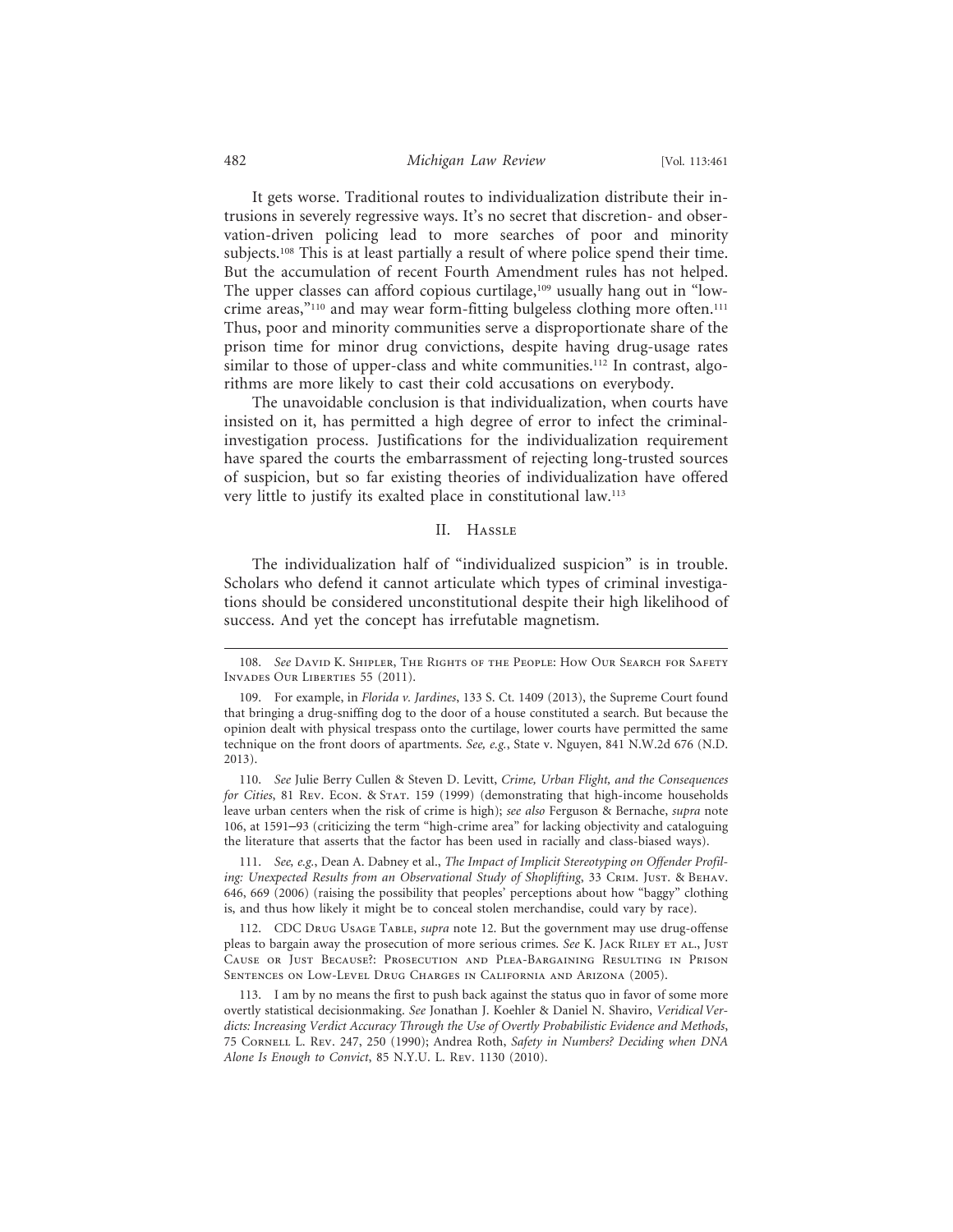#### February 2015] **Hassle Hassle Hassle Hassle**

This Part proposes a new understanding of the individualization requirement. Courts and scholars have focused exclusively on the particulars of the stopped or searched suspect. They ask, "Why *her*?" This is the wrong question. More precisely, the suspicion layer of Fourth Amendment protection already addresses this question. Why *her*? Because she lives in a Harvard dorm room, so there is a 60% chance that she has narcotics.

Instead, the individualization inquiry should ask, "Why not *everybody else*?" After all, while we do not all live in Harvard dorm rooms, we do all wind up, at some point, in circumstances in which our benign behavior may legitimately pique law-enforcement suspicion. We stand on corners, and look over our shoulders, and purchase Bob Marley CDs. The Fourth Amendment must offer some assurance that most of the time, most of us will be excluded from stops and searches even though we pass through these temporary states of heightened suspicion.

This Part identifies the unsung virtues of individualization. If "suspicion" can be summarized mathematically as a hit rate (the chance that evidence will be discovered in the course of a stop or search), individualization can be captured as a hassle rate: the chance that an innocent person will have to undergo a stop or search.

Section II.A provides a descriptive model that captures in a nutshell how well a given criminal-investigation program is working. Section II.B then establishes the connection between hassle rates and individualization. The individualization practices routinely endorsed in case law and scholarship accomplish the goal of limiting how many other people the police can practicably search. This reduces hassle on the innocent people. Moreover, although discussions of individualization have historically focused on the searched or stopped suspect, the interest in excluding others has quietly guided the reasoning. Some courts have explicitly considered hassle without quite knowing how it fits into the Fourth Amendment jurisprudence. Finally, Section II.C concludes by showing that understanding individualization in terms of hassle explains many other instincts that have circulated in the individualized-suspicion case law.

By renovating individualization consciously to minimize hassle, courts can transparently address problems that have been latent motivators in probable-cause and reasonable-suspicion cases. At the very least, renovating the concept of individualization gives it something useful to do while satisfying a demand for a type of justice that has not yet found a home in the Fourth Amendment's protection.

#### A. *A Compact Model for Criminal Investigations*

A criminal-investigation program can be summarized using four statistics: the base rate, the hit rate, the miss rate, and the hassle rate.

The base rate is the rate at which crime is committed.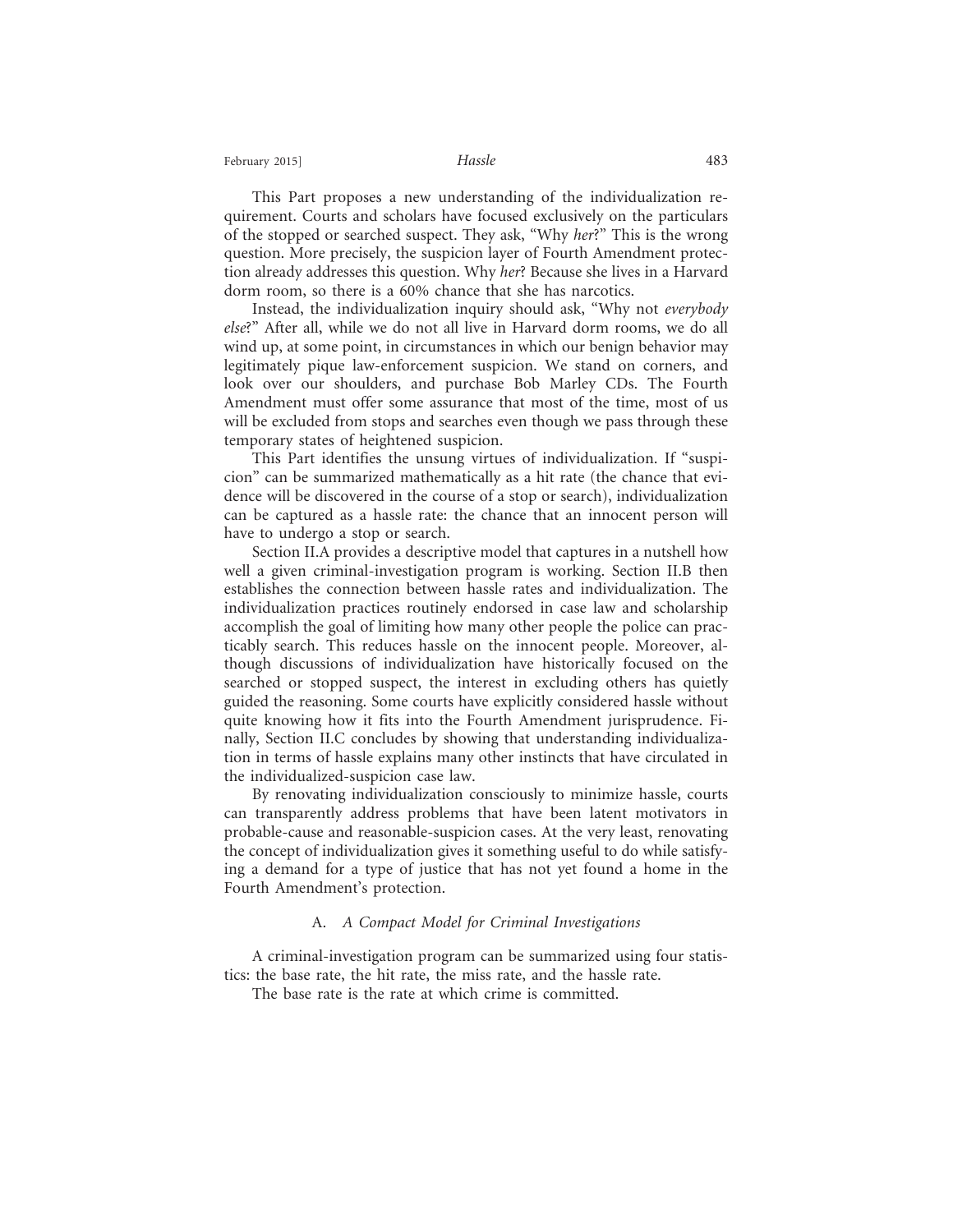Base Rate =  $\frac{N}{X}$ 

where:

 $X =$  total population for the relevant jurisdiction

 $N$  = number of people within the jurisdiction committing the particular crime or crimes.

The hit rate is the proportion of searched individuals who are caught with contraband or evidence of a crime.<sup>114</sup>

Hit Rate = 
$$
\frac{c}{s}
$$

where:

 $S =$  subset of the population searched

 $C =$  subset of the population searched *and* caught.

The miss rate reflects the proportion of criminals who are not caught.

Miss Rate =  $\frac{N-C}{N}$ 

where:

 $N$  = number of people within the jurisdiction committing the particular crime or crimes

 $C =$  subset of the population searched *and* caught.

And finally, the hassle rate shows the proportion of the innocent population who are searched fruitlessly.

Hassle Rate =  $\frac{S-C}{X-N}$ 

where:

 $S =$  subset of the population searched

 $C =$  subset of the population searched *and* caught

 $X =$  total population for the relevant jurisdiction

 $N$  = number of people within the jurisdiction committing the particular crime or crimes.

<sup>114.</sup> For now, to keep the discussion simple, I am ignoring the additional harm from searching the same person more than once. A better measure of hassle would find the proportion of the innocent population stopped once and then add to it a weighted proportion of the innocent population stopped twice, another weighted proportion of the innocent population stopped three times, and so forth. The weights should be nonlinear since studies have found that the frustration and distrust caused by stops and searches increase exponentially by the number of compelled stops and searches.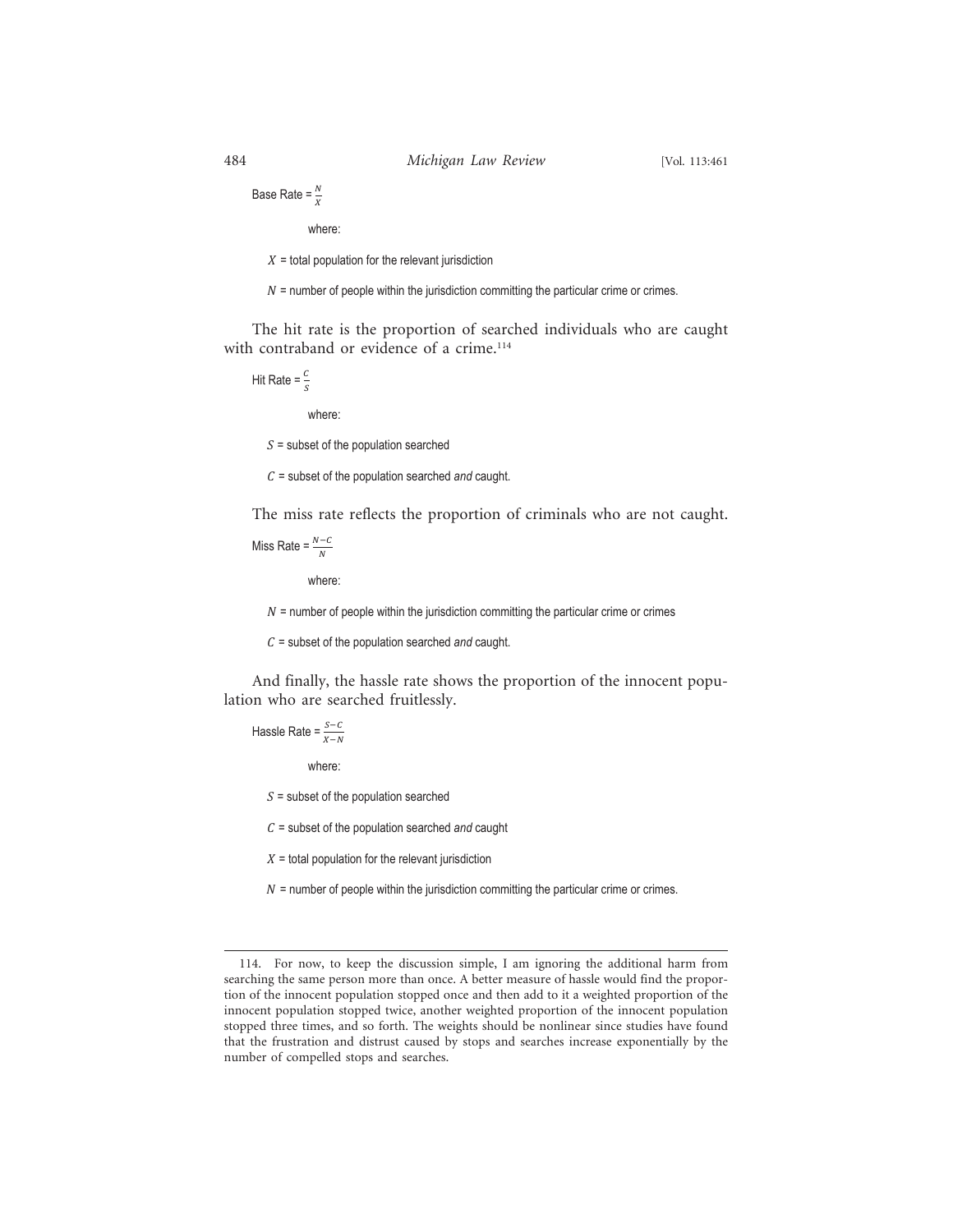Each of these figures will vary by crime, program, jurisdiction, time frame, and population. And we will often lack the data needed to calculate each of the statistics with precision. This is especially true for miss rates and base rates since, by definition, criminals who are not detected by law enforcement cannot appear in police data. But taken together, rough estimates of these statistics form a thumbnail sketch of the costs of criminal-investigation processes. In fact, estimates of any three will suffice since the fourth can be derived from the others.<sup>115</sup>

An optimal criminal-investigation system will have low base rates, miss rates, and hassle rates, and high hit rates. Ideally these rates will not vary dramatically across race and class. But the incentives to optimize the scale and distribution of these rates come from varying sources of law.

Base rates are not in the government's direct control because they measure the criminal behavior of the population. We depend on political processes to create policies that will deter the commission of future crime. Since crime deterrence is a majoritarian interest, the incentives do not have or need constitutional reinforcement. The Fourth Amendment is also agnostic about miss rates, again leaving it to political processes to create the right incentives for detection.<sup>116</sup> It is worth noting, though, that disparities in miss rates across race (and other constitutionally protected classes) could implicate the Fourth Amendment or the Equal Protection Clause if race is used to select a population for further investigation and screening.<sup>117</sup>

Hit rates are a different matter. The Fourth Amendment keeps a watchful eye on them through the suspicion standards (either probable cause or reasonable suspicion). Because many jurisdictions have monitoring and record-keeping requirements as a result of prior consent decrees,<sup>118</sup> there are some fairly good data on the hit rates for a smattering of programs. In the late 1990s, Maryland's highway patrol successfully recovered contraband in over half of the warrantless car searches it conducted based on probable cause (as opposed to less fruitful searches conducted with the consent of the drivers).<sup>119</sup> Other jurisdictions didn't perform quite as well but still cleared

<sup>115.</sup> The four statistics are composed of four variables: N, X, S, and C. Thus, three independent equations allow us to solve for the fourth.

<sup>116.</sup> Police departments are zealously focused on base rates and miss rates, at least by assumption. The Supreme Court has called detecting and preventing crime the "most basic function of any government." Illinois v. Gates, 462 U.S. 213, 237 (1983) (quoting Miranda v. Arizona, 384 U.S. 436, 539 (1966) (White, J., dissenting)). *But see* Joseph Goldstein, *Police Discretion Not to Invoke the Criminal Process: Low-Visibility Decisions in the Administration of Justice*, 69 YALE L.J. 543, 552–54 (1960) (arguing that, because police decisions not to enforce are not visible to the community, those decisions are not subject to the same political pressures that would result from community and administrative review of affirmative police conduct).

<sup>117.</sup> Samuel R. Gross & Katherine Y. Barnes, *Road Work: Racial Profiling and Drug Interdiction on the Highway*, 101 Mich. L. Rev. 651, 737–38, 740 (2002).

<sup>118.</sup> *See, e.g.*, *Consent Decree Overview*, L.A. Police Department, http://www.lapdonline .org/search\_results/content\_basic\_view/928 (last visited Aug. 27, 2014).

<sup>119.</sup> Gross & Barnes, *supra* note 117, at 700 tbl.14.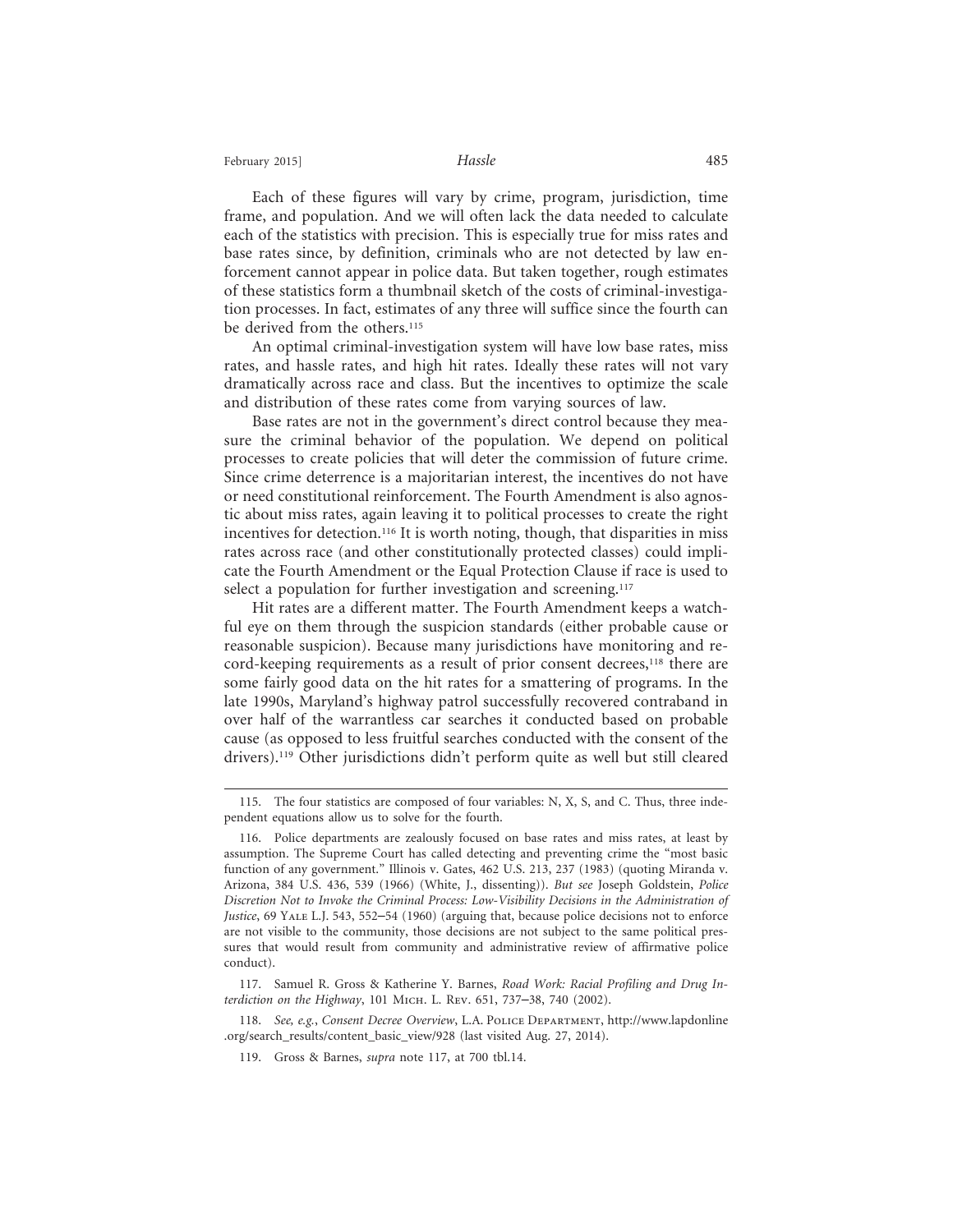the 33<sup>1</sup>/<sub>3</sub>% hurdle.<sup>120</sup> In contrast, a district court found that New York's stop-and-frisk program was unconstitutional partly because of its low hit rate.121 Hit rates are useful signals for the adequacy (or not) of police methods that attempt to single out suspicious behavior. But hit rates cannot alone capture the costs to society and the people in it.

The hassle rate is critical.122 The word "hassle" will at times understate the intrusion and disrespect that can characterize stops and searches (particularly when the use of force is involved $123$ ), but the virtue of the term is that "hassle" does not exaggerate the problem. Sometimes, hassle is all that it is. A police officer may briefly detain a person to ask a few questions and, when the misunderstanding is resolved, all parties may go on their way having suffered only mild irritation. When a search is unusually intrusive, courts will require additional suspicion.<sup>124</sup> When a search is *really* intrusive, courts will invalidate it on substantive due process grounds.<sup>125</sup> But courts have not been in the habit of paying close attention to the typical stops and searches.

These ordinary stops and searches have significant costs. When the experience of a typical member of a community involves involuntary stops or searches, it is natural for the community to question whether the government has overreached its authority. And when an innocent person is stopped more than once in a short time, the effects are much more severe.

124. Safford Unified Sch. Dist. No. 1 v. Redding, 129 S. Ct. 2633, 2641–42 (2009); United States v. Afanador, 567 F.2d 1325, 1328 (5th Cir. 1978) ("[W]hat constitutes 'reasonable suspicion' to justify a particular search may not suffice to justify a more intrusive or demeaning search."); United States v. Love, 413 F. Supp. 1122, 1127 (S.D. Tex.) ("[T]he greater the intrusion, the greater must be the reason for conducting a search that results in such invasion."), *aff'd*, 538 F.2d 898 (5th Cir. 1976).

125. Rochin v. California, 342 U.S. 165, 174 (1952) (finding that using a stomach pump to retrieve swallowed drugs was unconstitutional on due process grounds); *cf.* Winston v. Lee, 470 U.S. 753, 755 (1985) (finding that surgically extracting a bullet would violate the Fourth Amendment even if the government had probable cause and sought a warrant in advance); Jacob Sullum, *Victim of Dog-Authorized Anal Assault Receives \$1.6 Million Settlement*, Reason .com (Jan. 14, 2014, 5:58 PM), http://reason.com/blog/2014/01/14/victim-of-dog-authorizedanal-assault-re; Alex Greig, *Boy, 16, Suffers Ruptured Testicle After Rough 'Pat Down' by Police Woman and Now Faces Infertility*, Daily Mail (Jan. 18, 2014, 12:32 PM), http://www.dailymail .co.uk/news/article-2541780/Boy-16-suffers-ruptured-testicle-police-pat-infertile.html. But *Rochin*-style challenges to intrusive searches on the basis of substantive due process may run into trouble in light of *Graham v. Connor*, 490 U.S. 386 (1989), which held that the Fourth Amendment preempts substantive due process challenges for factual circumstances that are governed by it. *See also* Toni M. Massaro, *Reviving Hugo Black? The Court's "Jot for Jot" Account of Substantive Due Process*, 73 N.Y.U. L. Rev. 1086, 1087 (1998).

<sup>120.</sup> *See, e.g.*, Minzner, *supra* note 80, at 931–33 (surveying Florida state police officers).

<sup>121.</sup> Floyd v. City of New York, 959 F. Supp. 2d 540, 586 (S.D.N.Y. 2013).

<sup>122.</sup> Colb, *supra* note 91, at 1472, 1505 (describing the Fourth Amendment as balancing the intrusions on the innocent with the need for law enforcement).

<sup>123.</sup> See generally CTR. FOR CONSTITUTIONAL RIGHTS, STOP AND FRISK: THE HUMAN IMpact (2012), *available at* http://stopandfrisk.org/the-human-impact-report.pdf.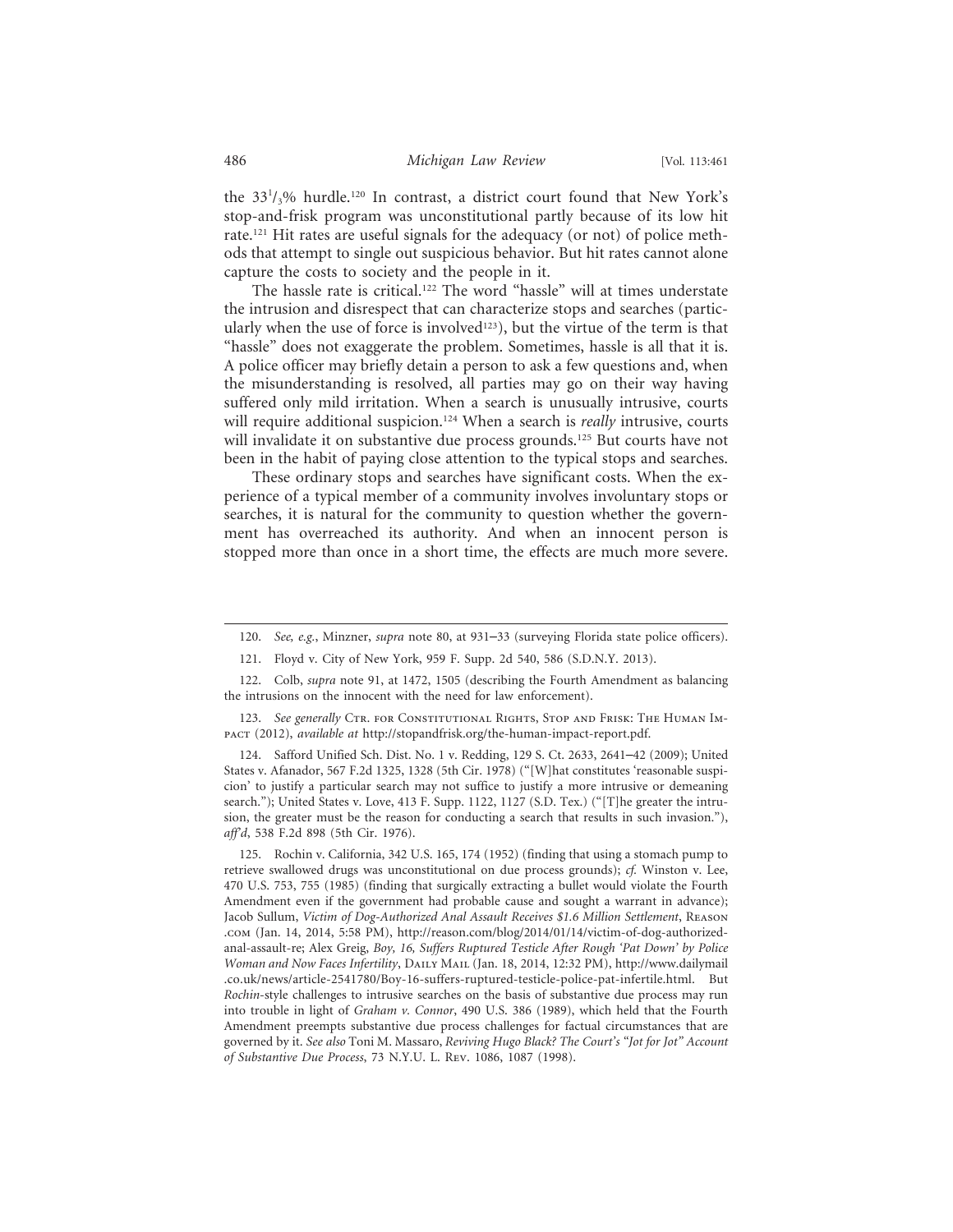February 2015] **Hassle Hassle Hassle Hassle** 

Repeated police stops are likely to whittle away a person's sense of democratic belonging and trust. At best, the community will come to regard police presence as a mixed blessing.126 In essence, most people are willing to endure the inconvenience of a stop or search despite their innocence, but only if the hassle is infrequent.

#### B. *The Importance of Hassle*

Hassle is a problem of constitutional importance. If suspicion requirements ensure that the hit rate stays high enough, the individualization requirements should ensure that the hassle rates stay low enough. This simple insight unlocks the motivation behind the requirement of individualized suspicion. Individualization measures the societal costs of a law-enforcement program, and suspicion measures its justification. Both are crucial, and they depend on one another to cabin law enforcement appropriately. This Section explores the theoretical and practical importance of hassle to Fourth Amendment interests.

A constitutionally sound hit rate reveals nothing about a program's hassle rate until we know the base rate for the crime and the miss rate for the program.127 An example will illustrate the point. Suppose the Boston Police Department develops a profile to detect a particular crime, and the profile has a 33<sup>1</sup>/<sub>3</sub>% hit rate. When the profile identifies a suspect, two out of three times it is wrong, and the search is fruitless.<sup>128</sup> If the crime is quite rare (for example, murder), then the hassle rate is guaranteed to be low as long as the hit rate is respectable (as it is here). In 2011, only 403 murders occurred in the entire city of Boston.129 Even if, by some miracle, the profile managed to detect *every* murder (a miss rate of 0), the false positives would have affected only 806 people. In a city of nearly 640,000 people,<sup>130</sup> this works out to a hassle rate of 0.13%: that is, a 0.13% chance that an innocent person would be questioned or searched in connection with a murder. Put another way, out of 100,000 innocent people, a maximum of 126 innocent individuals

129. *Crime Rate in Boston, Massachusetts (MA)*, City-Data.com, http://www.city-data .com/crime/crime-Boston-Massachusetts.html (last visited Aug. 27, 2014).

<sup>126.</sup> CTR. FOR CONSTITUTIONAL RIGHTS, *supra* note 123.

<sup>127.</sup> Christopher Slobogin and Craig Lerner have discussed the relationship between false positives and crime base rates. Lerner, *supra* note 28, at 444–46; Christopher Slobogin, *Government Data Mining and the Fourth Amendment*, 75 U. Chi. L. Rev. 317, 325 (2008). Slobogin is troubled when false positives outnumber hits—in other words, any time the hit rate falls below 50%. But since probable cause does not usually require a preponderance of evidence, a hit rate below 50% should not automatically make us wary of algorithms.

<sup>128.</sup> For an example of algorithmic detection, consider the algorithms identifying creditcard theft and fraud. The hit rate for these sorts of algorithms was 1 hit for every 2.6 suspects in 2003 (which amounts to 27%). Amy Belasco, Cong. Research Serv., RL31786, Total Information Awareness Programs: Funding, Composition, and Oversight Issues 15–16 (2003).

<sup>130.</sup> *Boston Population 2013*, WORLD POPULATION STAT. (Sept. 3, 2013), http://www.world populationstatistics.com/boston-population-2013/.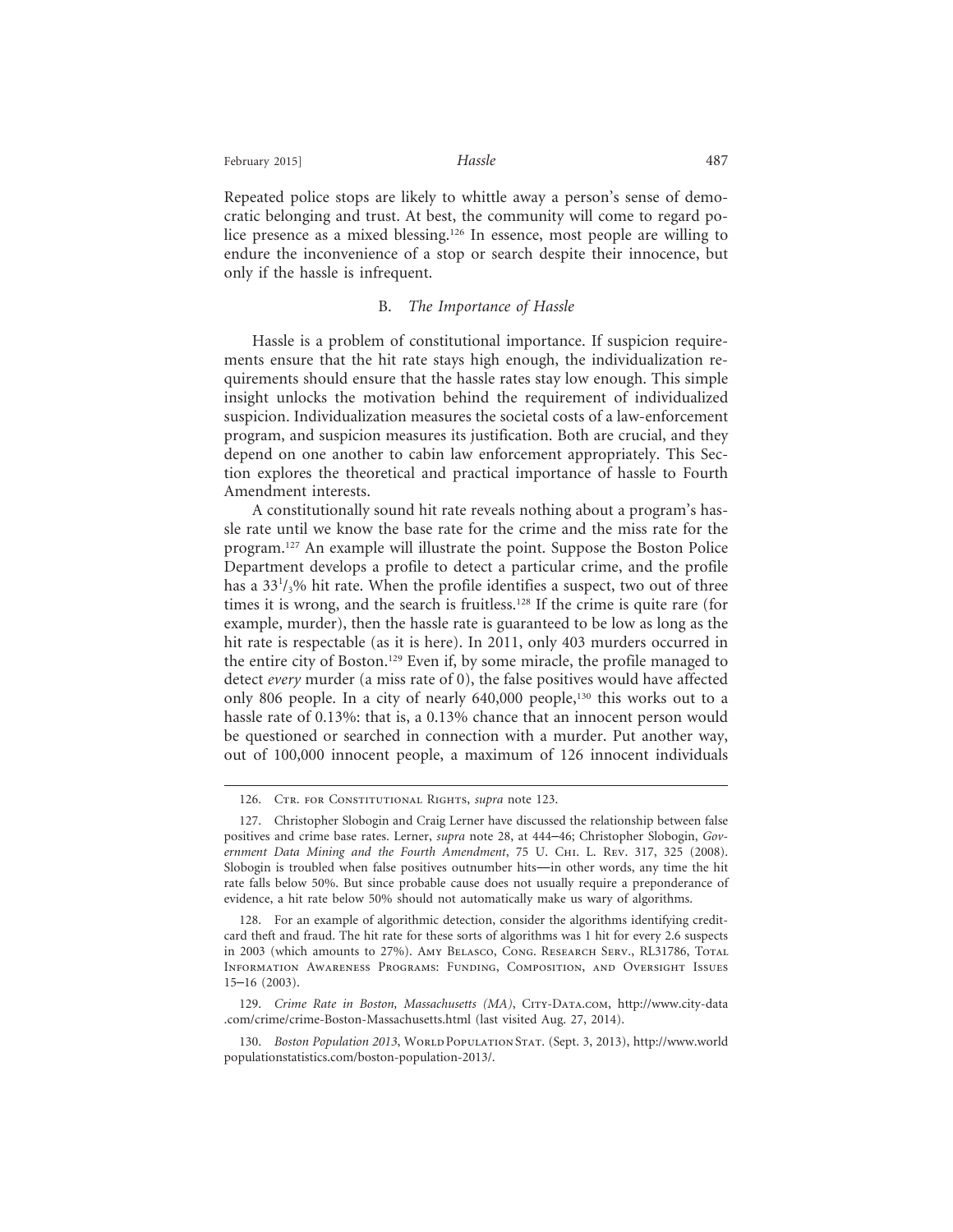would be stopped or searched. Again, this assumes that *every* murder is detected—it represents an upper bound for hassle. I suspect most people would be willing to take these odds of having to undergo a stop or search if it meant that the police department were able to detect every last murderer.

By contrast, if the crime is quite common, such as theft, then even a respectable hit rate cannot guarantee a low hassle rate unless it also happens to have a high miss rate. In 2011, there were just under 88,000 thefts in Boston.<sup>131</sup> Let's assume again that the profile has a 33<sup>1</sup>/<sub>3</sub>% hit rate—onethird of the suspects identified turn out to be thieves. If the algorithm were deployed over the entire city and managed to detect all of the 90,000 thieves, it would have caused an additional 180,000 false-positive stops or searches in the process. That is a lot of hassle for a city of Boston's size. If the algorithm avoided searching the same innocent person more than once, the average Bostonian would face a 28% chance of being stopped or searched in the course of the year.132

Still, even for theft, a profile with a  $33<sup>1</sup>/3%$  hit rate could be used without reaching these astronomical hassle rates. The police department could keep the hassle rate low by using the profile sparingly—that is, by using it to identify suspects less often. Or the profile itself may keep the hassle rate low if it regularly fails to alert, even in the presence of thieves. But these are dynamics that often go unnoticed by courts, which have so far focused on ensuring only that hit rates are high enough. By considering hit rates alone, courts risk accepting investigation methods with high hassle rates and rejecting methods with low ones.

The hassle is potentially much worse under the more lenient *Terry* standard for stops and frisks, which requires only a reasonable suspicion of criminal conduct and officer danger rather than probable cause.133 Since *Terry* stops are used to detect a wide range of offenses, some of which are quite common (high base rates), a program that satisfies the reasonable suspicion standard could cause a good deal of pain and grief, as measured by hassle.

Two snapshots of New York City demonstrate the problem. During a two-year period from 1997 to 1998, the Street Crime Unit of the New York Police Department ("NYPD") stopped 45,000 people based on reasonable suspicion.<sup>134</sup> These stops resulted in 9,500 arrests—a hit rate of 21%.<sup>135</sup> The rest—the other 35,500—were false alerts. In absolute terms, this looks like a

<sup>131.</sup> *Crime Rate in Boston, Massachusetts (MA)*, *supra* note 129.

<sup>132.</sup> Of course, the rate would be lower if some innocent people were searched more than once, as would almost certainly be the case without additional intervention by the police. But this would cause another type of hassle—multiple searches for those innocents who manage to trigger the algorithm more than once.

<sup>133.</sup> Terry v. Ohio, 392 U.S. 1, 27 (1968).

<sup>134.</sup> Jeffrey Goldberg, *The Color of Suspicion*, N.Y. Times, June 20, 1999, § 6 (Magazine), at 51, *available at* http://www.nytimes.com/1999/06/20/magazine/the-color-of-suspicion.html.

<sup>135.</sup> *Id.*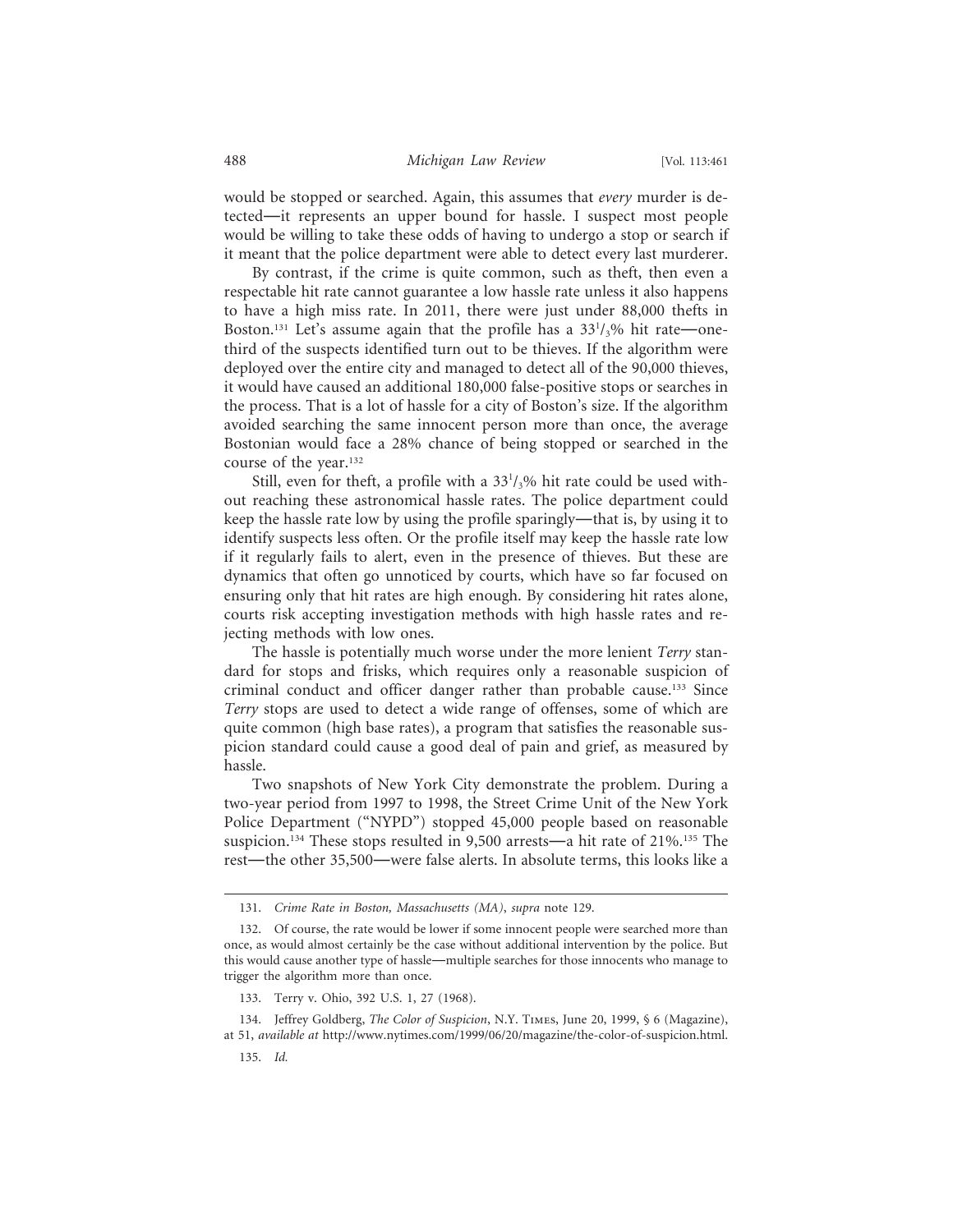lot of stops, but in a city of over 7 million people (at the time),<sup>136</sup> the hassle rate was actually quite low. Assuming that each stopped suspect was unique,137 the average New Yorker had only a 0.5% chance of being stopped during the two years. Of course, the chance of being stopped was not actually distributed evenly across society, so the hassle rate even in the late 1990s may have been disproportionate for some precincts and for some groups defined by race and gender. For now, let's put aside these equitable distribution problems. We will return to them shortly.

Contrast the 1997–1998 hassle rates with the rates that developed in 2010–2011, at the height of NYPD's controversial stop-and-frisk program.138 During those two years, New York police conducted nearly 1.3 million stops.139 The city's population had grown to nearly 8.3 million by that time, $140$  so if each stopped suspect was unique (and of course the suspects were not—some were stopped more than once), the chance that an average New Yorker would be stopped during the two-year period was over 16%.141

The magnitude of the stop-and-frisk program, and the fact that the vast majority of stops were fruitless intrusions on the innocent, convinced Judge Scheindlin to find the program unconstitutional in *Floyd v. City of New York*. 142 The program had several Fourth and Fourteenth Amendment infirmities. The absence of sufficient suspicion was one of them. (Only 6% of the stops resulted in an arrest, a rate that was too low even under the more

138. Between 2002 and 2011, NYPD under the leadership of Commissioner Kelly made a concerted effort to increase the use of *Terry* stops in order to reduce violent crime. Floyd v. City of New York, 959 F. Supp. 2d 540, 591–602 (S.D.N.Y. 2013).

139. *See* Second Supplemental Report of Jeffrey Fagan at 10, Floyd v. City of New York, 959 F. Supp. 2d 540 (S.D.N.Y. 2013) (No. 08 Civ. 01034).

140. *Population, Land Area, and Population Density by County, New York State – 2011,* N.Y. State Department of Health, https://www.health.ny.gov/statistics/vital\_statistics/2011/ table02.htm (last visited Aug. 27, 2014).

142. *Floyd*, 959 F. Supp. 2d at 562.

<sup>136.</sup> *Estimated Population by Sex and Age, July 1, 1998*, N.Y. STATE DEPARTMENT OF HEALTH, http://www.health.ny.gov/statistics/vital\_statistics/1998/table01.htm (last visited Aug. 27, 2014).

<sup>137.</sup> This is not very likely, but to simplify the discussion, I will assume that the costs of stopping 35,500 unique individuals are at least as harmful (if not more so) as the costs of exposing some of the population to more than one stop. That is, I will assume that stopping one person twice is at least as bad as stopping two different people.

<sup>141.</sup> The Newark Police Department ("NPD")'s stop-and-frisk practices apparently were also quite aggressive. A recently released U.S. Department of Justice ("DOJ") study of NPD analyzed 39,308 stops made over the course of just two years. Because Newark had a population of only 277,140, a typical Newark resident had a 14% chance of being stopped during that period. Civil Rights Div., U.S. Dep't of Justice, Investigation of the Newark Police Department 5, 8 (2014), *available at* http://www.justice.gov/usao/nj/Press/files/pdffiles/2014/ NPD%20Findings%20Report.pdf. Unfortunately, DOJ was not as careful about reporting hit rates as Judge Scheindlin. Thus, although the report thoroughly describes NPD's practice of failing to document its rationale for conducting stops, frisks, and searches, it is difficult from the outside to be sure that NPD was as astoundingly bad at selecting individuals to stop as NYPD had been.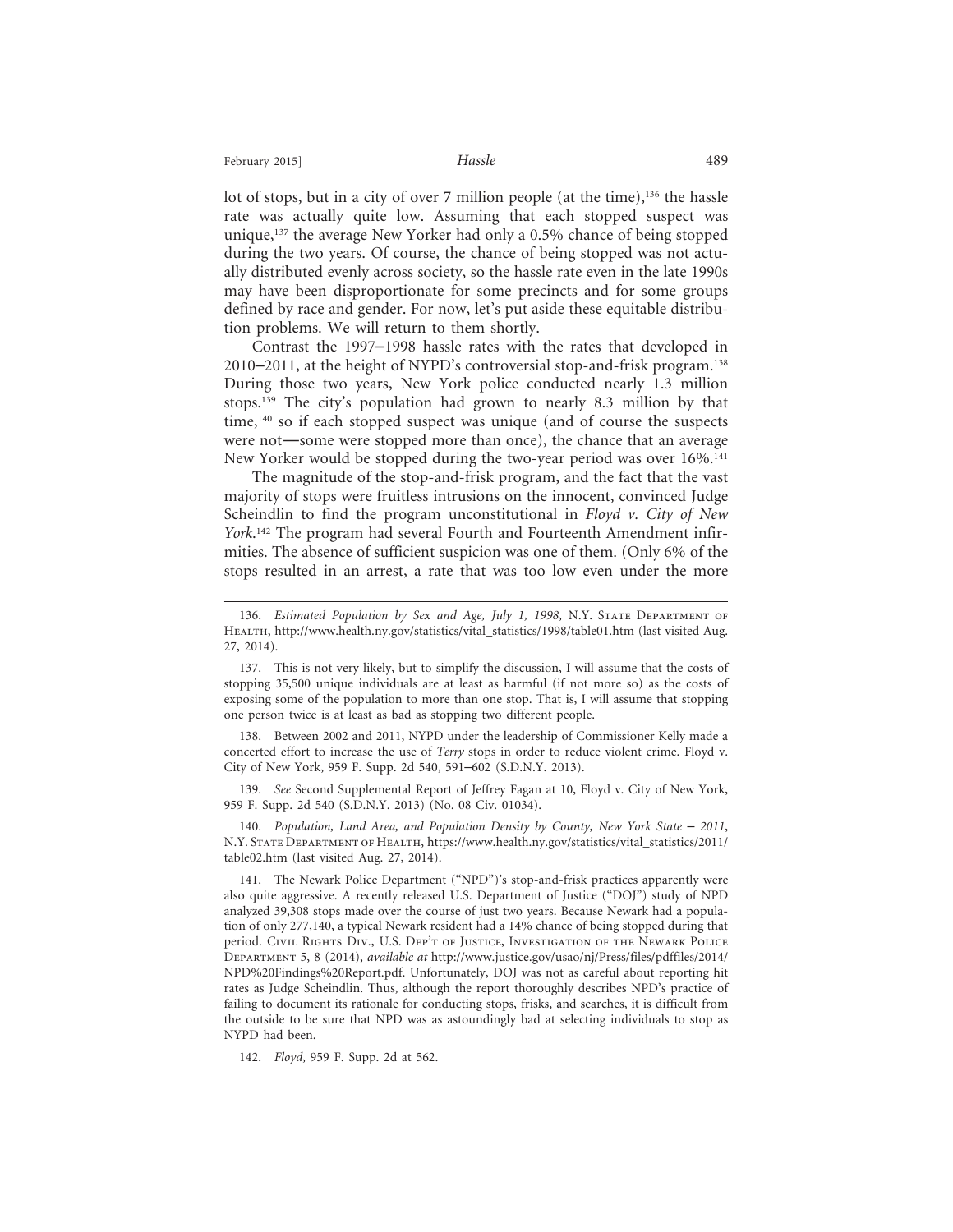permissive *Terry* standard.143) But one of the most serious constitutional flaws, and the first detail mentioned in Judge Scheindlin's decision, was the astronomical number of stops conducted under the program. The great amount of hassle that the searches created was as concerning to Judge Scheindlin as the low level of suspicion supporting them.

#### C. *Individualization Reduces Hassle*

The last Section explained why courts should monitor hassle as a Fourth Amendment interest separate from suspicion. This Section demonstrates that they already do. Although courts and scholars rarely make explicit reference to the concept of hassle, the practices that pass the mysterious mandate for individualization nonetheless have the effect of reducing hassle rates.<sup>144</sup> They do so by using natural limits on how many individuals a law-enforcement agency can investigate at one time. Informant and witness information is difficult to investigate. Suspicious bulges usually go unnoticed unless a police officer happens to be nearby. And police dogs are not so numerous that they can be used everywhere at once. A police unit cannot practicably expand these old practices to investigate large swaths of the population, and these resource limitations keep the hassle rates down. Although the connection to hassle is subconscious, it is not coincidental.

In the course of considering whether the government had sufficient suspicion to stop or search a suspect, courts often incorporate an analysis of hassle. Consider the case *Reid v. Georgia*, 145 in which the Supreme Court decided that a Drug Enforcement Administration ("DEA") officer could not stop a drug-courier suspect in an airport based on the facts that the suspect (1) arrived from Fort Lauderdale, a city known to be a source for cocaine distribution; (2) arrived early in the morning; (3) appeared to be avoiding the perception that he was traveling with his companion; and (4) arrived with no luggage other than a shoulder bag.<sup>146</sup> The Court concluded that this combination of factors could not support reasonable suspicion because the circumstances "describe a very large category of presumably innocent travelers, who would be subject to virtually random seizures were the Court to conclude that as little foundation as there was in this case could justify a seizure."<sup>147</sup>

This analysis touches on both hit and hassle rates. The conclusion that the combined factors would amount to "virtually random" selection shows that the Court questioned whether this profile had a better-than-random hit rate. This inquiry goes to the suspicion requirement. Reasonable minds

<sup>143.</sup> *Id.* at 558. Another 6% resulted in tickets or summons. *Id.*

<sup>144.</sup> Hassle maps fairly well onto Colb's Innocence Model. *See* Colb, *supra* note 91, at 1476–77.

<sup>145. 448</sup> U.S. 438 (1980) (per curiam).

<sup>146.</sup> *Reid*, 448 U.S. at 439–41.

<sup>147.</sup> *Id.* at 441.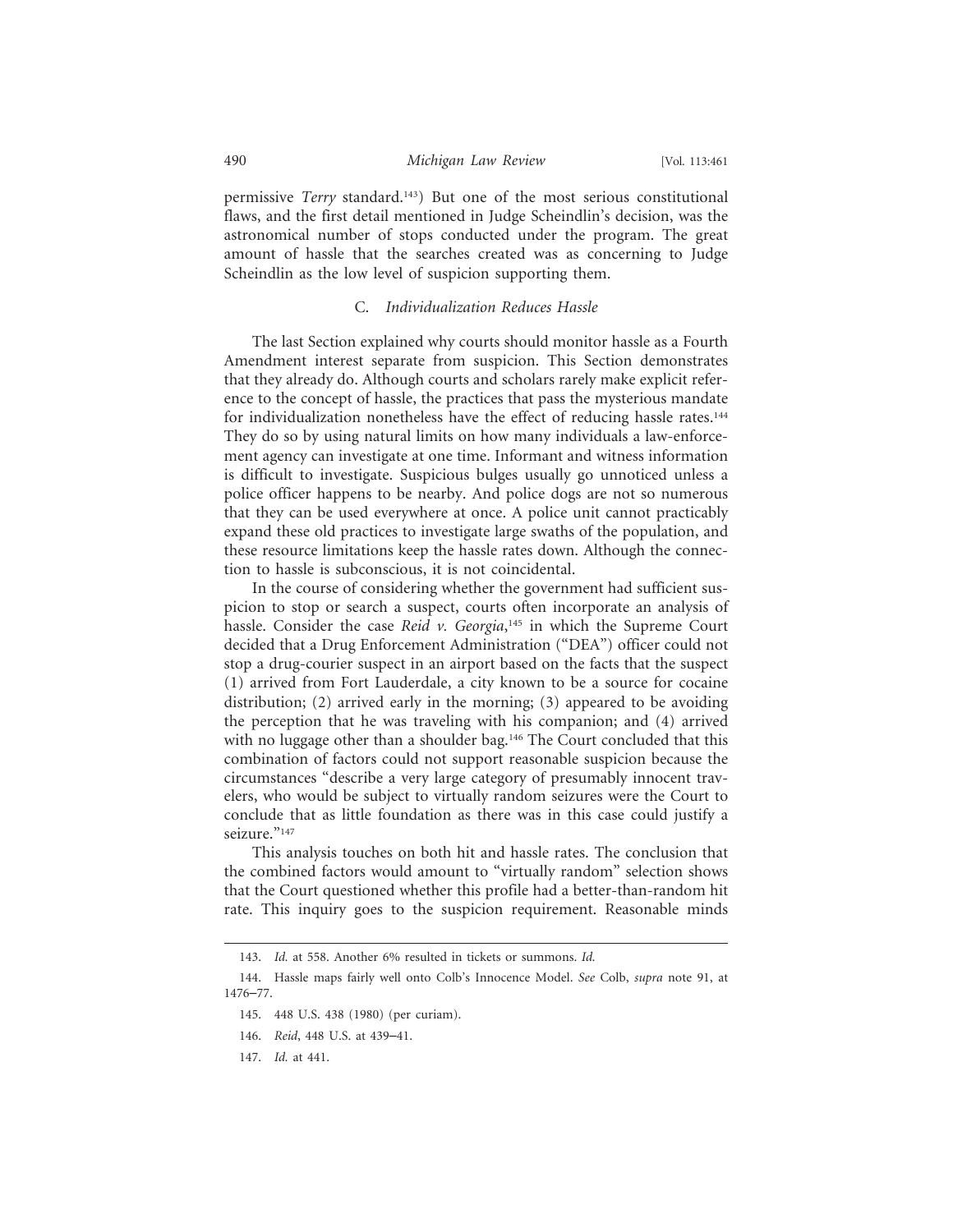could differ on whether the Court got this right—the third and fourth factors may increase a hit rate more than the Court cared to acknowledge. But the Court was quite clearly animated by hassle as well. The justices were concerned that the profile failed to exclude enough "presumably innocent travelers" who could have been swept up by the profile that the DEA agent employed.148 This concern would persist even if the profile *did* have a decent enough hit rate to satisfy the suspicion requirements.

*Reid* is not unusual. Courts frequently blend and blur the Fourth Amendment interests in suspicion and hassle, treating them as a single goal. One court explained the reasonable suspicion requirement by rhetorically asking, "[I]s it not better to frustrate the prosecution of an individual who may be guilty so that innocent citizens need not be fearful of a police stop and frisk under the circumstances here?"149 And the Fourth Circuit Court of Appeals at one point had worked its way precisely to the notion of hassle rates. Describing what is required for using drug-courier profiles, the court said that "[t]he articulated factors together must serve to eliminate a substantial portion of innocent travelers before the requirement of reasonable suspicion will be satisfied."<sup>150</sup> The Fourth Circuit did not recognize the radical nature of its approach. It was breaking the tradition of focusing on the defendant's facts and instead looking at an investigation's effects on everybody else.151

Jurists and scholars have not needed to disaggregate the suspicion and hassle issues because, until recently, most programs with decent hit rates were labor intensive and therefore had low hassle rates. But as policing tools become more sophisticated, enabling law enforcement to use computing power to sift through large amounts of digital information, these concepts will begin to diverge.

The separate and independent importance of hassle rates is on spectacular display in the context of the NSA's surveillance programs. In the wake of the Edward Snowden leaks, the White House unsealed a Foreign Intelligence Surveillance Court opinion from a 2011 case decided by Judge Bates.<sup>152</sup> This opinion is the first decision known to have invalidated aspects of the

<sup>148.</sup> *Id.*

<sup>149.</sup> United States v. Carter, No. Crim.A.99-50, 1999 WL 1007044, at \*8 (D. Del. Oct. 22, 1999).

<sup>150.</sup> United States v. Foreman, 369 F.3d 776, 781 (2004).

<sup>151.</sup> Even Tribe and Taslitz hint at hassle rates while articulating their own suspect-centered theories for individualization. *See* Taslitz, *supra* note 18, at 176 ("[T]he citizen still retains significant control over the size of the *risk that his liberties will be infringed* by the police. Probable cause and reasonable suspicion thus help to protect citizen autonomy." (emphasis added)); Tribe, *supra* note 5, at 1385 (asking that a system of justice take into account how many innocent men are likely to be erroneously convicted, which is a version of the hassle rate, albeit in absolute terms).

<sup>152.</sup> *In re* Government's Ex Parte Submission of Reauthorization Certification and Related Procedures, at 78 (Foreign Intelligence Surveillance Ct. 2011), *available at* http://goodtimesweb .org/covert-operations/2013/odni-fisc-memo-oct-3-2011.pdf (declassified in 2013).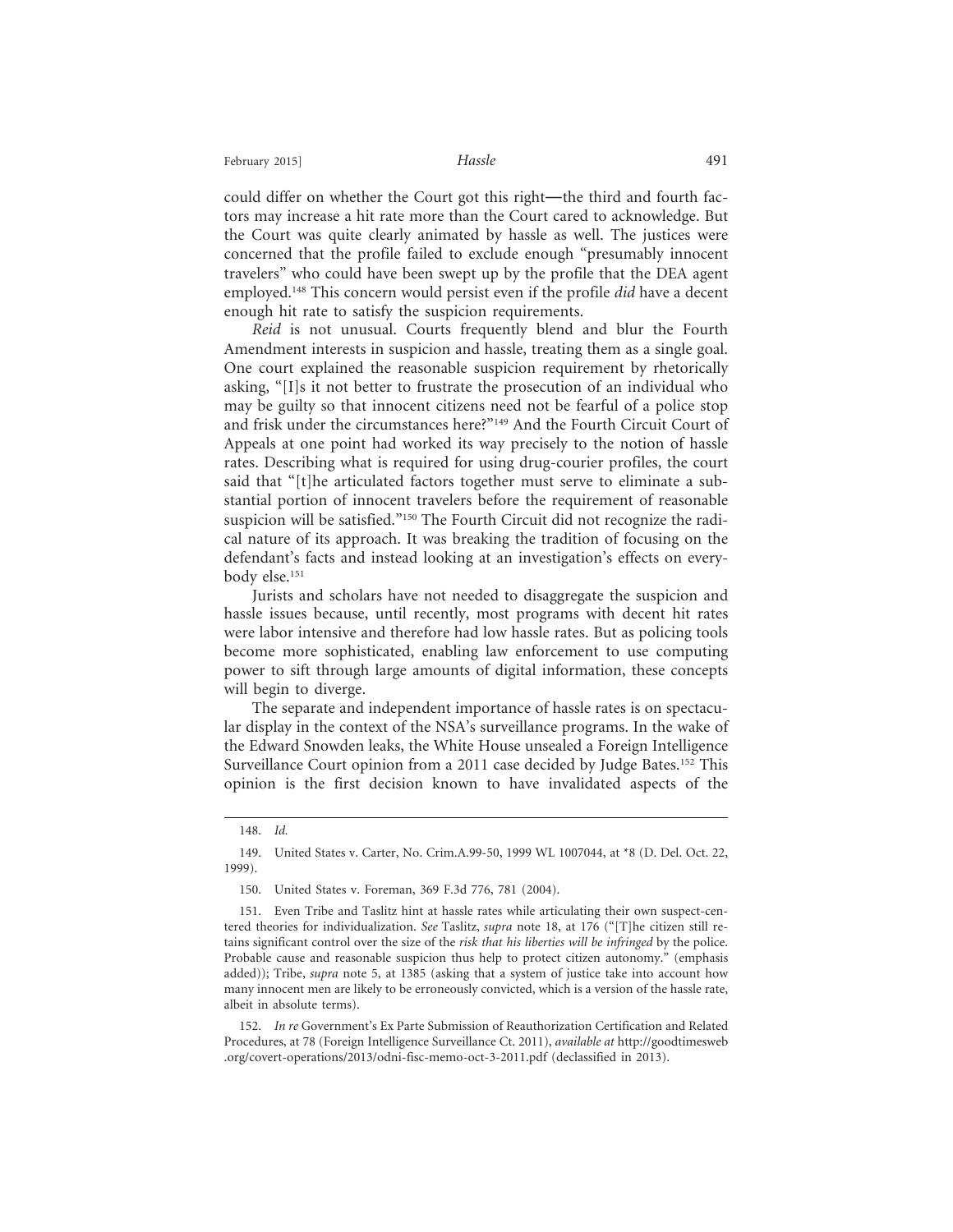PRISM/Upstream program on constitutional as well as statutory grounds. The reasons were compatible with hassle.

Judge Bates wrote the opinion in response to new information about the scale of the NSA's Upstream program, under which the federal government directly collects information on Internet transactions (as opposed to obtaining transaction information indirectly from third parties, as the government does under the PRISM program).153 The NSA was required under the Foreign Intelligence Surveillance Act of 1978 ("FISA") to use responsible means to "target" its information gathering at foreign communications and to minimize the collection or retention of any purely domestic communications unintentionally obtained in the process.154

When the FISA court learned that the NSA was not able to eliminate the chance of collecting purely domestic communications, the court undertook its own study of a random sample of collected conversations in order to assess independently the NSA's filtering error. The court discovered that the filter's error rate was very low—only 0.197% of the collected communications were purely domestic. But because the NSA collected so many conversations (nearly 12 million in a six-month period), the error was great in absolute terms. The court inferred from its independent assessment that the NSA collected between 48,000 and 56,000 purely domestic communications each year.155

The government predictably argued that the FISA court should be satisfied with the filter's hit rate since well over 99% of the collected communications involved a foreign party. The court responded, "That is true enough, given the enormous volume of Internet transactions acquired by NSA through its upstream collection . . . . But the number is small only in that relative sense."156 Because the government overcollected domestic communications in an absolute sense and because it failed to implement reasonable minimization procedures, the FISA court held that the Upstream program violated the Fourth Amendment.157

Although the national-security context removes this case from the street-level Fourth Amendment setting, the reasoning in the case foreshadows future litigation over law-enforcement technology. The mechanical nature of the NSA's filter did not put off the court. But the filter's hit rate proved insufficient on its own to justify the government's action. That a large number of individuals' conversations were accidentally swept into the

<sup>153.</sup> *Id.* at 29–30.

<sup>154. 50</sup> U.S.C. §§ 1881a(d)(1), (e)(1) (2012); *In re* Government's Ex Parte Submission of Reauthorization Certification and Related Procedures, at 14.

<sup>155.</sup> *In re* Government's Ex Parte Submission of Reauthorization Certification and Related Procedures, at 34 n.32 ("Thus, NSA may be acquiring as many as 46,000 wholly domestic 'about' SCTs each year, in addition to the 2,000–10,000 MCTs referenced above.").

<sup>156.</sup> *Id.* at 73.

<sup>157.</sup> *Id.* at 78.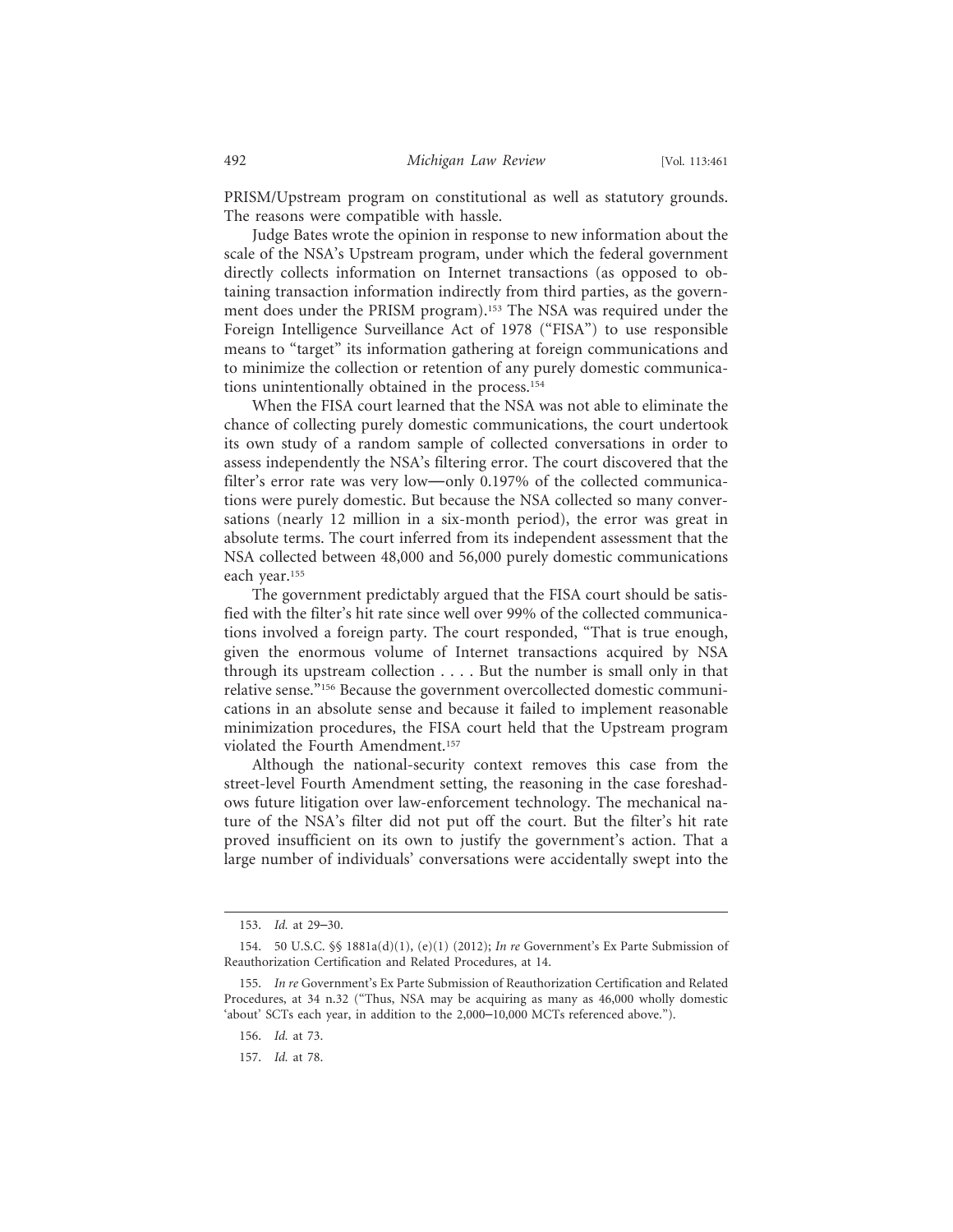search was also an important factor. This measured the hassle of Upstream.158 And it was enough, despite the very high hit rate, to raise constitutional concerns.

Courts have revealed a need and desire to consider hassle rates as a variable distinct from hit rates (which are already promoted by the Fourth Amendment's suspicion requirement). Since existing determinations of individualization correspond closely with practices that reduce the hassle rate, all that remains is tying the strands together. Individualization attempts to reduce hassle.

When a court considers the constitutionality of law enforcement's individualized suspicion, it should ensure that the government's investigative technique has a high enough hit rate to meet the suspicion standard and a low enough hassle rate to meet the individualization standard. Depending on its facts, a program would fall in one of the four quadrants in the following table:





The table can come to life with a few illustrations. NYPD's stop-andfrisk program was unconstitutional because it operated without sufficient suspicion *and* with too much hassle. It would fall in the lower right quadrant.

<sup>158.</sup> While the two-part inquiry on hit rates and hassle rates seems wise, the hassle rate does not appear to raise the serious doubts that it did for the court. Fifty-six thousand conversations collected from a population of 300 million Americans amounts to a hassle rate of a 0.02% chance of inadvertent collection—or 19 out of 100,000 people. This rate seems especially low in light of the Supreme Court's one and only pronouncement on the Fourth Amendment's application to national-security investigations, in which the Court required *some* limits on governmental investigation but permitted the limits to be less restrictive than those applying to ordinary law enforcement. United States v. U.S. Dist. Court (*Keith*), 407 U.S. 297 (1972).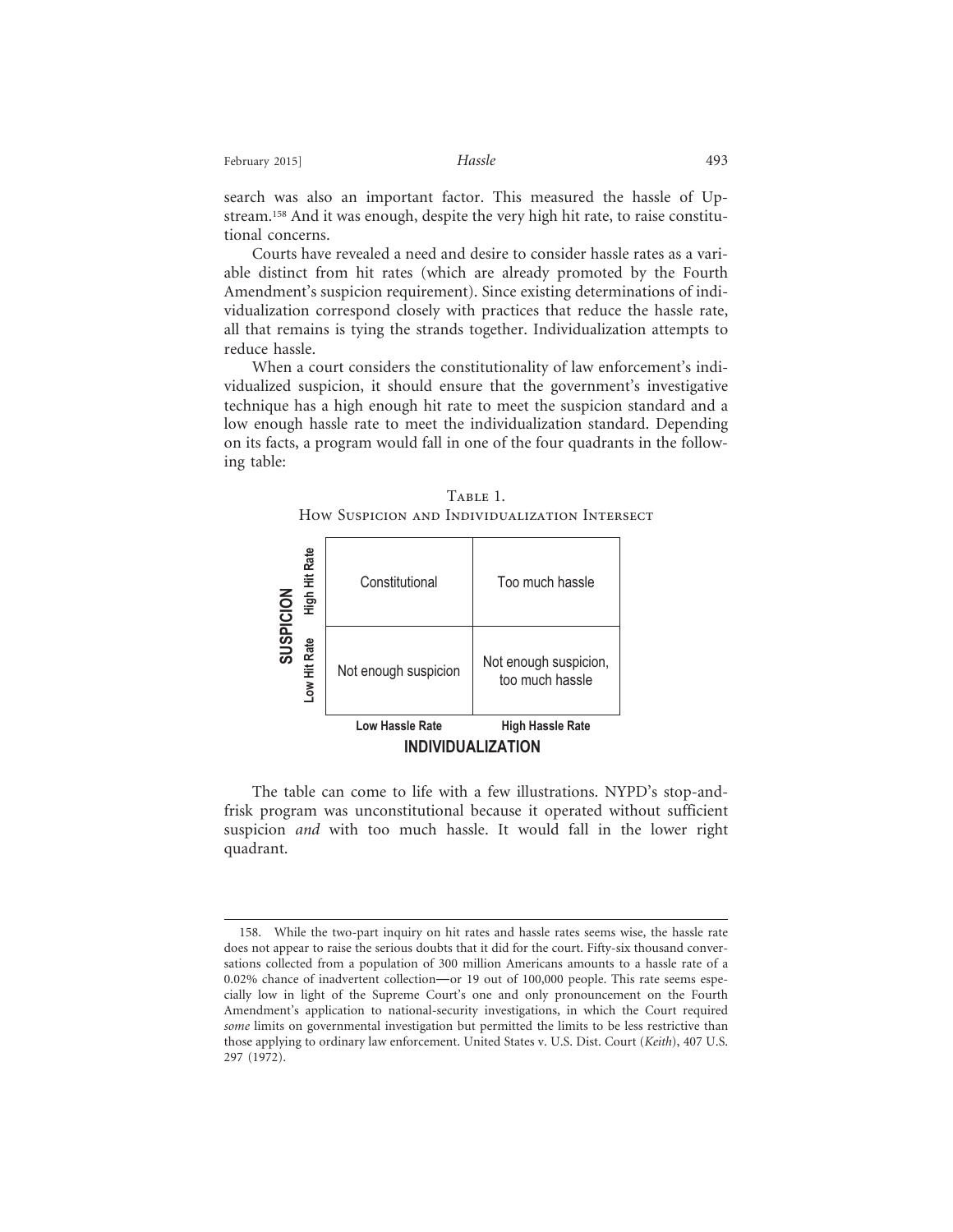An anonymous and uncorroborated tip, by contrast, would fall in the lower left quadrant. It would not cause a lot of hassle, but it fails the suspicion element since case law requires some corroboration or another objective reason to credit a tip's accuracy.159

The upper left quadrant marks the constitutional ideal. These police investigations operate with enough suspicion to instill trust in the program and enough constraint to promise a low impact on the liberty of the average person. Corroborated tips and prudent use of *Terry* stops belong here.

The last quadrant, the upper right, will gain importance as some policing practices become automated. Big-data analytics may be able to meet the suspicion requirements, but if they operate on a large scale, they can quickly increase the number of fruitless searches and seizures.160 Without constraints, data analytics can violate hassle thresholds even if their hit rates satisfy the suspicion element.

For example, if a pattern-based data-mining program detects copyright infringement with a 90% hit rate, the suspicion requirement would be satisfied. But its use may nevertheless fail the individualization requirement. Copyright law is violated so frequently that the relatively rare misfire could result in hundreds of thousands of futile investigations.161 If the analysis of individualization tunes into hassle, courts will be well equipped to identify constitutional problems with large-scale data-analytics programs without gutting the innovations entirely. The implications of hassle-driven individualized suspicion are explored in Part III.

Before we turn to implications, however, we will first explore how hassle explains some otherwise inexplicable patterns in Fourth Amendment case law. Even though courts have not referred often to hassle-style problems, there is ample evidence that they have been striving to reduce hassle all along. The indirect influence of hassle is considered next.

### D. *Other Instincts Explained*

Courts sense the need to keep track of hassle, although they have not made a direct connection between hassle and individualization. This Section shows that linking individualization with hassle goes a long way toward explaining some otherwise curious jurisprudence. Indeed, the concept of hassle is legitimated by its subconscious application in the case law. First, hassle explains why courts sometimes react unfavorably to searches based on odd, but technically legal, behavior, while at other times they do not. Second, hassle explains why courts prefer profiles with many factors. Third, hassle

<sup>159.</sup> Alabama v. White, 496 U.S. 325, 330 (1990) (requiring the quantity or quality of an informant's tip to justify reasonable suspicion and giving strong weight to information that is independently verified by the police).

<sup>160.</sup> Ferguson, *supra* note 85.

<sup>161.</sup> Approximately 46% of American adults have pirated music, TV shows, or movies. The Am. Assembly, Copyright Infringement and Enforcement in the US 2 (2011), *available at* http://piracy.americanassembly.org/wp-content/uploads/2011/11/AA-Research-Note-Infringement-and-Enforcement-November-2011.pdf.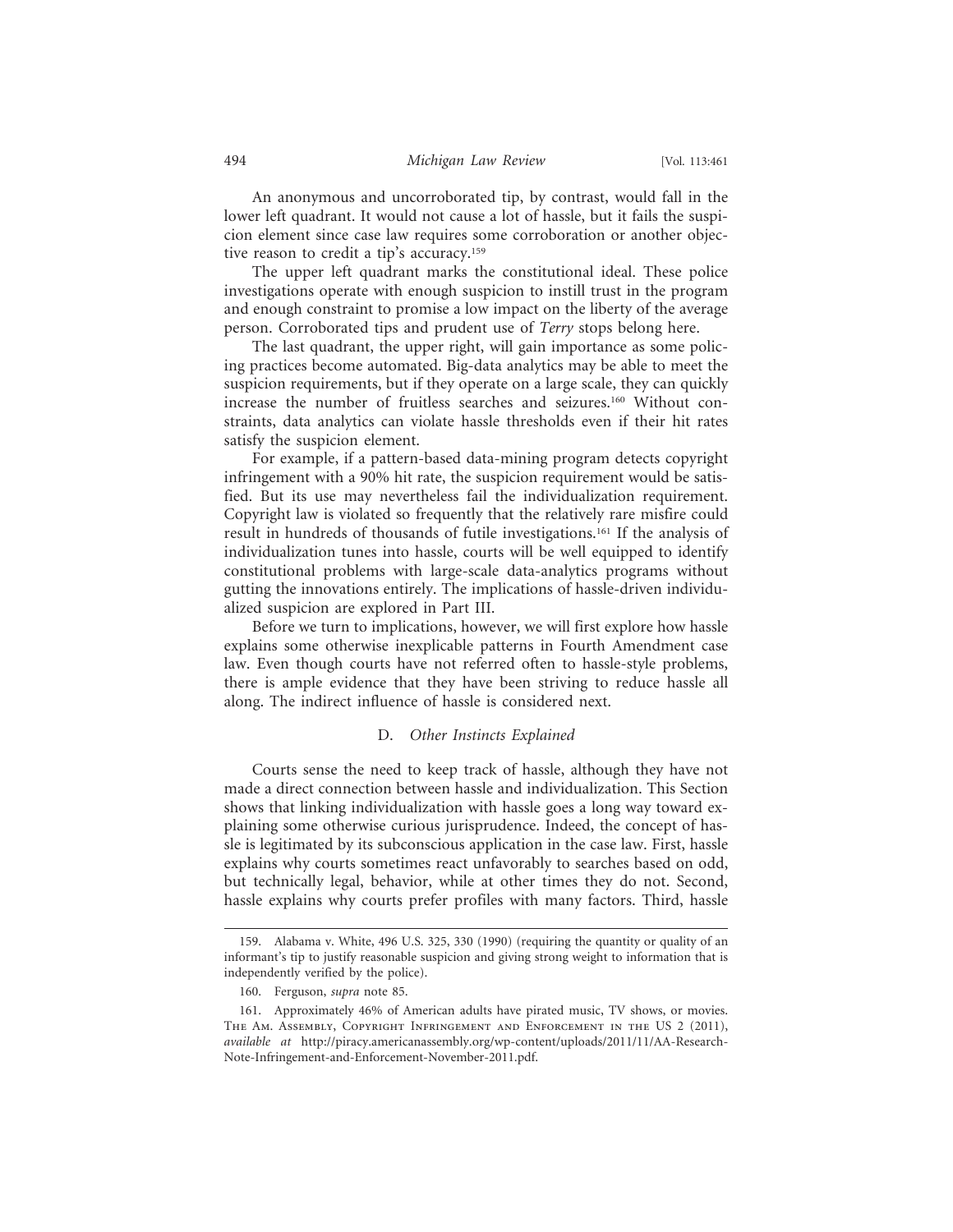February 2015] **Hassle Hassle Hassle Hassle** 

offers another reason courts are unwilling to define probable cause and reasonable suspicion using precise probabilities. And finally, hassle establishes a concrete Fourth Amendment interest through which courts can demand distributional justice. Empirical analyses of racial bias in law enforcement have already exposed the disparate rate of stops and searches across races. Hassle gives these findings a home in Fourth Amendment doctrine.

#### 1. Odd but Legal Behavior

In *People v. Parker*, a police officer suspected that a student who walked into a public school building, looked at the metal detector, and turned around to leave the building had a weapon.162 The Illinois Appellate Court ruled that the officer lacked particularized suspicion because the student "could have just turned around and gone home for any number of reasons, being sick, forgot something, forgot his lunch, forgot his books, forgot his homework or what have you."163 But just as important as what the *Parker* court said is what it did not say. The court did *not* suggest that the police officer's stop and search were unlikely to produce a gun. It didn't even say that these innocent explanations were more likely than the guilty explanations to justify the student's behaviors.164 For its part, the Pennsylvania Supreme Court used similar reasoning when it decided that a hand-to-hand trade of money for a "small object" occurring late at night in a tough part of North Philadelphia could not support probable cause.<sup>165</sup>

These cases seem to conflict with Supreme Court precedents like *Illinois v. Gates*166 and *Illinois v. Wardlow*, 167 both of which involved odd but legal behavior. *Gates* involved odd travel behavior that corroborated an anonymous tip.168 And in *Wardlow*, a young man's flight in reaction to the arrival of police was enough to justify an individualized suspicion even though some members of the Court acknowledged that there are innocent explanations for flight.169

What explains courts' willingness to accept innocent but odd behaviors as a basis for suspicion in some cases but reject them in others? It cannot be the mere possibility of innocent explanations. Those existed for both sets of cases.

Hassle can explain these cases' seemingly schizophrenic outcomes. When police must rely on a tip or when they must be physically present to

166. 462 U.S. 213 (1983).

<sup>162. 672</sup> N.E.2d 813 (Ill. App. Ct. 1996).

<sup>163.</sup> *Parker*, 672 N.E.2d at 817.

<sup>164.</sup> It is possible that the chance of an innocent explanation *does* outweigh the chance that the student brought a weapon. My objection is that the court does not clarify that it harbors such a belief.

<sup>165.</sup> Commonwealth v. Dunlap, 941 A.2d 671, 679 (Pa. 2007), *disapproved of on other grounds by* Commonwealth v. Thompson, 985 A.2d 928 (Pa. 2009).

<sup>167. 528</sup> U.S. 119 (2000).

<sup>168.</sup> *Gates*, 462 U.S. at 226.

<sup>169.</sup> *Wardlow*, 528 U.S. at 124–25.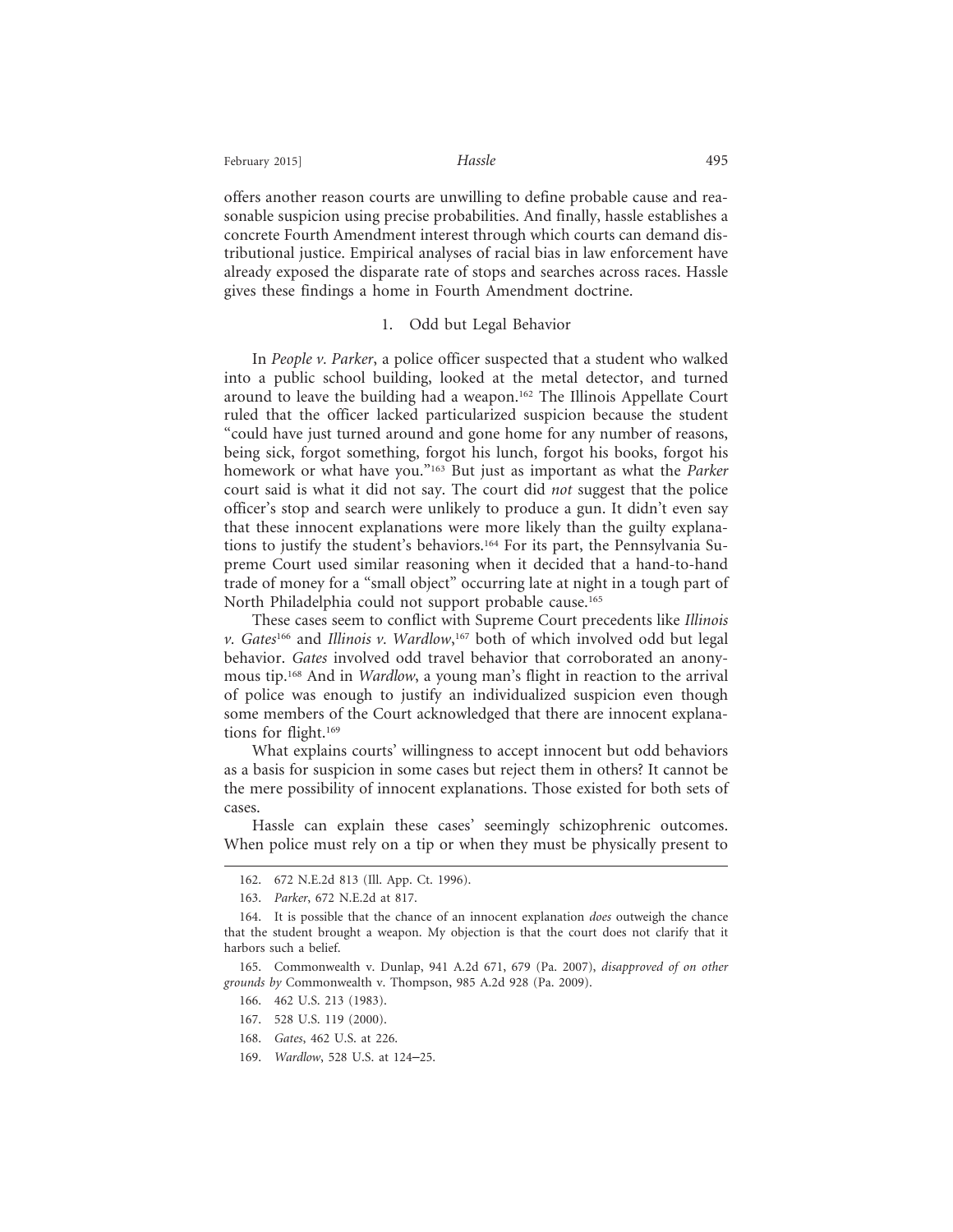provoke flight, the investigation methods simply cannot scale up. Physical presence is costly, and tips are lucky. Even if a significant proportion of a jurisdiction's population would flee at the sight of policemen or engage in bizarre travel behavior, in order to take advantage of the case law, the police actually have to receive a tip or be physically present. But they cannot possibly show up to every public gathering of all youths who would decide to flee, and they will not receive tips about most of the people who engage in strange travel behavior.<sup>170</sup>

Hassle rates may be driving these decisions where the government does not rely on some external limiting factor like a tip or a person's reaction to the physical presence of police. Circling a block and emerging with a bag is unusual behavior, to be sure. But we would not want *everybody* who circles a block and emerges with a bag of souvenirs, or who turns around at a metal detector because he forgot his homework, to become subject to a stop or search. Without something fortuitous like a tip, there is no external constraint on a police department that uses new technology to increase the number of stops or searches based on similar facts.<sup>171</sup>

#### 2. A Preference for More Factors

When assessing an officer's decision to stop or search somebody, courts prefer to receive a long list of reasons justifying the decision. The more reasons the agent can recount, the better.<sup>172</sup> This preference, too, can be explained by the invisible influence of hassle.

Consider drug-courier profiles. The Supreme Court condoned a DEA agent's decision to stop a man named Andrew Sokolow in the Honolulu airport as he returned from a trip to Miami.173 The agent suspected that Sokolow was carrying drugs because he (1) paid \$2,100 for airplane tickets in cash; (2) traveled under a name that did not match the records for the telephone number he had provided; (3) came from Miami, "a source city for illicit drugs"; (4) stayed in Miami only forty-eight hours, even though he

<sup>170.</sup> I assume, for the purposes of this discussion, that the differences in hit rates between the first set of cases and the second set are negligible. In fact, courts rarely look for empirical evidence that searches tend to produce evidence of a crime.

<sup>171.</sup> This may be especially problematic if the suspect engages in the legal but suspicious behavior as part of what Elizabeth Joh calls a "privacy protest." These are practices of avoiding consented police encounters, buying burner phones with cash, using Tor to browse the Internet, and engaging in other activities intentionally designed to avoid police interaction. *See* Elizabeth E. Joh, *Privacy Protests: Surveillance Evasion and Fourth Amendment Suspicion*, 55 Ariz. L. Rev. 997 (2013).

<sup>172.</sup> The knock-and-announce case discussed earlier in the Article provides a good example. *See supra* notes 39–44 and accompanying text. Knowing that the defendant was going to be arrested for a drug-related crime did not provide probable cause to believe that evidence would be destroyed with advanced notice of the arrest, but adding one more factor (a recognition that the police were present) was sufficient. *See also* Taslitz, *supra* note 18, at 158 ("If hundreds of traits were added into the mix, it would be hard to see an individual [suspect] as just a collection of stereotypes.").

<sup>173.</sup> United States v. Sokolow, 490 U.S. 1 (1989).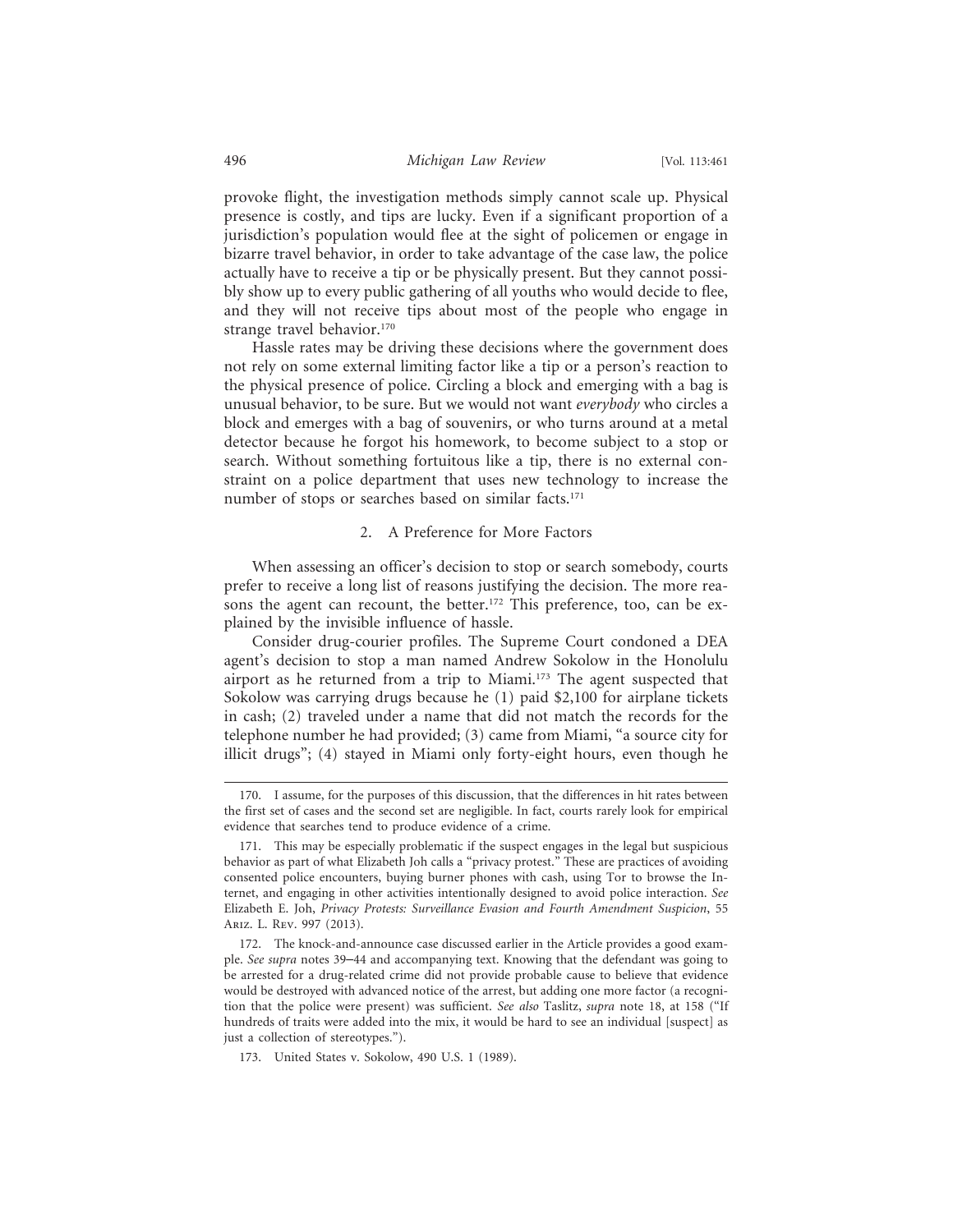spent over twenty hours in an airplane to get between Miami and Honolulu; (5) appeared nervous; and (6) checked no luggage.<sup>174</sup> The Court recognized that each one of these observations could have an innocent explanation but noted that, when taken together, these noncriminal acts could contribute to a "degree of suspicion" that surpasses the reasonable suspicion standard.<sup>175</sup>

The Court's reasoning is straightforward enough. The chance that a person flying out of Miami has narcotics on him is not very high. And the chance that a person flying with no checked luggage has narcotics on him is also not very high. But the odds increase when the person flies out of Miami *and* has no luggage. As more and more factors are added to the Venn diagram, the hit rate may continue to increase, and at some point the probability in the intersection will surpass the reasonable suspicion threshold.

This all seems perfectly reasonable, but given the low bar for reasonable suspicion, it is not clear that the DEA agent needed more than one or two of the factors to meet the threshold. The fact that Sokolow flew twenty hours and stayed in Miami for only two days may have on its own increased the chance of his carrying drugs to a figure that clears the suspicion threshold. And if that fact alone didn't do it, perhaps because business travelers often fly long distances for short stays, adding just one more fact—that he paid for his ticket in cash—would have helped confirm that Sokolow was not a business traveler.176 These two factors would have easily cleared the hit-rate hurdle, leaving us to wonder what work the others are doing.<sup>177</sup>

Hassle helps explain why courts would prefer to see more factors than are necessary in order to clear the suspicion hurdle, even if the marginal returns on accuracy are negligible. Adding factors to the Venn diagram has an exclusionary effect. Each factor has the potential to exclude a swath of the population from the possibility of a search or seizure. Courts are reassured by longer lists of justifications because these lists roughly signal that the agent's model cannot scale to a large number of people, many of whom may be innocent.

At their best, long lists of factors improve hit rates and decrease hassle rates at the same time.<sup>178</sup> As each factor contributes to the program's accuracy, it also constrains the program's scope. But some of the most frequently used suspicion factors appear to increase accuracy and constrain scope without actually doing so.<sup>179</sup>

<sup>174.</sup> *Id.* at 3–4. The suspect also wore flashy clothing (a jumpsuit and gold jewelry). *Id.* at 4.

<sup>175.</sup> *Id.* at 9–10.

<sup>176.</sup> Even at the time, business travelers paid their airfare by check or credit card. *Id.* at 8.

<sup>177.</sup> Indeed, one of the factors (traveling with no luggage) flows from another (short trip).

<sup>178.</sup> Sharon Davies captures this idea with the phrase "circle of suspicion." A good profile will narrow the circle's scope in order to achieve a decent level of prediction. Sharon L. Davies, *Profiling Terror*, 1 Ohio St. J. Crim. L. 45, 52 (2003).

<sup>179.</sup> See Lerner, *supra* note 28, at 434–43, for a description of commonly applied subjective factors.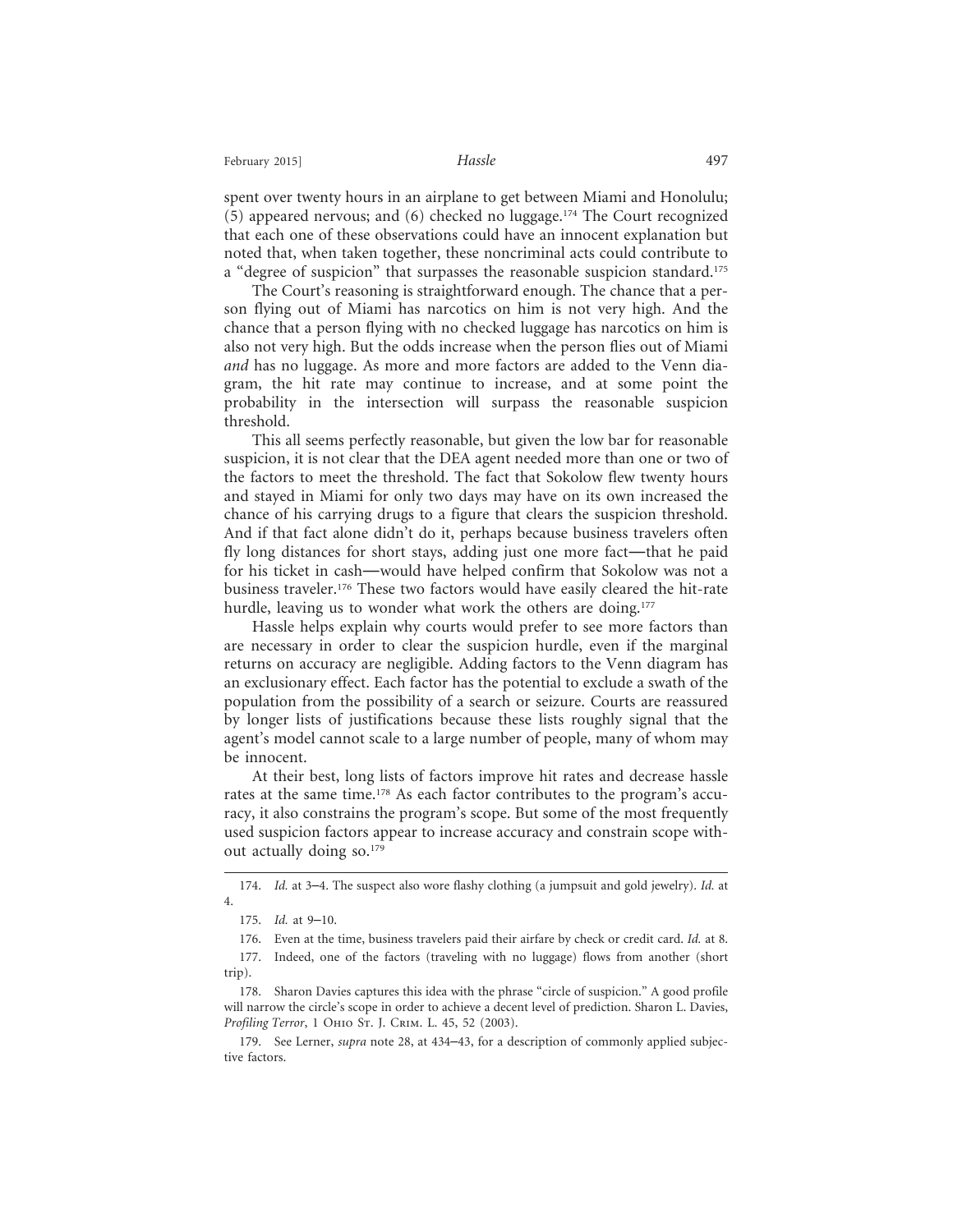#### 3. Undefined Suspicion Standards

Hassle can also explain why the Supreme Court has avoided giving mathematical precision to the probable cause and reasonable suspicion standards. The Court has declared that "[t]he probable-cause standard is incapable of precise definition or quantification into percentages because it deals with probabilities and depends on the totality of the circumstances."<sup>180</sup> This particular explanation is immensely unsatisfying. The Court has attracted a lot of criticism for refusing to give a probability threshold for the probable cause and reasonable suspicion standards.<sup>181</sup>

But some scholars have come to the Supreme Court's defense. Lerner argues that the standards do and should have differing tolerances based on the heinousness of the investigated crime.<sup>182</sup> And Kerr argues that the probable cause standard must have some flexibility to accommodate factors relating to an investigation—factors that fall outside the four corners of a warrant application but that the judge is likely to know and use.<sup>183</sup>

Hassle offers another reason to avoid fixing the probability thresholds for probable cause and reasonable suspicion. When the police investigate a crime with a low base rate, the suspicion rate can be lower than usual without significantly changing the hassle rates. For example, if police are investigating bribery, the crime is so infrequently committed that a few additional searches per bribe spread over an entire city's population will not significantly affect the odds that a person will be searched.184

Hassle may also explain why courts might prove more lenient with suspicion requirements in crime-out investigations.<sup>185</sup> When police are pursuing suspects of a single crime, searching four or five suspects will not affect a town's hassle rate even though the hit rate may fall below the usual  $33^{1}/_{3}\%$ standard.186

#### 4. The Search for Distributional Justice

Finally, hit and hassle rates are attractive to courts and civil rights lawyers searching for a measure of law-enforcement bias. Large investigation

<sup>180.</sup> Maryland v. Pringle, 540 U.S. 366, 371 (2003).

<sup>181.</sup> *E.g.*, Harcourt & Meares, *supra* note 19, at 850. This is also consistent with what David Faigman calls the Court's "nonrealist approach to the subject of constitutional application." Faigman, *supra* note 47, at 172.

<sup>182.</sup> Lerner, *supra* note 28, at 460; Craig S. Lerner, *The Reasonableness of Probable Cause*, 81 Tex. L. Rev. 951 (2003).

<sup>183.</sup> Kerr, *supra* note 2, at 132–33.

<sup>184.</sup> Even if such additional searches did affect hassle rates, some crimes may be heinous enough to allow for more hassle, and lower hit rates, because our preference to root out a particular crime is so great that it changes the contours of our tolerances. Tribe maps out some examples of hit-rate and hassle-rate indifference curves in the context of criminal convictions. *See* Tribe, *supra* note 5, at 1387–88.

<sup>185.</sup> For a definition of crime-out investigations, see *supra* Section I.D.

<sup>186.</sup> A crime-out investigation can be thought of as a very low base rate crime—a crime that has been committed only once. Thus, this is merely a corollary of the low base rate point.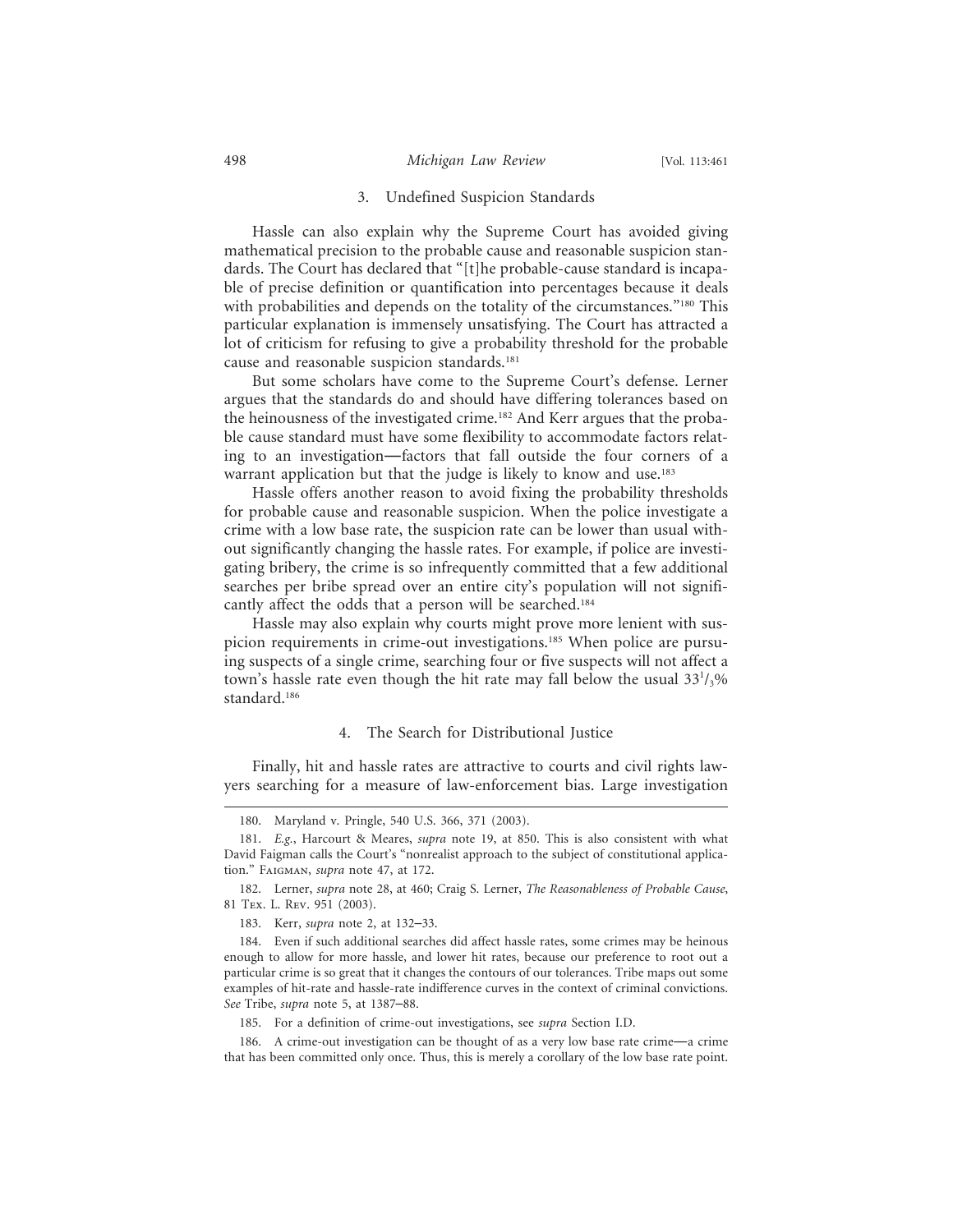February 2015] **Hassle Hassle Hassle Hassle** 

programs cause a lot of hassle even when their hit rates are high (and especially if they aren't). If the hassle disproportionately affects a suspect class, this could be useful evidence of bias.

Racial disparities in hit rates can be a telltale sign of police bias: if searches conducted on cars driven by minorities result in the recovery of contraband less often than searches conducted on cars driven by whites, the disparity suggests that the department might suffer from explicit or implicit bias that leads officers to believe that minorities are more likely to be engaged in criminal conduct than they actually are.<sup>187</sup> But the comprehensive record of stops can also reveal disparate hassle rates, *even if* hit rates are the same across all races. Sure enough, hassle rates (stops or searches per one hundred thousand or sometimes per ten thousand inhabitants) are routinely used in disparate impact studies of police programs.<sup>188</sup>

For the last ten years, New York City's police department has operated under record-keeping obligations,<sup>189</sup> and the resulting data were critical to the constitutional challenge to NYPD's stop-and-frisk practices.190 Judge Scheindlin was disturbed by the disparity between the rates at which black and Hispanic New Yorkers were stopped by NYPD and the rates at which whites were stopped.<sup>191</sup>

The government's expert suggested that the demographics of New York City's criminals would be unlikely to mirror the demographics of the city's entire population.192 If NYPD's stop-and-frisk program operated on a smaller scale—or operated for the purpose of rooting out a narrowly defined criminal act—the government's objections to Judge Scheindlin's reasoning would have some weight. The demographics of suspects selected from nuanced profiles with a good hit rate are often likely to diverge from the general demographics. For example, algorithms designed to detect white-collar crime are more likely to direct investigations disproportionately

<sup>187.</sup> Judge Scheindlin noted the disparity in hit rates in her *Floyd* opinion. Contraband and weapons were recovered from white suspects more often than they were from black suspects. Floyd v. City of New York, 959 F. Supp. 2d 540, 559 (S.D.N.Y. 2013).

<sup>188.</sup> *See, e.g.*, Ian Ayres & Jonathan Borowsky, A Study of Racially Disparate Outcomes in the Los Angeles Police Department (2008), *available at* http://islandia.law.yale .edu/ayres/Ayres%20LAPD%20Report.pdf (finding that, out of 10,000 white residents, the Los Angeles Police Department stopped only 1,750, whereas it stopped 4,500 out of 10,000 black residents; that minorities were also more likely to be searched than whites; and that the searches of minorities yielded lower hit rates for contraband); STEPHEN M. HAAS ET AL., WEST Virginia Traffic Stop Study: Final Report (2009), *available at* http://www.djcs.wv.gov/ SAC/Documents/WVSAC\_Traffic\_NEWOverviewofStatewideFindings2009.pdf (using search rates and hit rates to assess racial disparities); GREG RIDGEWAY, ANALYSIS OF RACIAL DISPARIties in the New York Police Department's Stop, Question, and Frisk Practices (2007), *available at* http://www.rand.org/content/dam/rand/pubs/technical\_reports/2007/RAND\_TR 534.pdf.

<sup>189.</sup> Floyd v. City of New York, No. 08 Civ. 1034(AT), 2014 WL 3765729, at \*3 (S.D.N.Y. July 30, 2014).

<sup>190.</sup> *Floyd*, 959 F. Supp. 2d at 579, 588.

<sup>191.</sup> *See id.* at 560.

<sup>192.</sup> *See id.*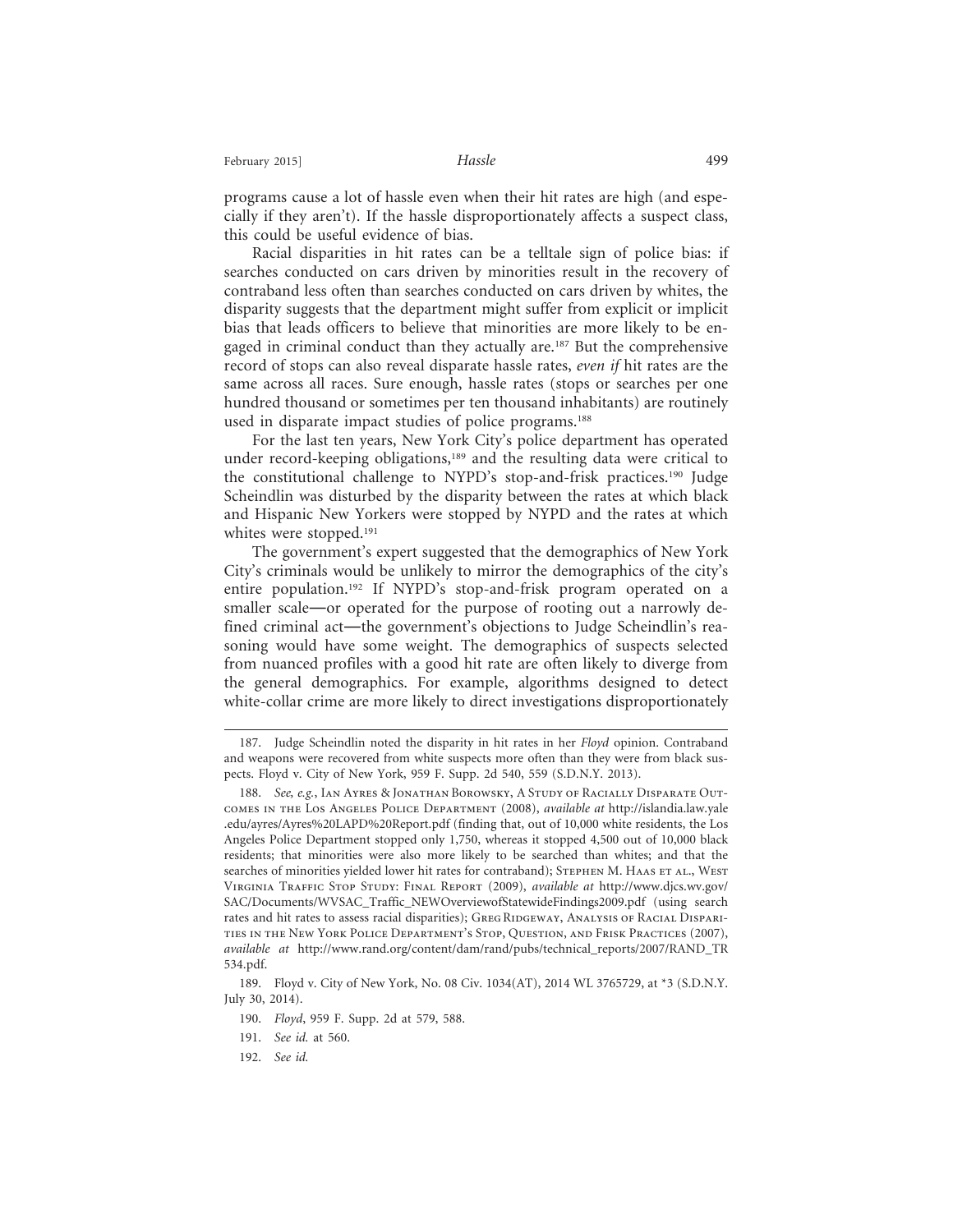on educated white men.193 Likewise, if NYPD's stop-and-frisk program succeeded in detecting crime, it would be appropriate for courts to permit some divergence between the demographics of the stopped and those of the whole population.194 Establishing an appropriate baseline would have been difficult without good data. Judge Scheindlin was able to avoid the difficult task of establishing such a baseline by pointing to the program's ineffectiveness. Because the vast majority of stops (94%) did not lead to arrest, bona fide predictors of crime could not explain the disparity in stops.<sup>195</sup> NYPD's stopand-frisk program had such a low hit rate, and was so active, that the enterprise consisted almost entirely of hassle. And that hassle had an outsize effect on minority communities.196

Hassle rates are also very useful in combination with hit rates in order to show whether a police department or prosecutor declines to enforce the criminal laws more frequently for white criminals than for minority criminals, even when an officer or prosecutor has been presented with identical behaviors.197 For example, Samuel Gross and Katherine Barnes took advantage of known hassle rates and base rates to determine whether Maryland's highway patrol was stopping and searching speeding minority drivers at higher rates than speeding white drivers (it was).198

Given the prominence of hit rates as a measure of discrimination, it is surprising that the harm from hassle lacks a well-established home in Fourth Amendment doctrine.

If hassle and hit rates were recognized as the twin guiding lights for individualized suspicion, Fourth Amendment law would develop in a much more rational way. The next Part explores this potential.

195. Only 6% led to arrest. *Floyd*, 959 F. Supp. 2d at 558. But another 6% resulted in the issuance of a summons. *Id.*

196. Indeed, the hit rate was lower for stops of minorities than it was for stops of whites. And subjective factors like "furtive movements" and "bulge" were used more often for black suspects than for white suspects. Report of Jeffrey Fagan, *supra* note 7, app. at tbl.D1.

197. *See* Harcourt, *supra* note 5, at 28; Katherine Y. Barnes, *Assessing the Counterfactual: The Efficacy of Drug Interdiction Absent Racial Profiling*, 54 Duke L.J. 1089, 1099 (2005). Prosecutors might correct some of the racial disparities that come earlier in the criminal justice process. Christopher L. Griffin, Jr. et al., *Corrections for Racial Disparities in Law Enforcement*, 55 Wm. & Mary L. Rev. 1365, 1368–76 (2014).

198. *See* Gross & Barnes, *supra* note 117, at 665–66. Gross and Barnes had to use an independent measure of the base rate for speeding in combination with the hassle and hit rates in order to get at the key measure: the miss rate. The disparity in speeding enforcement was important because enforcing the speed limits was a feeder to drug interdiction. The Supreme Court has approved the use of stops for minor violations to further an investigation for more serious offenses. Whren v. United States, 517 U.S. 806, 819 (1996).

<sup>193.</sup> *See* Laurie L. Ragatz et al., *The Psychological Profile of White-Collar Offenders: Demographics, Criminal Thinking, Psychopathic Traits, and Psychopathology*, 39 Crim. Just. & Behav. 978, 979 (2012).

<sup>194.</sup> In New York, at least in the 1990s, victim surveys suggest that about half of robberies were reportedly committed, according to their victims, by black perpetrators. And since more than half of the victims were also black, racial bias cannot explain all of the variance between the suspect reports and the racial composition of the city. *See* Goldberg, *supra* note 134.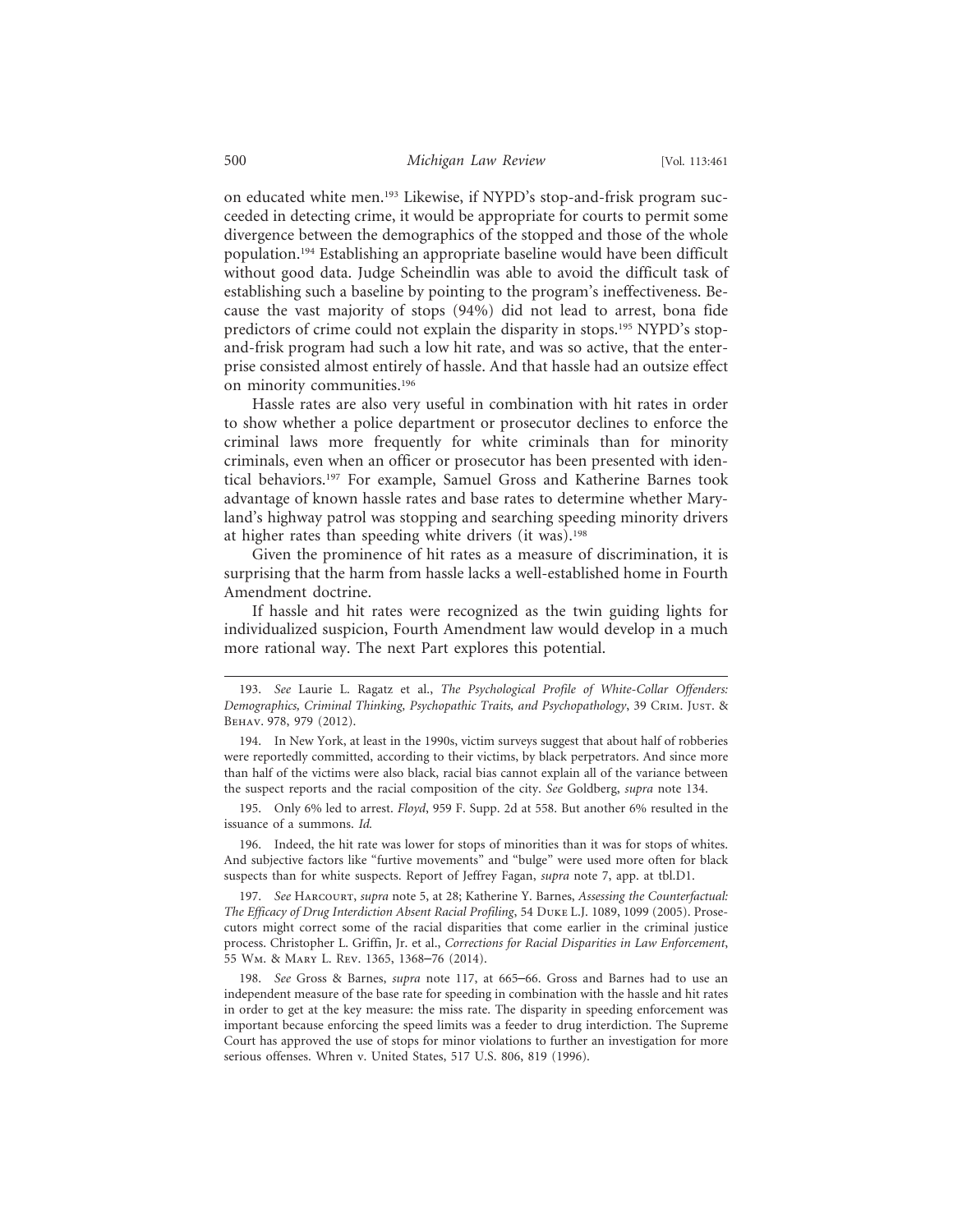#### III. The Future of Suspicion

This Part considers the ramifications if hassle becomes a lodestar for individualized suspicion. Change will be slow at first. Hassle can provide only loose guidance for law enforcement and courts because they often lack the information needed to calculate hassle rates precisely. (For example, how will we know how many people *actually* pace in front of stores?) Just as with suspicion, hassle will be determined by experience and common sense for the foreseeable future. And much like for suspicion, the tolerance for hassle may vary based on the severity of the crime and on the intensity of governmental intrusion.

This Part shows that focusing individualized suspicion on hit and hassle rates would make its application more sound and consistent, would help eradicate some of the flawed traditional police practices, and would open up opportunities for new methods. The first and most important consequence would be an appetite for better information and a tolerance for accountable experimentation.<sup>199</sup> The second would be the development of a healthy judicial skepticism of police narratives. And third, focusing on hassle would allow law-enforcement agencies to use randomness to constrain the scope of their investigation programs. This Part closes with a review of some common objections to data-driven investigation methods.

#### A. *More Open and Honest Experimentation*

An explicit focus on hassle would very likely drive a judicial demand for data. This demand represents an indirect but important consequence. A generation ago, the Supreme Court, using a derisive tone, refused to set out quantitative definitions of probable cause.200 In an increasingly tech-savvy world, though, the Court's approach is aging poorly.<sup>201</sup> Contrary to the Court's predictions, police departments today are quite comfortable using statistics to develop law-enforcement policies.<sup>202</sup> And yet despite the growing facility with data, probable cause determinations are not "evidence based" in the sense that the phrase is used in every other serious discipline. Courts are

<sup>199.</sup> Fourth Amendment law may actually proscribe collecting data for these purposes, especially in light of the concurring opinions in *United States v. Jones*, 132 S. Ct. 945 (2012). *See id.* at 957 (Sotomayor, J., concurring) (positing that there should be some limit to the waiver of Fourth Amendment protection when data are disclosed for one reason but not another).

<sup>200.</sup> Illinois v. Gates, 462 U.S. 213, 231–32 (1983).

<sup>201.</sup> Faigman criticizes the Supreme Court for its "empirical cowardice" and suggests that constitutional law should begin to establish a "scientifically realistic jurisprudence." Faigman, *supra* note 47, at 8, 26.

<sup>202.</sup> *See, e.g.*, Erica Goode, *Sending the Police Before There's a Crime*, N.Y. Times, Aug. 16, 2011, at A11, *available at* http://www.nytimes.com/2011/08/16/us/16police.html; Rocco Parascandola, *NYPD Commissioner Bill Bratton Tweets About First Compstat Meeting*, N.Y. Daily News, Jan. 24, 2014, *available at* http://www.nydailynews.com/new-york/nyc-crime/nypdcommissioner-bill-bratton-tweets-compstat-meeting-article-1.1589955.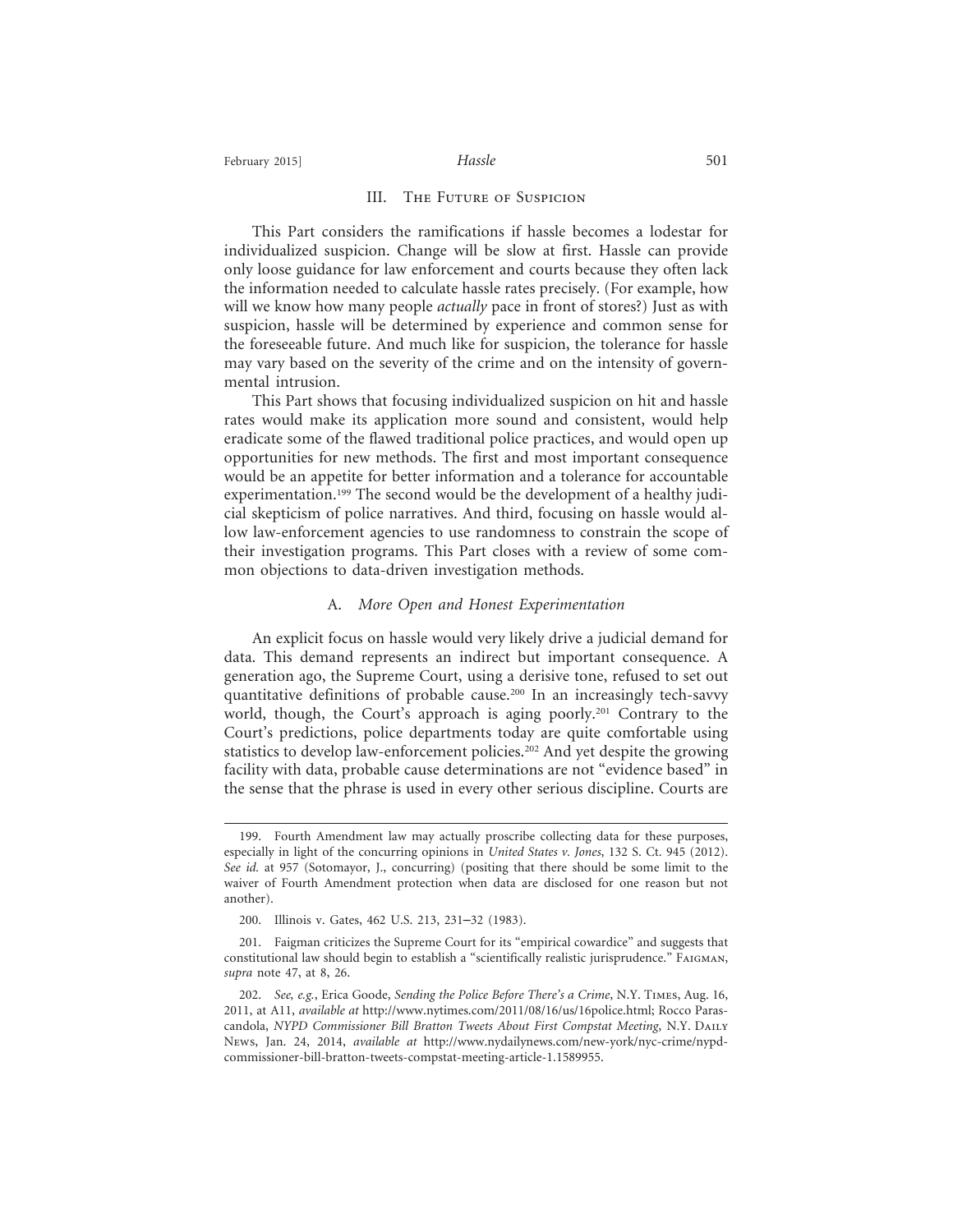permitted to define probable cause using their own untested and idiosyncratic assumptions about hit rates. Police methods that are acceptable to the judiciary are constitutional no matter how poorly they actually perform, and methods that are deemed unacceptable are proscribed without any consideration of whether they perform as poorly as the judiciary thinks they do.203 The judges sit with presumed and constitutionally insulated factual expertise.<sup>204</sup>

Jeffrey Rachlinski, Chris Guthrie, and Judge Andrew Wistrich collaborated on an impressive research project in order to better understand how state and federal judges respond to the same set of facts.205 Rachlinski and his coauthors were interested in testing whether judges suffer from hindsight bias—that is, whether judges are more likely to find probable cause when they know that the search ultimately uncovered evidence of a crime than when they reviewed the evidence prospectively. To everybody's surprise, they don't. Judges seem to be remarkably skilled at putting themselves behind the veil of ignorance for probable cause determinations.<sup>206</sup>

But the good news was mooted by the judges' inconsistency with one another. The judges' estimates for the likelihood of uncovering evidence of a crime, and their ultimate determinations of probable cause, were extraordinarily varied. The 224 judges responding to a hypothetical factual scenario were evenly split over whether probable cause existed to justify a search. About 56% thought it did. We might expect to see this sort of split if the estimates of the probability for a successful search hovered around 30% or 40%. (This would suggest that the facts make for a tough case.) But that is *not* what Rachlinski and his coauthors saw. Instead, the probability estimates were all over the map. The mean probable cause estimate was about 55%, and the standard deviation was a whopping 24 percentage points.<sup>207</sup>

With estimates this varied, it is clear that our criminal-procedure rules leave the fate of a police investigation and a defendant to the luck of the magistrate draw. To illustrate the arbitrary and subjective nature of the

<sup>203.</sup> In fairness to judges, the police who are making determinations on the ground may be no better at estimating the chance of success. William Stuntz called this overwhelming challenge "*Terry's Impossibility."* William J. Stuntz, Terry's Impossibility, 72 Sт. JOHN's L. REV. 1213 (1998). *But see* Minzner, *supra* note 80, at 931–33 (showing that some patrol officers are very good at selecting vehicles for a car search).

<sup>204.</sup> Faigman suggests that something like a *Daubert* standard should apply to judicial recognition of facts that determine the constitutionality of an action. Faigman, *supra* note 47, at 100–01.

<sup>205.</sup> Rachlinski et al., *supra* note 27.

<sup>206.</sup> *Id.* at 73.

<sup>207.</sup> Rachlinski provided the standard deviations to me at my request. E-mail from Jeffrey J. Rachlinski, Professor of Law, Cornell Law Sch., to Jane Bambauer, Assoc. Professor of Law, Univ. of Ariz. James E. Rogers Coll. of Law (Feb. 18, 2014, 5:57 AM MST) (on file with author). Adding to the confusion is that judges seem to have different standards for how much probability the probable cause standard requires. *See* C.M.A. McCauliff, *Burdens of Proof: De*grees of Belief, Quanta of Evidence, or Constitutional Guarantees?, 35 VAND. L. Rev. 1293, 1327 (1982) (finding that judges' responses ranged from 10% to 90% when asked how much chance of recovering evidence is required under probable cause).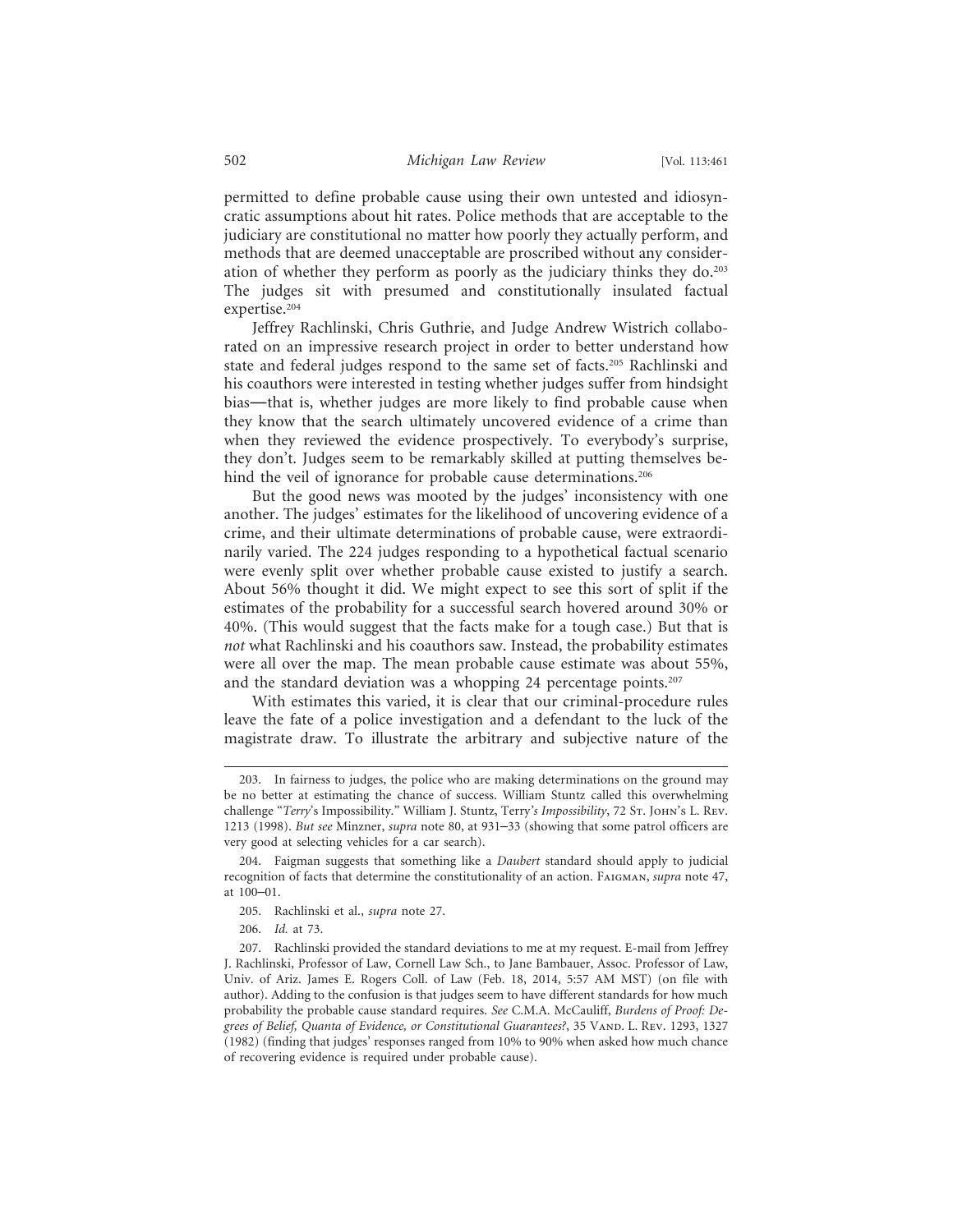February 2015] *Hassle* 503

judges' estimates of probable success, consider the estimates of ten hypothetical judges randomly drawn from the distribution, any one of whom could receive the officer's warrant request $208$ :

TABLE 2. HYPOTHETICAL SELECTION OF JUDGES' Estimates of Search Success

| Judge 1  | 58% |
|----------|-----|
| Judge 2  | 67% |
| Judge 3  | 49% |
| Judge 4  | 34% |
| Judge 5  | 47% |
| Judge 6  | 16% |
| Judge 7  | 57% |
| Judge 8  | 89% |
| Judge 9  | 96% |
| Judge 10 | 10% |

At first, estimates of hassle will be just as unwieldy as estimates of hit rates (like the ones we see in the Rachlinski study). But in time, if the importance of both hit and hassle rates is emphasized, courts will begin to demand better data. They may come to expect record keeping about the reasons that a stop or search was conducted and its ultimate outcome, information that would give magistrate judges something to depend on, apart from their own intuitions, in estimating the reliability of evidence and the impact of a program on a community's hassle rate. Law-enforcement officers could also have an incentive to keep careful records, which would enable them to rebut a judge's sense that a stop or search was unjustified or likely to cause too much hassle.

Attention to hassle may also increase tolerance for police experimentation. In time, if courts become comfortable digesting criminal-investigation data, they will also understand that hit and hassle estimations are best determined after appropriate small-scale police-investigation experiments. Courts may provisionally accept a theory about predictors of crime, and they could then revisit that theory's Fourth Amendment status after the police learn more about the accuracy of those predictors and the effects on innocent people targeted by the program. This provides some space for law enforcement to develop new predictive profiles.209 New models might incorporate

<sup>208.</sup> I generated this data using Excel by randomly pulling numbers from a distribution with mean 55.08019 and standard deviation 24.12281. These numbers were the mean and standard deviation for the sample of judges prospectively estimating a hit rate for the hypothetical posed by Rachlinski, Guthrie, and Judge Wistrich. E-mail from Jeffrey J. Rachlinski, *supra* note 207.

<sup>209. &</sup>quot;Profiling" has become a dirty word among academics, in part because the mind races directly to racial profiling. Even apart from noting their potential racially disparate effects, scholars have criticized profiles for becoming stale and outlasting their predictive utility. Harcourt, *supra* note 5, at 109. And yet resisting crime profiling is futile as long as law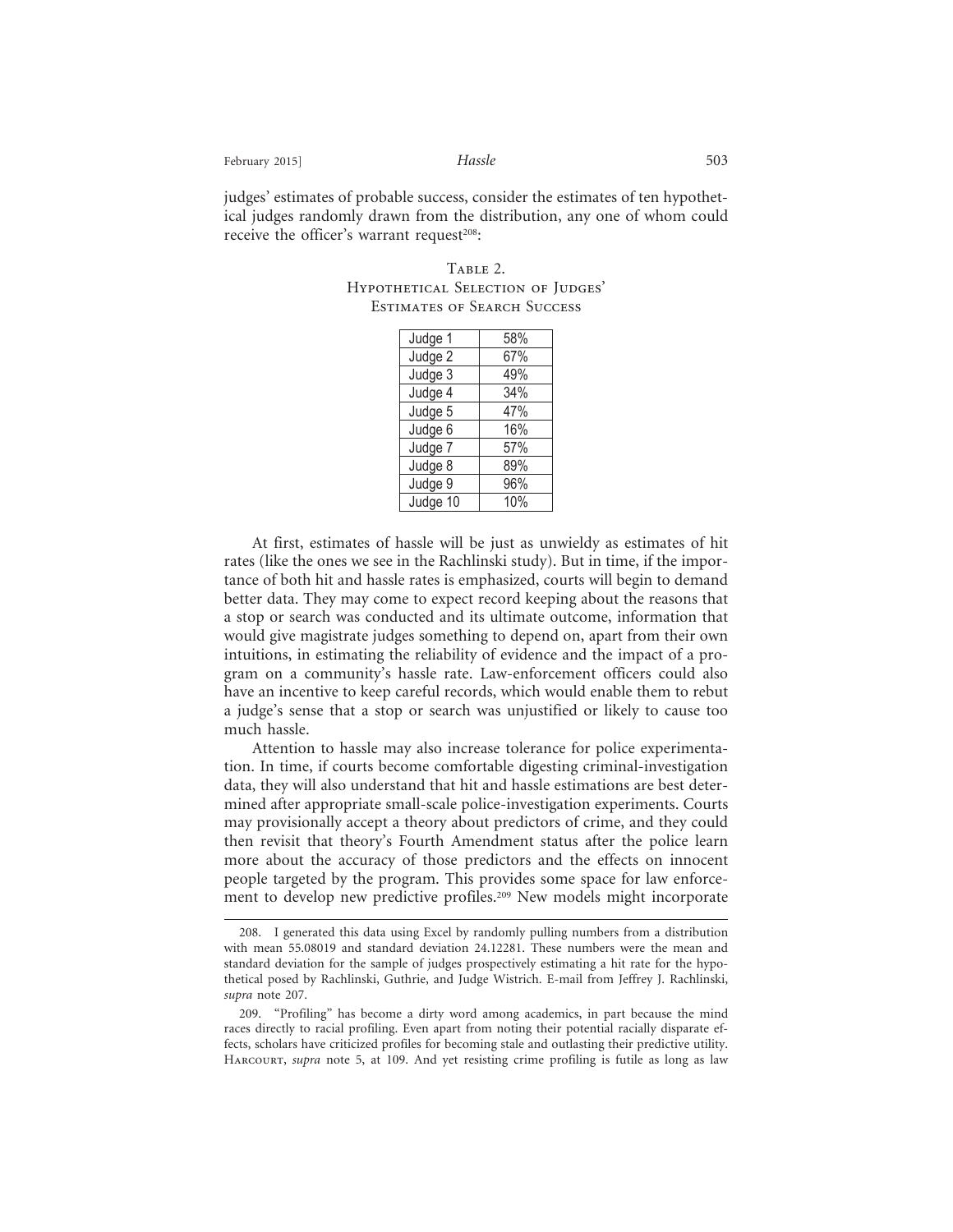factors that the police learned from mining their own data, or the models could be informed at first by the low-tech common sense and on-theground experiences that have informed profiles for decades, only to be verified (or abandoned) once better data are available.210

While experimentation may seem far-fetched for some crimes, there is at least one area where both the documentation and the results lend themselves very well to hit and hassle analysis: DUIs.

Before the police draw blood from a suspected drunk driver, they often must secure a warrant. The Supreme Court recently clarified that a DUI does not create an automatic exigency excusing the police from applying for a warrant,<sup>211</sup> and therefore police are more motivated than ever to secure warrants using application forms that allow officers quickly to check off the conditions and behaviors they observe.<sup>212</sup>

These prefab forms are ideal for data analysis. Some of the observable behaviors, like vomiting and urinating, need no validation by data analysis. But the long list of other factors (for example, odors, stutters, sways, and hiccups) could be correlated with blood-alcohol levels and used in a model to predict drunkenness with increasing accuracy. The same information can also be mined to see which types of behaviors occur on their own or in combination with others much more often than we would expect—so often that, if the police used these behaviors to make stops or searches, they would run the risk of creating too much hassle. In time, the form could be modified to direct police to use only the factors or combinations of factors that turn out to be predictive when deciding whether to apply for a warrant.

These types of experiments would go a long way toward preparing for a future with more automated law enforcement. They would also give society some relief from the overreliance on police narratives, a topic that we will visit next.

### B. *Fewer Vague Narratives*

In 1986, the DEA established Operation Pipeline, a program designed to provide training in drug-interdiction profiling to DEA agents as well as local

enforcement is charged with the task of detecting crimes that are underreported or inchoate. Section I.E describes the limits of crime-out investigations. All other investigations must use profiling. As one example, detecting tax evasion will depend on profiling. Schauer, *supra* note 15, at 160–65 (describing the Internal Revenue Service's use of the discriminate function to select returns for audit). If profiling is inevitable, courts should welcome new methods to improve stale profiles.

<sup>210.</sup> Drug-courier profiles were formed in precisely this way—based on the observations and hypotheses of both DEA agents and airport employees. Harcourt, *supra* note 5, at 15.

<sup>211.</sup> Missouri v. McNeely, 133 S. Ct. 1552 (2013).

<sup>212.</sup> *See, e.g.*, *Affidavit in Support of Telephonic Search Warrant*, Montana Dep't Transp., http://www.mdt.mt.gov/tsrp/docs/telephonic\_search\_warrant.pdf (last visited Aug. 27, 2014) (allowing officer to check off characteristics to indicate drunk driving).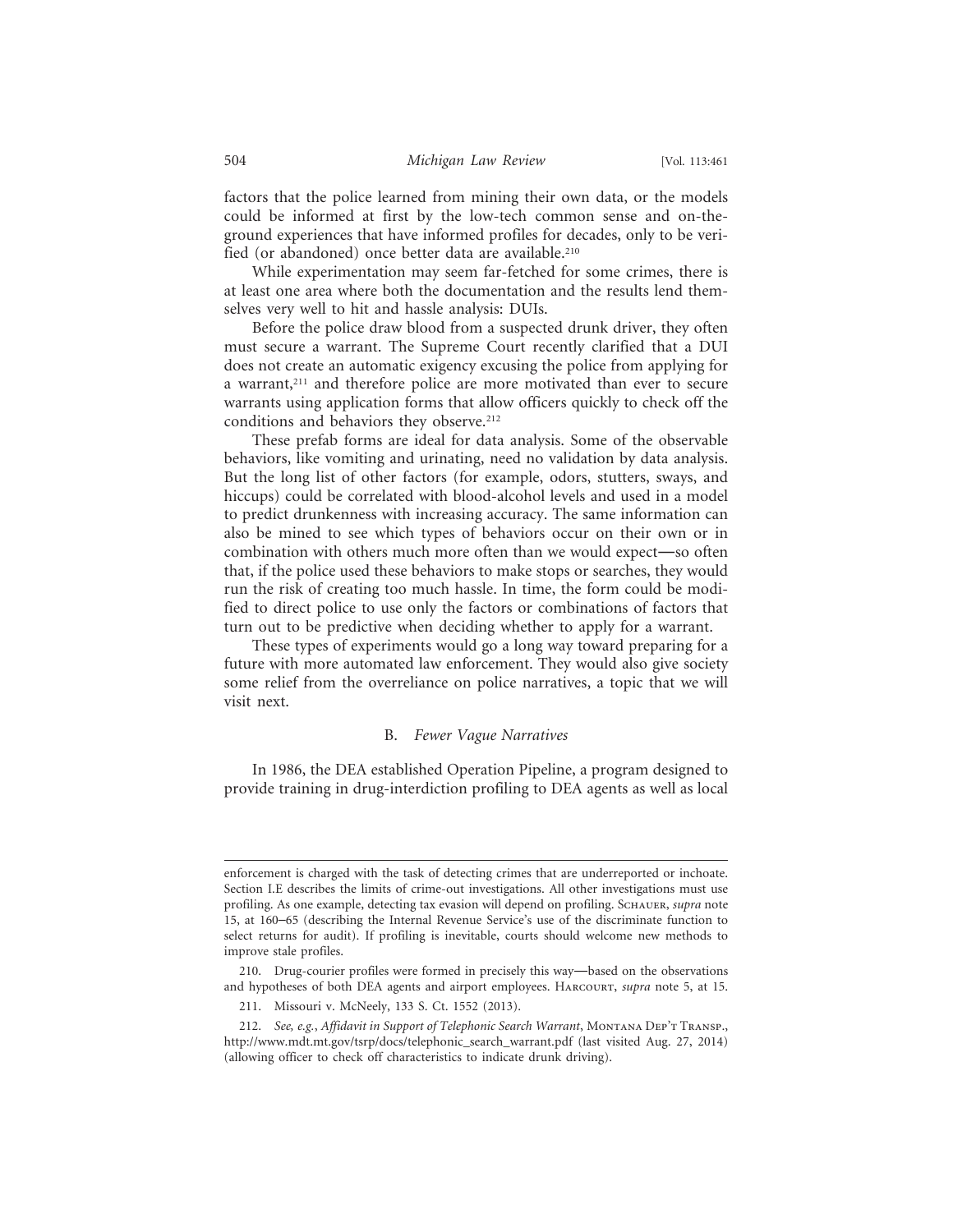highway patrol.<sup>213</sup> Operation Pipeline developed a running list of indicators that could be used to convert a routine traffic stop into a car search based on probable cause to believe that the driver was carrying distribution-level amounts of drugs.214 Many of the factors listed in the training manuals are objective. Officers were instructed to pay attention when the amount of luggage was not appropriate for the trip, when fast-food wrappers were scattered throughout the car, when the driver had only a single key on his key ring (a sign of a borrowed car), and when the car had radar detectors, high mileage relative to the vehicle's age, deodorizers, or parts of the door strewn about the floor or seat (a sign that contraband may be stashed inside the door).215 All of these factors are sufficiently clear to provide the officers with real guidance.

Other factors, though, are less objective. For example, the list of signs that could indicate excessive nervousness included some concrete factors (if the driver repeatedly rubs his hands together, has a bad case of goose bumps, or vomits) and some hopelessly subjective factors (a "frowning" driver, a "distant look," or just "eyes: the window to the soul").216

Ever since the Supreme Court decided *Illinois v. Wardlow*, allowing the combination of "high-crime area" and "unprovoked flight" to justify a *Terry* stop,<sup>217</sup> the police have regularly used factors like the officer's training and experience,<sup>218</sup> excessive nervousness,<sup>219</sup> a "[s]uspicious [b]ulge,"<sup>220</sup> and "[f]urtive [m]ovements"221 to justify their stops and searches. Criminal-procedure scholars have interpreted these subjective factors to be the product of a power-hungry law-enforcement agency that prefers to keep as much discretion for itself as possible,<sup>222</sup> but the courts have been complicit and share some of the responsibility for the frequent use of vague factors. The existing individualization case law encourages and even commands the use of these vague and subjective factors.

- 217. 528 U.S. 119, 124 (2000).
- 218. United States v. Tussa, 816 F.2d 58, 62 (2d Cir. 1987).
- 219. United States v. Sokolow, 490 U.S. 1, 3–5 (1989).
- 220. Harcourt & Meares, *supra* note 19, at 820.
- 221. *Id.*

<sup>213.</sup> David Kocieniewski, *New Jersey Argues that the U.S. Wrote the Book on Race Profiling*, N.Y. Times, Nov. 29, 2000, at A1, *available at* http://www.nytimes.com/2000/11/29/nyregion/ new-jersey-argues-that-the-us-wrote-the-book-on-race-profiling.html.

<sup>214.</sup> *E.g.*, Kan. Highway Patrol, Operation Pipeline: Passenger Vehicle Drug Interdiction, *available at* http://norml.org/pdf\_files/brief\_bank/Operation\_Pipeline\_Manual .pdf. The Operation Pipeline program is now infamous for allegedly encouraging racial profiling, but the training manuals avoid referring to race and obvious proxies for race. *See* Kocieniewski, *supra* note 213.

<sup>215.</sup> Kan. Highway Patrol, *supra* note 214.

<sup>216.</sup> *Id.*; *see also* Kate Shatzkin & Joe Hallinan, *Highway Dragnets Seek Drug Couriers*— *Police Stop Many Cars for Searches*, Seattle Times, Sept. 3, 1992, at B6, *available at* http:// community.seattletimes.nwsource.com/archive/?date=19920903&slug=1510873.

<sup>222.</sup> *E.g.*, Sandra Guerra, *Domestic Drug Interdiction Operations: Finding the Balance*, 82 J. Crim. L. & Criminology 1109 (1992).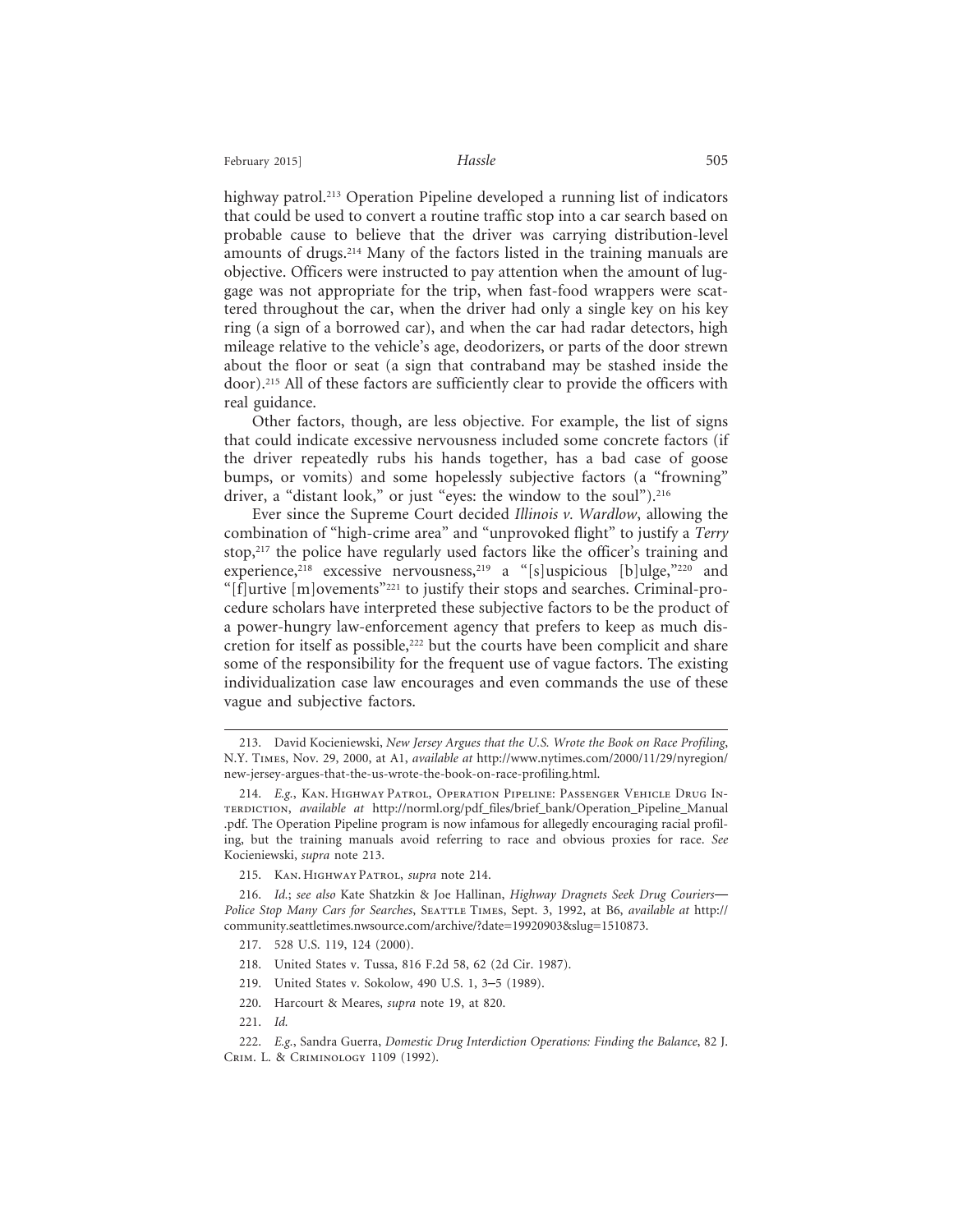#### 506 *Michigan Law Review* [Vol. 113:461

Courts have rejected short, objective profiles out of a respect for caseby-case particularization. In New York, for example, police may not stop a person wearing a balaclava even in the summertime unless they are able to give some other reason to round out the narrative and make the case unique.223 As a consequence, police have little reason to cite objective facts and improve their objective profiles. And they have a lot of incentive to rely instead on the soft factors like "furtive movements." Because the soft factors incorporate the impressions of the officer and the innumerable nuances of street observations, they are personalized enough to satisfy the courts' demand for a story. And because they are vague enough to encompass a wide variety of real-world scenarios, they make reliable talking points.<sup>224</sup> The vague factors are so efficient that police can't *not* use them.

Changing the individualization requirement will rectify these perverse incentives. Courts should allow mechanically applied profiles (such as "balaclava  $+$  summertime  $=$  reasonable suspicion") as long as the police are prepared to show that the hit rates are high enough and that the hassle rates are low enough. Narratives based on vague perceptions, on the other hand, should fare poorly under both the hit and hassle inquiries. Such perceptions cannot instill sufficient confidence that the stop or search will have a reliable hit rate. And after the experience with New York City's stop-and-frisk program, courts should think twice before assuming that vague perceptions are sufficiently individualized to keep hassle rates low.

#### C. *More Randomness*

Back to the Harvard dorm rooms. Suppose the police officer applies for warrants to search ten dorm rooms for illicit drugs. The officer has two pieces of information to offer in support of the request. The first is the methodologically sound study from the introductory hypothetical showing that 60% of Harvard dorm rooms contain drugs. The second is an affidavit and program log showing that the ten dorm rooms were selected using a random number generator and that no other dorm rooms have been searched on the basis of the study.

<sup>223.</sup> *See* People v. Giles, 647 N.Y.S.2d 4, 6 (App. Div. 1996) ("[W]earing a long winter coat on a hot summer night . . . is no more than 'odd' behavior . . . .").

<sup>224.</sup> Lerner makes a compelling argument that courts are foolish if they expect police to refrain from acting on hunches or if they expect officers to be able to articulate the import of their explanations. He encourages courts to respect an officer's hunch if his interaction with the suspect was respectful. Lerner, *supra* note 28, at 468–69. Minzner has a different proposal to limit, or at least modify, the use of narratives. He recommends that courts consider a police officer's past track record as one of the factors contributing to probable cause. Because police officers' personal hit rates vary and because their hit rates are stable over time, a court should be willing to accept a reliable officer's hunch by permitting a relatively sparse record of evidence. And conversely, courts should demand more evidence from the officers who have a poor track record. Minzner, *supra* note 80, at 920–22.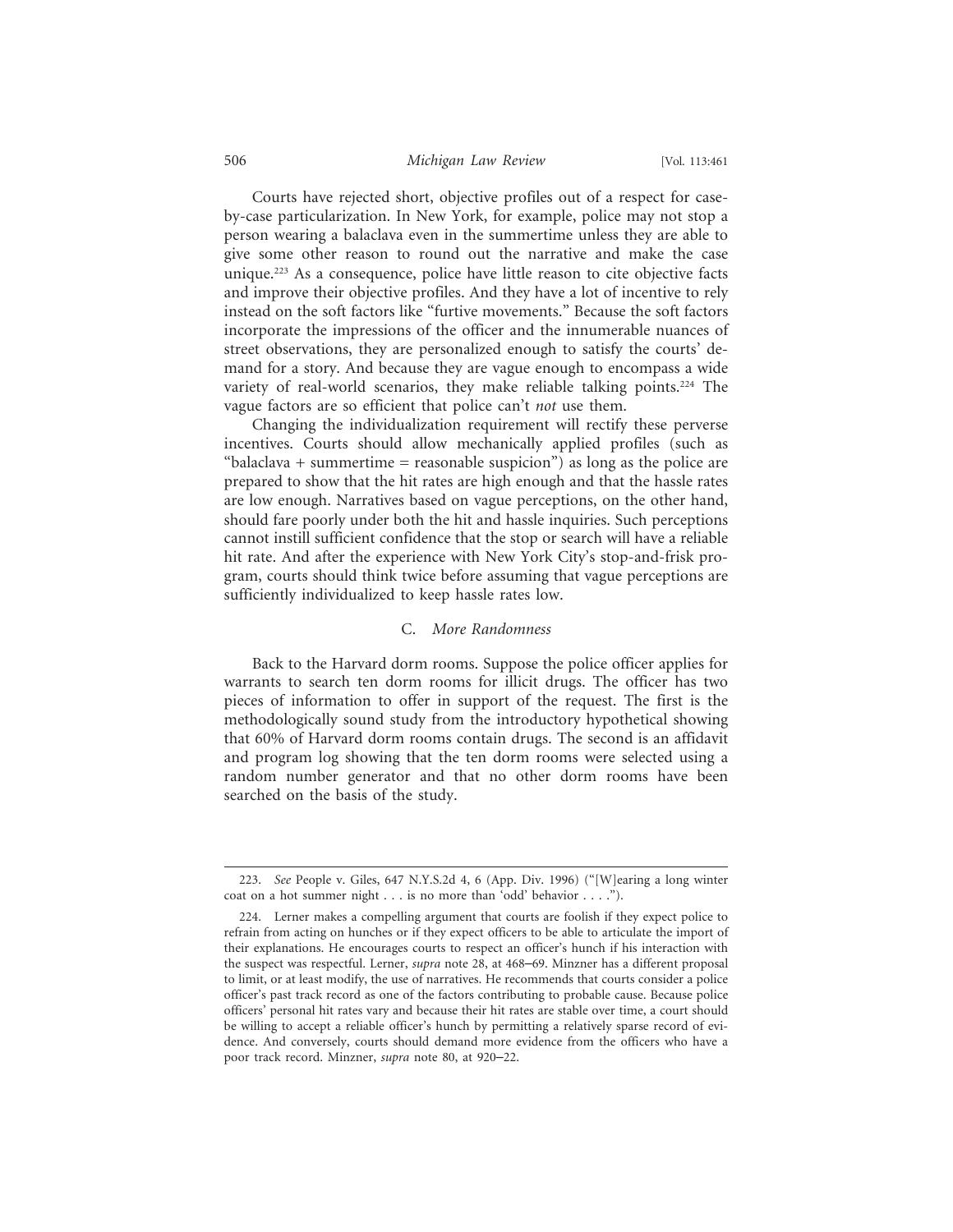#### February 2015] **Hassle Hassle** 507

Today, a judge would not respond well to this request.225 He would be appalled at the officer's blatant disregard for the individualized suspicion requirement. But if the logic of this Article is persuasive, the warrant application should be granted. The study satisfies the suspicion standard, and the affidavit and program log meet the individualization requirement. Because the program will search only ten dorm rooms, the impact on hassle rates will be very low. Whether the relevant jurisdiction is the greater Boston area, Cambridge, or even Harvard, the four or so searches of innocent dorm rooms will not pester the community with increased hassle rates.

This outcome is foreign to our current criminal-investigation system, but it is a significant improvement over business as usual. Randomly distributed226 hassle is preferable to the nonrandom distribution brought about by common police practices. Police are physically deployed in greater numbers to neighborhoods with low socioeconomic status (and reasonably so, since that is where they are most often needed).<sup>227</sup> Because the traditional methods of building individualized suspicion rely on the perceptions of police officers, those methods are bound to target the poor disproportionately. A policeman must be physically present in order to provoke flight, observe a suspicious bulge, or craft some other tailor-made story about the suspect.

The police cannot craft that type of story about a randomly chosen Harvard dorm, but the random selection process achieves the ultimate goal of governmental constraint all the same.

Moreover, randomization has the potential to increase public trust in the fairness of criminal investigations. People are quite sensitive to their treatment relative to the treatment of others. Slobogin asked a sample of potential jurors in Gainesville, Florida, to score the intrusiveness of twentyfive different criminal-investigation techniques. Roadblocks earned the lowest average intrusiveness score, lower even than governmental access to anonymous phone and credit-card records.<sup>228</sup> This is consistent with the Supreme Court's rationale for allowing the government to set up DUI checkpoints and airport security screens under the special-needs doctrine despite a complete lack of suspicion.<sup>229</sup> The Court identified the evenhandedness of

<sup>225.</sup> Two scholars would *not* be appalled. Harcourt and Meares advocate for increased use of randomness in order to achieve the evenhanded outcomes that I describe here. Harcourt & Meares, *supra* note 19, at 815. Their work was tremendously influential on my thinking about this hypothetical. But Harcourt and Meares argue that courts have applied "individualized suspicion" as a single determination, whereas I think it is clear that courts and scholars apply the concepts separately and use "suspicion" exactly as Harcourt and Meares suggest. It is *individualization* that gets in the way of Harcourt and Meares's very thoughtful and appealing proposal.

<sup>226.</sup> *See generally id.* at 853.

<sup>227.</sup> Stuntz, *supra* note 6, at 2033; William J. Stuntz, *Law and Disorder: The Case for a Police Surge*, Wkly. Standard, Feb. 23, 2009, at 19.

<sup>228.</sup> Slobogin, *supra* note 127, at 335.

<sup>229.</sup> Mich. Dep't of State Police v. Sitz, 496 U.S. 444 (1990); United States v. Edwards, 498 F.2d 496 (2d Cir. 1974) (permitting airport security screens); United States v. Davis, 482 F.2d 893 (9th Cir. 1973) (same).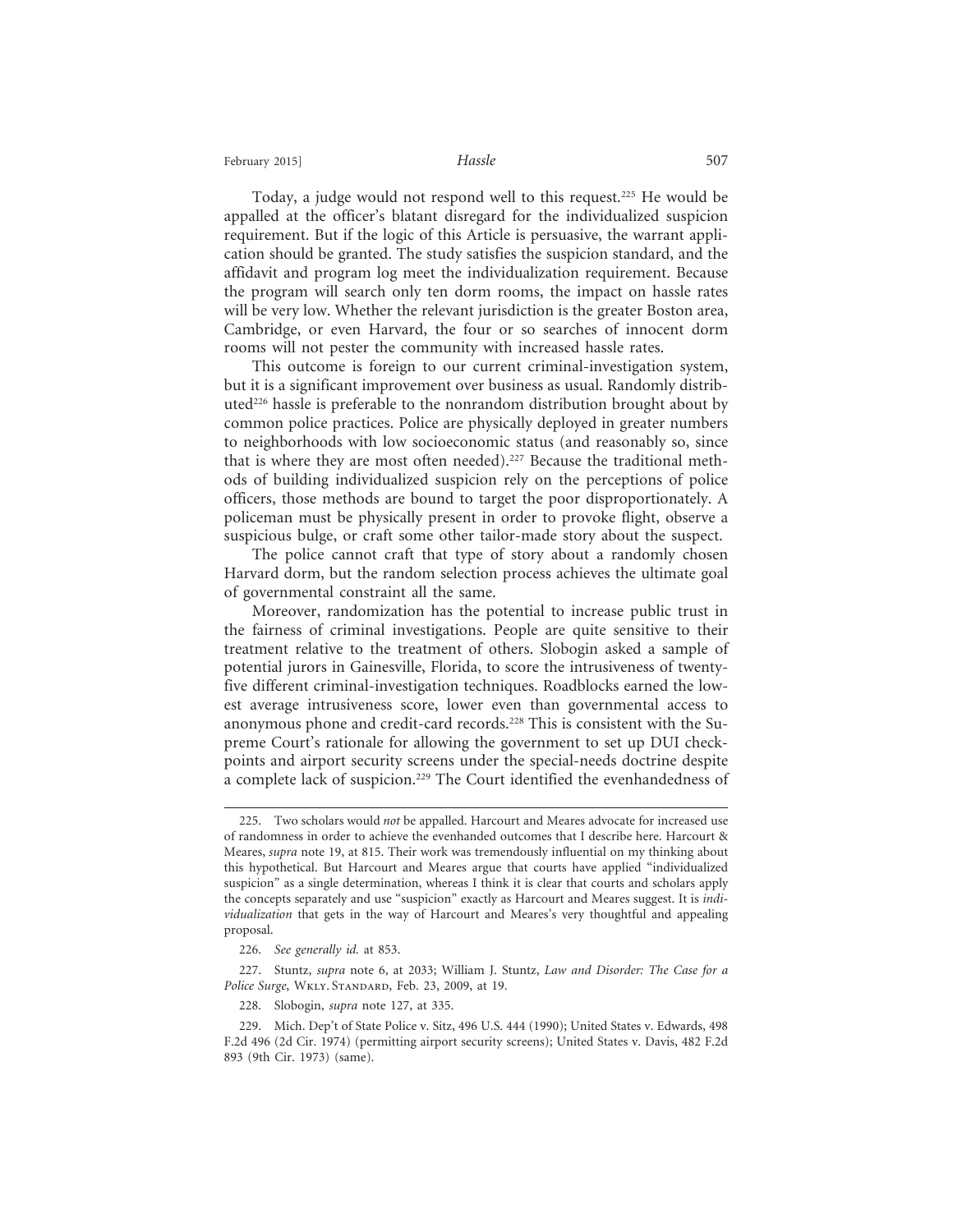a checkpoint as one of its chief virtues.230 Harcourt and Meares also champion the benefits of checkpoints and random searches.231 The indignity of a search is mitigated when we are all subjected to it and therefore cannot ascribe shame, fault, or prejudice to the experience.

The Supreme Court has not explicitly endorsed the use of randomness outside the special-needs doctrine. And the Court has twice rejected random searches when they were conducted without any suspicion at all—first in the context of random home searches to ensure compliance with fire codes<sup>232</sup> and then in the context of a vehicle checkpoint designed for general criminal law enforcement.<sup>233</sup> But those cases do not foreclose the randomness proposed here. The randomly selected Harvard dorm search is *not* suspicionless.

As long as law-enforcement officers can meet the probable cause or reasonable suspicion standard, they should be permitted and encouraged to curb the impact of their searches through random selection.

#### D. *Objections*

This Article has urged a bold change in our approach to individualization. It has encouraged the use of data and randomness. Protests are inevitable.

Tribe is skeptical of replacing "intuitive tools" of legal reasoning with mathematical ones because people can be so mesmerized by the precision of quantified factors that they lose track of the soft, unquantified factors. Soft factors can contribute to the best estimates of guilt or fault. They may not be counted, but they count.234 For example, Tribe worries that a jury may be so taken by expert testimony on the high likelihood that a criminal defendant's palm print appears on a knife used in a murder that it will forget to consider and account for the possibility that the defendant may have been framed.<sup>235</sup>

<sup>230.</sup> Illinois v. Lidster, 540 U.S. 419, 428 (2004) (emphasizing that police stopped vehicles *systematically* and that this reduces anxiety and alarm); *Sitz*, 496 U.S. at 451–52; United States v. Martinez-Fuerte, 428 U.S. 543, 559 (1976) (emphasizing that checkpoints involve less discretion).

<sup>231.</sup> Harcourt & Meares, *supra* note 19, at 851.

<sup>232.</sup> Camara v. Mun. Court, 387 U.S. 523, 528 (1967) (finding unconstitutional "arbitrary invasions by government officials").

<sup>233.</sup> City of Indianapolis v. Edmond, 531 U.S. 32 (2000). The Court's decision in *Edmond* may be regrettable considering the benefits of random searches. *See* Harcourt & Meares, *supra* note 19 (advocating a switch from suspicion-driven policing to random checkpoints).

<sup>234.</sup> Tribe, *supra* note 5, at 1333–34 (recounting that the attorneys litigating the Dreyfus affair did not understand a word of an expert witness's mathematics-driven testimony but were nevertheless impressed by it). In modern litigation, we have seen a different problem emerge. Because both sides hire an expert witness, jurors are confronted with a battle of expertise that they have little chance of sorting out. *See, e.g.*, Christopher Tarver Robertson, *Blind Expertise*, 85 N.Y.U. L. Rev. 174, 177 (2010).

<sup>235.</sup> Tribe, *supra* note 5, at 1362–63.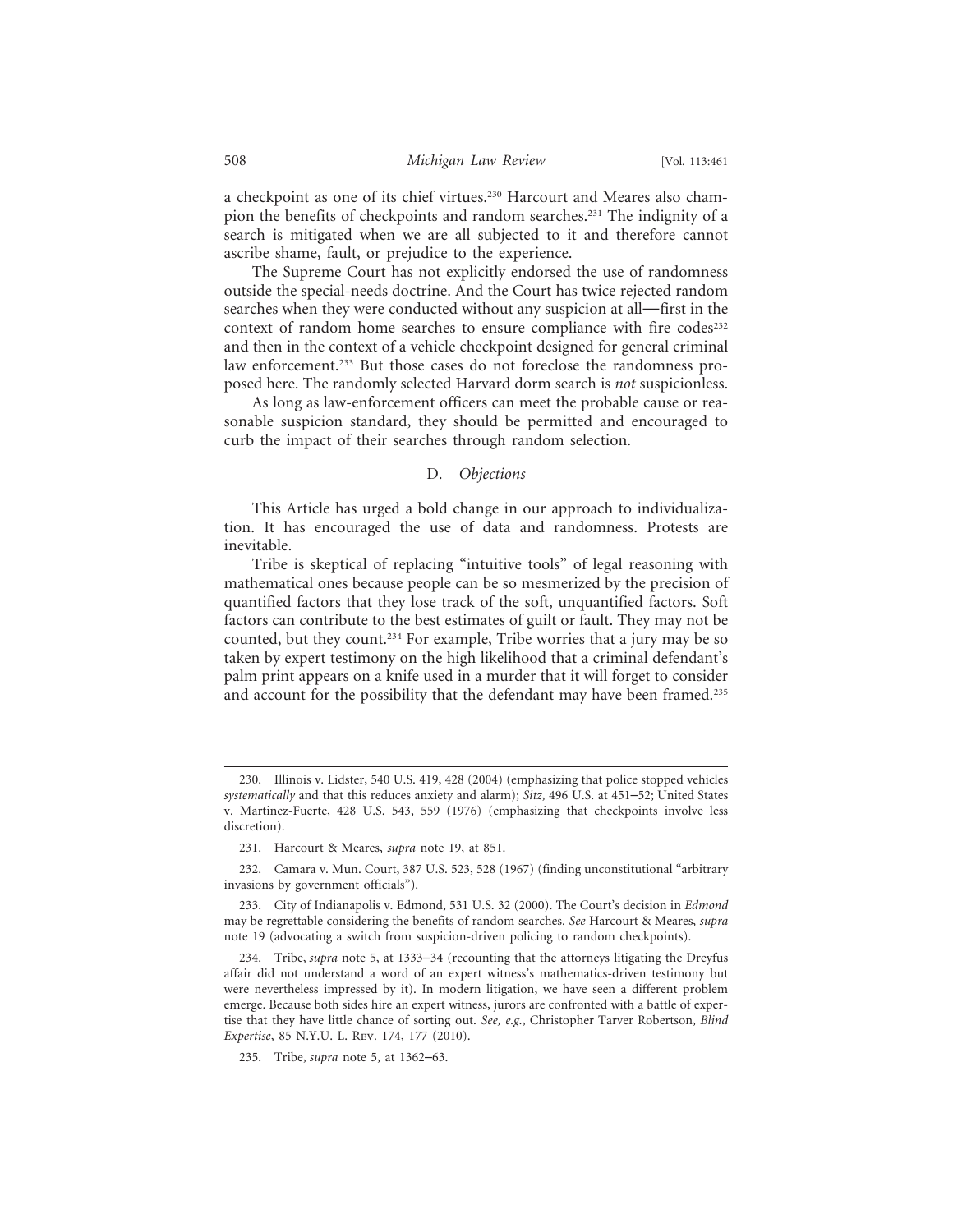February 2015] **Hassle Hassle** 509

Harcourt picks up these themes in his book *Against Prediction*. 236 He also warns that police may become blind to context and inappropriately rely on quantification tools that stop predicting well over time.<sup>237</sup>

These criticisms are poorly suited to police stops and searches for at least four reasons. The first, identified by Minzner, is that the truth comes out.238 Unlike the decision to convict, the decision to search a suspect is immediately tested and either vindicated or repudiated by the result of the search. By the time an officer completes his stop or search, he knows whether he has uncovered evidence of a crime. By contrast, when a jury convicts a defendant, its decisions will rarely be proven wrong or right (except in the case of DNA exonerations<sup>239</sup>). The on-the-ground results of stops and searches help counteract whatever cognitive pull the ex ante statistics may have.<sup>240</sup>

Second, even if data-driven tools can and will be misused, they should not be compared to perfection. The tendency for misuse and abuse surely must be counted among a technique's costs.241 But Tribe and Harcourt do not compare misusing statistics to misusing the "intuitive tools" traditionally used by police departments. The internal, nonspecified models that guide human intuition about whether to stop, search, or arrest a person have a pitiful track record. Eyewitness accounts are biased and unreliable.<sup>242</sup> Tips are often fruitless and vindictive.<sup>243</sup> And the hunches of police officers vary wildly in their success.<sup>244</sup> The comparative misuse costs of a mechanical system of criminal profiling and the intuitive systems used today may suggest that we need to discard the intuitive tools, not the mechanical ones.245

Moreover, misunderstanding and misuse of statistical tools will diminish over time. As the world becomes increasingly Moneyballed,<sup>246</sup> judges,

241. Tribe counts misuses of a technique among its flaws, since "the costs of abusing a technique must be reckoned among the costs of using it at all." Tribe, *supra* note 5, at 1331.

242. *See* Samuel R. Gross et al., *Exonerations in the United States, 1989 Through 2003*, 95 J. Crim. L. & Criminology 523, 542 (2005).

243. *See* Alexandra Natapoff, *Beyond Unreliable: How Snitches Contribute to Wrongful* Convictions, 37 GOLDEN GATE U. L. REV. 107, 107-08 (2006).

244. Minzner, *supra* note 80, at 930–33.

245. Sentimental attachment to human judgment is also driving the debate on airplane autopilot programs. *See* Thom Patterson, *Who's Really Flying the Plane?*, CNN (Mar. 26, 2012, 8:15 AM EDT), http://www.cnn.com/2012/03/24/travel/autopilot-airlines/index.html.

246. *See generally* Michael Lewis, Moneyball (2003) (describing Major League Baseball teams' use of statistics to increase team performance and productivity).

<sup>236.</sup> Harcourt, *supra* note 5.

<sup>237.</sup> Harcourt argues that relying on a profile might be counterproductive if the population of would-be criminals learns of the profile or, in any event, discovers that their crimes are likely to be detected. *Id.*

<sup>238.</sup> Minzner, *supra* note 80, at 958.

<sup>239.</sup> *See, e.g.*, Nat'l Registry Exonerations, http://www.law.umich.edu/special/exonera tion/ (last visited Aug. 27, 2014).

<sup>240.</sup> Also, the concepts of "probable cause" and "reasonable suspicion" may be the types of issues that are mathematical in nature and require explicit use of mathematical assumptions. *See* Tribe, *supra* note 5, at 1338; *see also* Cheng, *supra* note 27, at 397.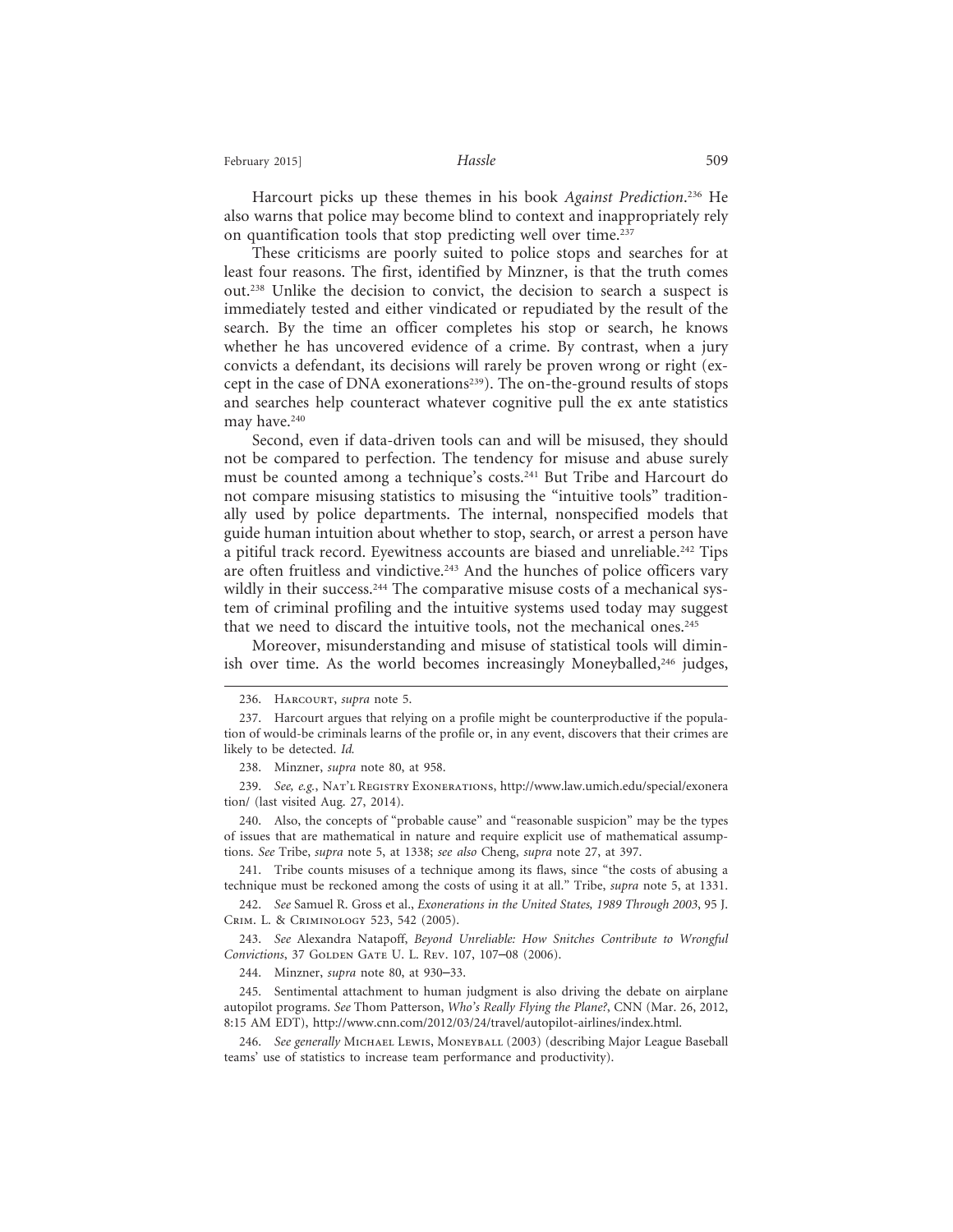lawyers, police, and even jurors are less likely to be entranced by experts.<sup>247</sup> As Faigman puts it, "Science and technology today are so pervasive that the Court cannot continue its slapdash ways."248

Finally, and most crucially, there is no principled difference between the quantified, "actuarial" factors that Tribe and Harcourt criticize and the "soft" or "intuitive" factors that they champion. The intuitive factors are equally probabilistic.<sup>249</sup> When a juror or policeman rejects a statistical prediction of guilt because of an intuition, he is not rejecting prediction at all. He is rejecting the particular model in favor of a different one.<sup>250</sup> His chosen model can go awry just as easily as any mathematical model. And since such a model operates inside the mind of the policeman or judge, it is less transparent and responsive to challenge.<sup>251</sup> Faith in intuitive policing places undue value on the imprecision that usually accompanies human discretion.<sup>252</sup>

#### **CONCLUSION**

Individualized suspicion has baffled courts and scholars for the last thirty years.253 While everyone seems to agree about what "suspicion" requires, "individualization" has perplexed the academy and muddled the case law. Fearful of the effects of large-scale generalizations, courts and scholars have shaped individualization to center on the suspect. They have insisted that police tell elaborate stories about the suspect's distinct characteristics

#### *Id.*

249. *See supra* Section I.A (discussing the snowflake theory and its logical flaws).

<sup>247.</sup> This is not to say that lawyers and others will cease making mistakes. Indeed, even Tribe, whose article is overall quite careful, makes some obvious errors in probability theory. *See* Tribe, *supra* note 5, at 1336, 1355 (incorrectly describing the probabilities that somebody, or many people, will share a particular characteristic without using the pigeonholing principle). As the average American grows more comfortable with statistics, however, people will know enough to challenge and attack an expert's declaration. At the very least, they will not feel intimidated.

<sup>248.</sup> DAVID L. FAIGMAN, LABORATORY OF JUSTICE 364 (2004). He continues as follows:

The Constitution's framers were products of the Enlightenment. They expressly sought to bring the science of their time into the document that would govern the times to come. Subsequent generations of lawyers and judges have failed to carry forth this mandate. This state of affairs may change with the next generation of lawyers. It is not that lawyers and judges will suddenly volunteer to join a new enlightenment. They will be forced to do so.

<sup>250.</sup> At times, Tribe's article acknowledges that human intuition is just a set of adjustments to an a priori model. Tribe, *supra* note 5, at 1350. For information on the cognitive biases and heuristics at play in human judgment, see generally Amos Tversky & Daniel Kahneman, *Judgment Under Uncertainty: Heuristics and Biases*, 185 Science 1124 (1974).

<sup>251.</sup> Indeed, intuition resists "articulation," which, at least at times, is critical to Fourth Amendment requirements of suspicion. *See, e.g.*, Terry v. Ohio, 392 U.S. 1, 21 (1968) (requiring articulable suspicion for a stop).

<sup>252.</sup> Schauer offers this same critique of Justice Marshall's dissent in *United States v. Sokolow*. Schauer, *supra* note 15, at 173.

<sup>253.</sup> *Cf.* Harcourt & Meares, *supra* note 19, at 843 tbls.6 & 7 (showing a graph of the increasing usage of the term "individualized suspicion" in federal and state cases).